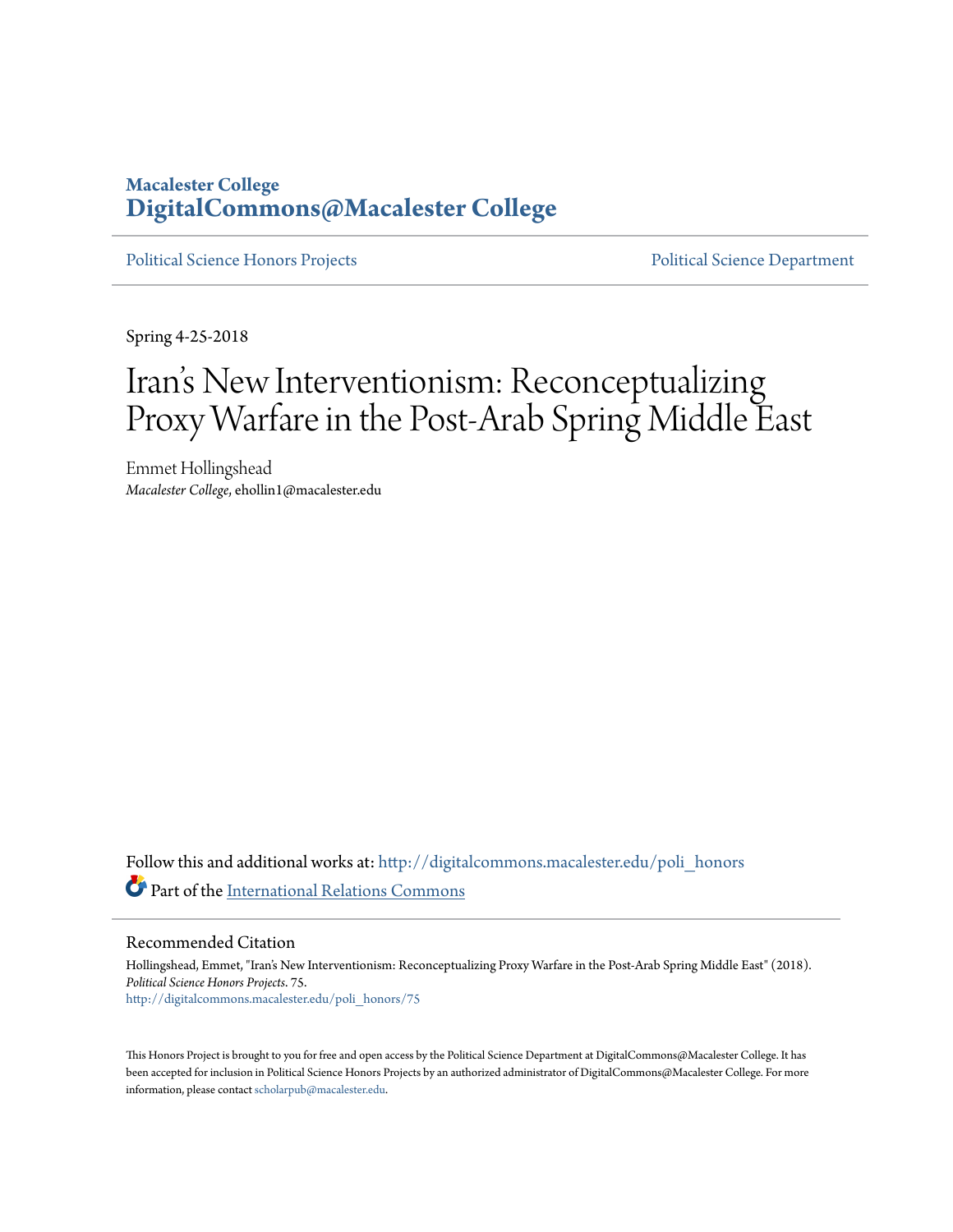## *Iran's New Interventionism: Reconceptualizing Proxy Warfare in the Post-Arab Spring Middle East*

Emmet Hollingshead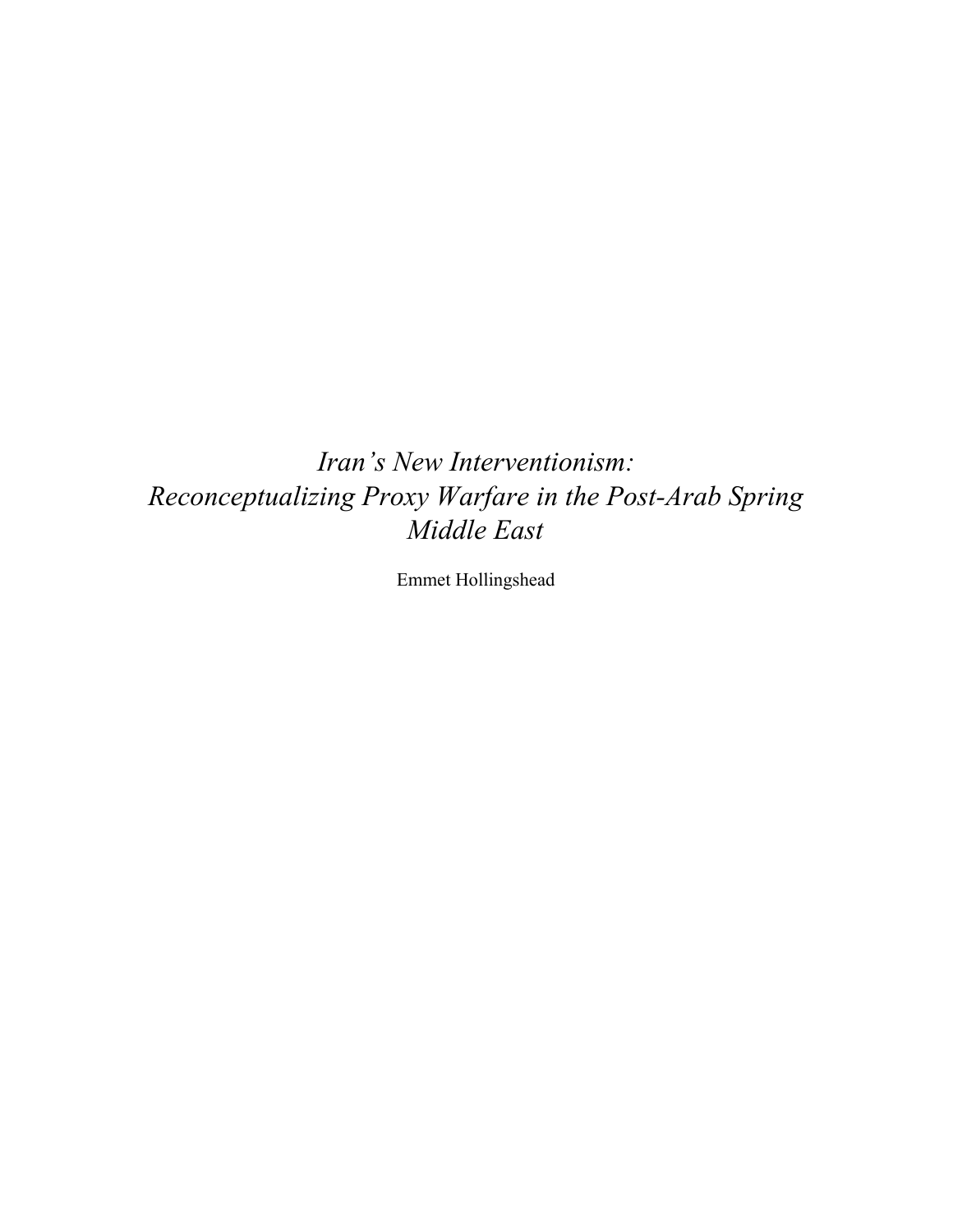## *TABLE OF CONTENTS*

|                                              | 3              |
|----------------------------------------------|----------------|
|                                              | 11             |
| A Note on Newness                            | 12             |
| Kaldor                                       | 14             |
| Münkler                                      | 17             |
| Duffield                                     | 19             |
|                                              | 22             |
| The Early Days                               | 22             |
| <b>U.S. Invasions</b><br>Iraq<br>Afghanistan | 26<br>27<br>30 |
| The Arab Spring<br>Yemen<br>Syria            | 31<br>31<br>33 |
| Through the Present Day                      | 35             |
|                                              | 37             |
| The Conflicts in Perspective                 | 37             |
| Reviewing the New Wars Literature            | 42             |
|                                              | 44             |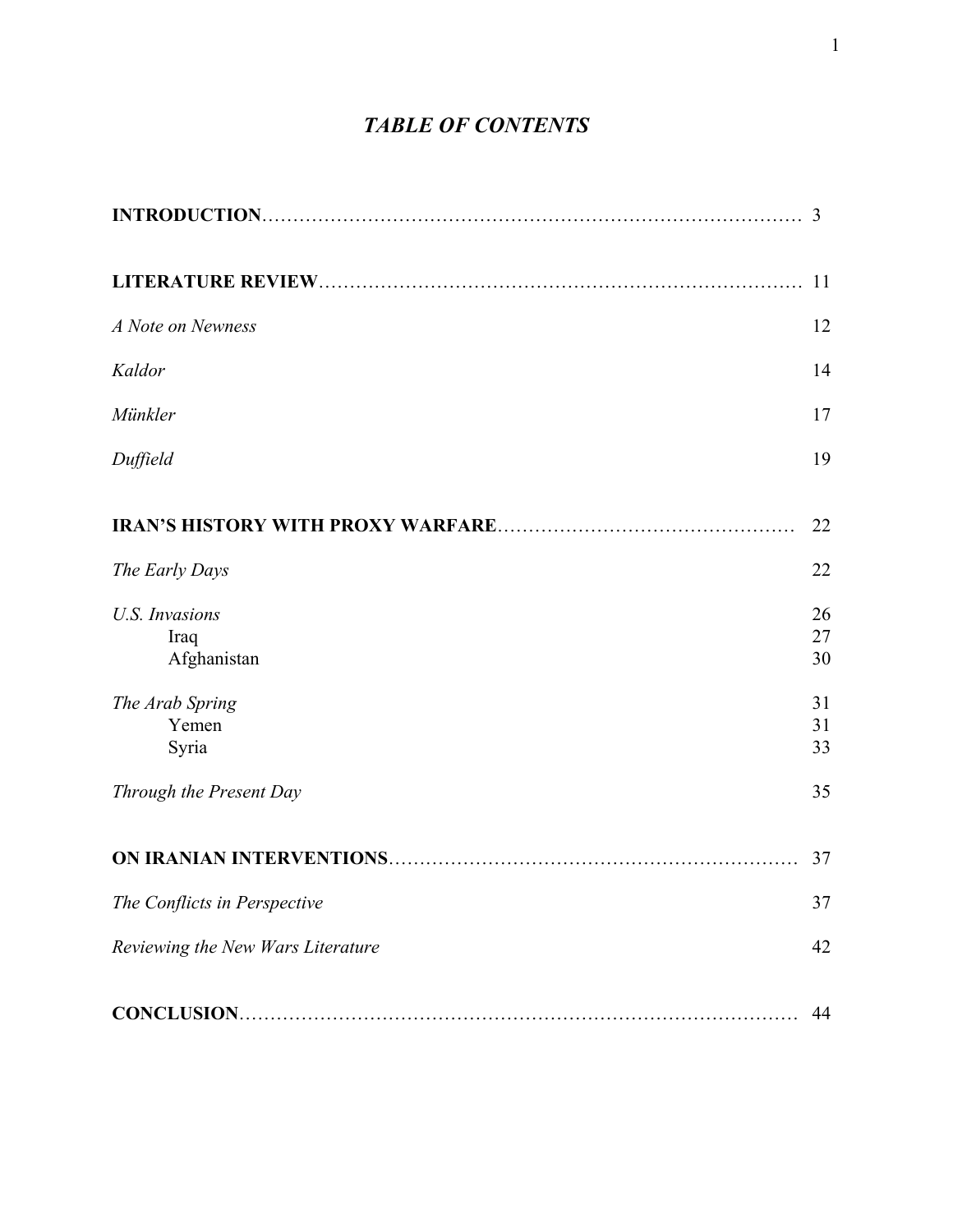"...difference arises from the social condition both of states in themselves and in their relations to each other. Out of this social condition and its relations war arises, and by it war is subjected to conditions, is controlled and modified."

-Carl von Clausewitz, *On War*

Abstract:

Iranian proxy groups in the Middle East pose a continuing challenge to stability, American interests, and peaceful self-governance in the region. From a strategic standpoint, Iran's innovative use of proxy groups to pursue their political and military interests has proven difficult to understand and respond to within a comprehensive framework. This paper will argue in favor of reviving and modifying the 'new wars' literature as a theoretical framework for understanding Iranian proxy groups and regional interests. It analyses Iranian actions in fostering relationships with non-state actors in the region as an extension of the state into 'new wars' dynamics and concludes that Iran foments or pacifies 'new wars' tensions as those tensions fit broader Iranian security interests.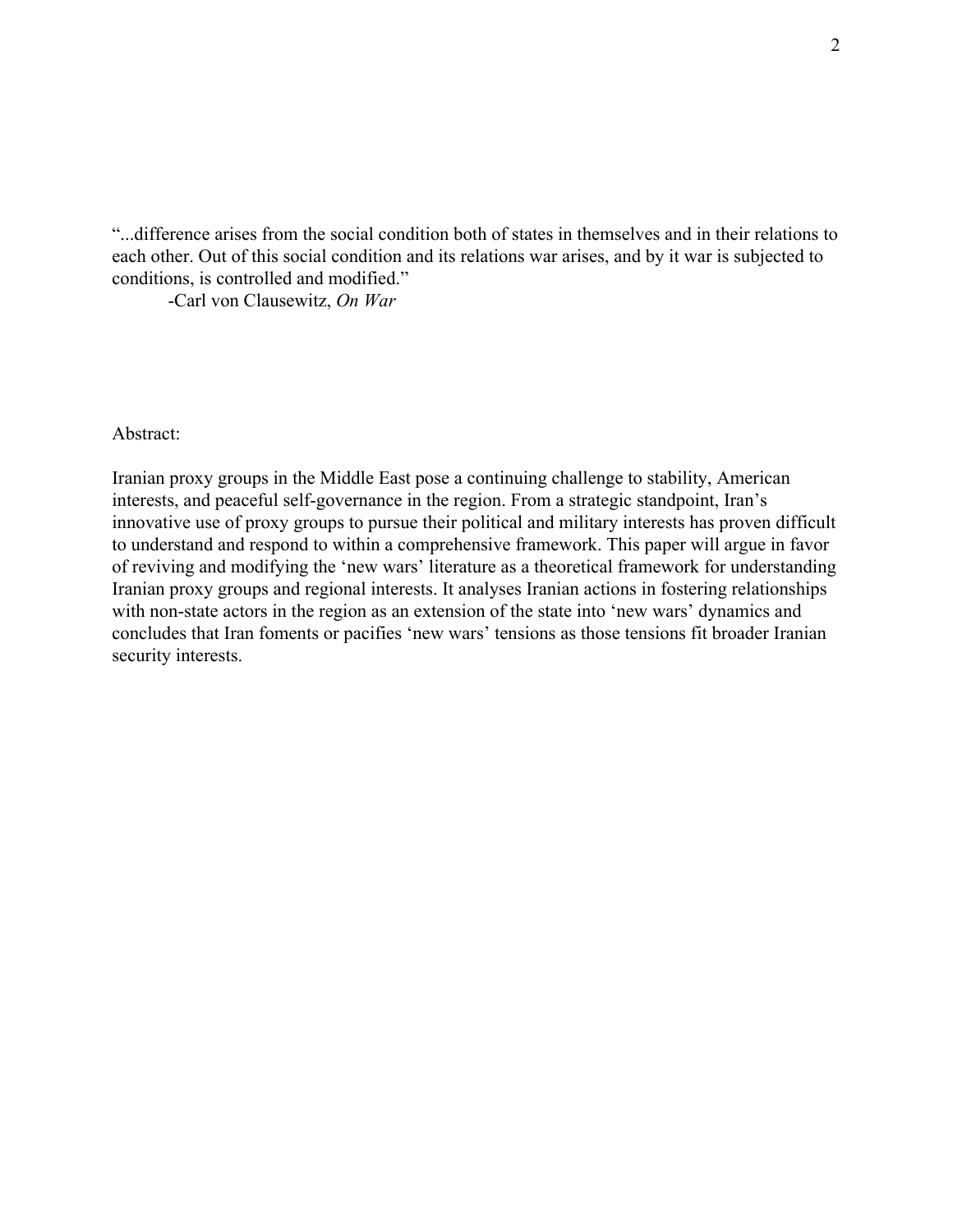#### **INTRODUCTION**

As the Global War on Terror fades from security discourse and state ambitions return to the fore, Iranian activities in the Middle East stand out as a particularly troublesome challenge.<sup>1</sup> Iran has cultivated relationships with proxy groups throughout the region which share interests and ideologies with Tehran. The groups wage war and conduct political activities generally in line with Iranian interests, and in exchange, Iran provides financial and military support, as well as occasional political advising. Through this network of proxy groups, Iran has managed to construct a regional security network despite general opposition to Iranian interests and influences among regional states. Iran's is an innovative and unusual strategy, thus presenting a complex and pressing challenge for US policymakers and for academics interested in the political puzzle.

In attempting to understand the workings of the Iranian proxy group strategy, policymakers have long grappled with some variation of a core question: what does Iran seek in their region and how do they go about obtaining it? That question has gone through a long debate, with many insightful perspectives but without a comprehensive answer. The factors which influence Iranian decision making are overlapping, difficult to discern, and at times contradictory. In the most basic terms, the two main drivers of the Iranian proxy group strategy are defensive security concerns and expansive ideological goals. On one hand, Iran seeks to bolster its security by deterring regional adversaries, as well as the United States, from

<sup>&</sup>lt;sup>1</sup> "Mattis: US National Security Focus No Longer Terrorism." BBC News. January 19, 2018. Accessed January 20, 2018. http://www.bbc.com/news/world-us-canada-42752298.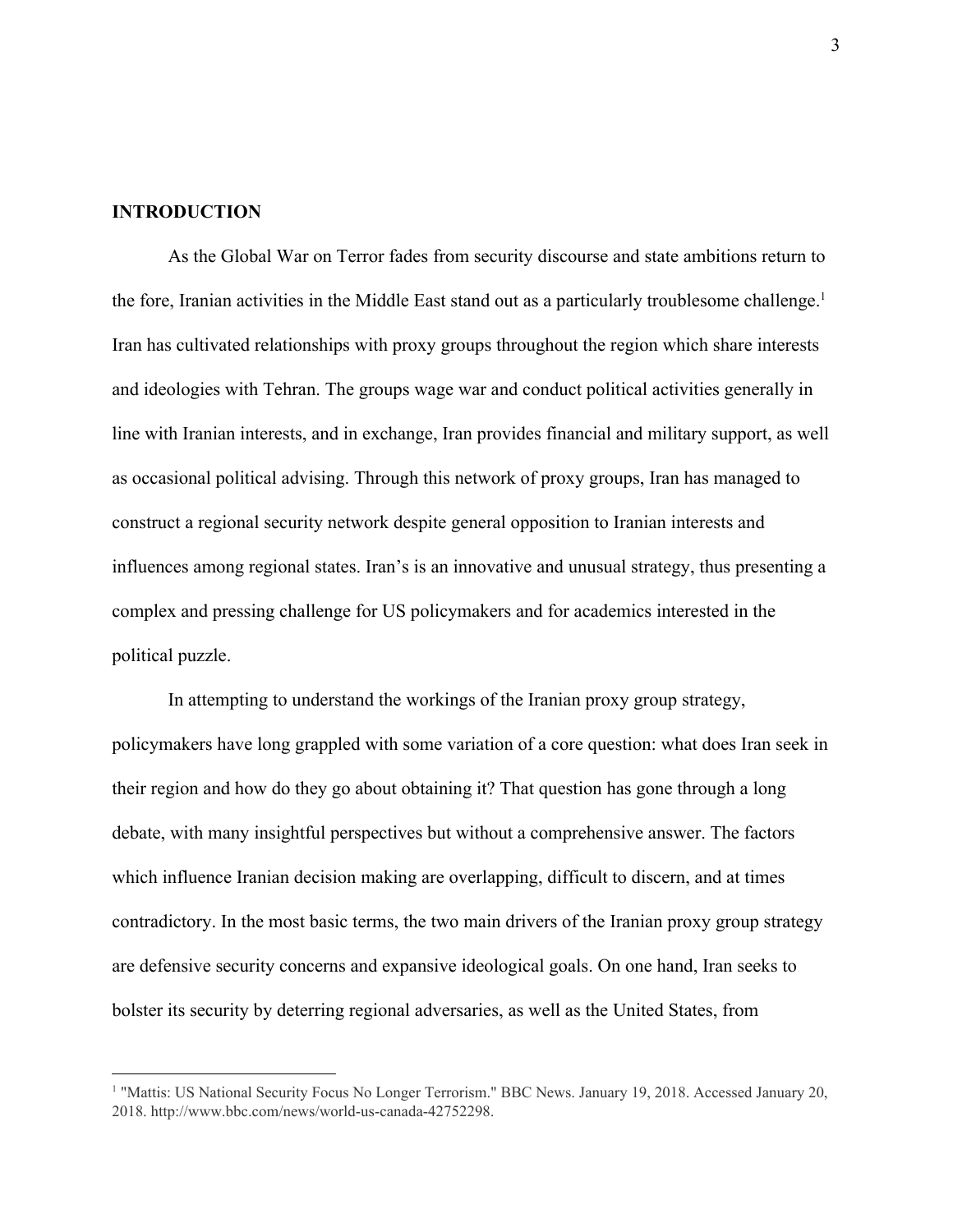interfering with, influencing, or perhaps even toppling Iran's domestic system of governance. Here, Iran's regional allies and proxy groups are primarily security partners. Iran relies on this network of proxy groups as an active fighting force, albeit under significantly different conditions than those faced by a traditional military. On the other hand, Iran seeks to export the revolutionary Shia political ideology on which its government is based. For this reason, among others, nearly all of the proxy groups with which Iran pursues and maintains relationships share the political ideology of *Wilayat al-Faqih* or "rule of the jurist." Furthermore, the proxy groups are rarely state governments, since state governments in the region are mostly Sunni. Notably, both Iranian security doctrine and theocratic ideology take US influence in the Middle East as one of their main obstacles.

Yet as US influence in the region wanes, the proxy group strategy must be viewed primarily in the context of the Saudi-Iran rivalry, which dates back to the birth of the current Iranian government in 1979. Though Saudi Arabia had enjoyed a friendly relationship with the U.S.-backed Shah of Iran during the 60's and 70's, their relationship Iran's new government was more antagonistic. Over the following decades, the relationship between the two countries soured and began to take on greater religious and sectarian importance. Saudi Arabia, heavily Sunni and home to Islam's two holiest citiesin Mecca and Medina, stood staunchly against Iran's export of their Shia Islamic Revolution. Iran, predominantly Shia and home to many of the greatest Shia theologians and theological universities, promoted their philosophy of *Wilayat al-Faqih* as a political principle throughout the Muslim world.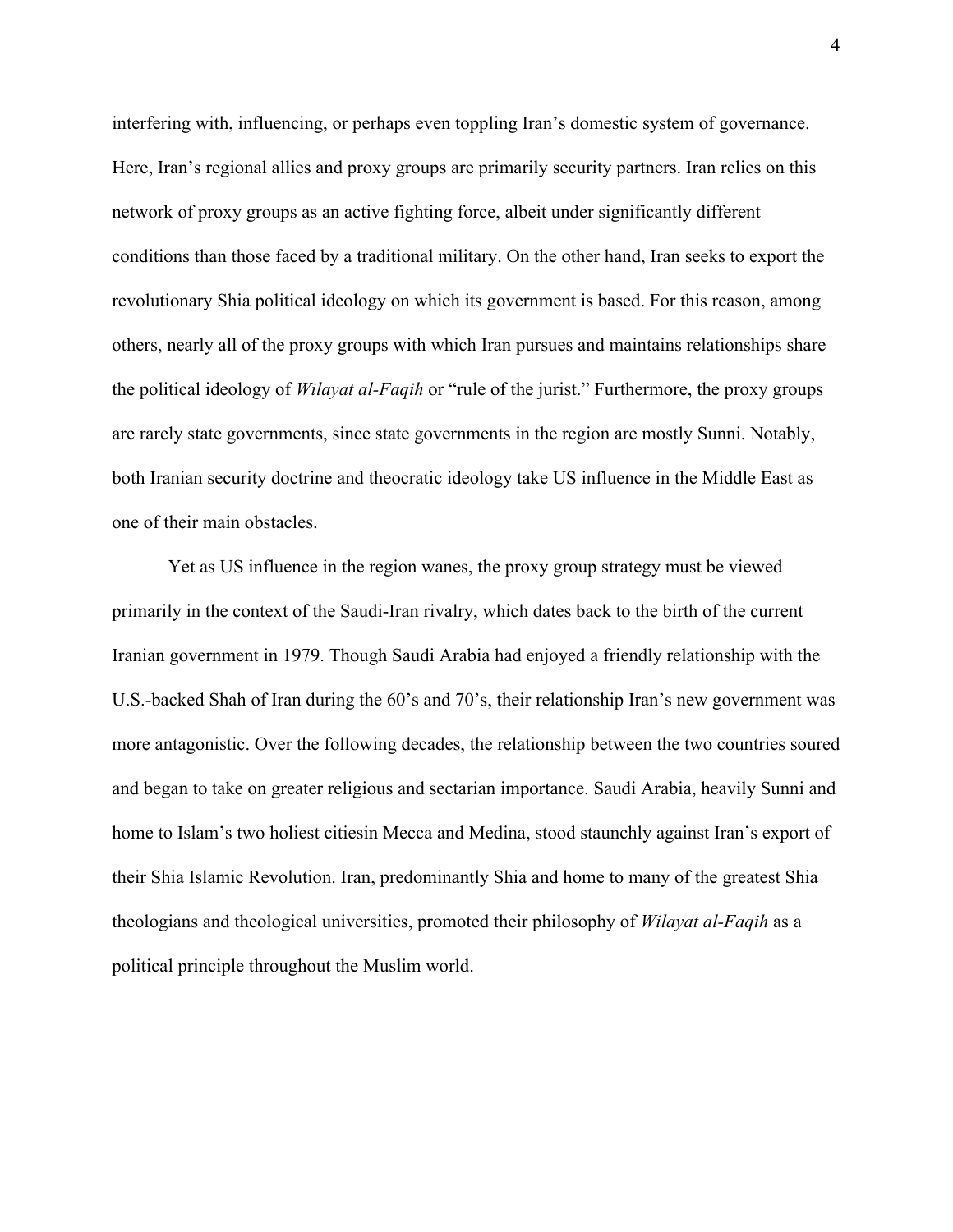In more recent years, two particular sets of events shaped the Saudi-Iranian rivalry, both increasing tensions: the US invasions of Iraq and Afghanistan, and the Arab Spring.<sup>2</sup> These sets of events removed powerful, centralized state actors and eliminated the monopoly on violence which those state actors held in their borders, thereby creating areas for competition between the two regional adversaries. The 2011 uprisings in particular reintroduced and reinforced the idea that domestic revolutionary factions could play key roles in issues of international affairs between states themselves. It is widely noted that Iran has always supported proxy groups. After the Arab Spring, however, the regime's support for non-state actors skyrocketed.

Experts studying the surge of Iranian proxy groups in multiple theaters post-2011 hold divergent views on the nature of the conflicts. Many have suggested that there has been a shift back to an old way of warfare. Such thinking is in line with the broader observation that the world system is moving away from the unipolar moment, back towards an era of state competition. For instance, Brookings Senior Fellow and Vice President Bruce Jones wrote in his introduction to a project on "the new geopolitics" that "[i]n politically unstable environments such as Syria and Yemen, we've witnessed the re-emergence of old-fashioned proxy warfare."<sup>3</sup> In a similar vein, others have argued that the proxy wars between Saudi Arabia and Iran — like that in Yemen — harken back to ancient competitions over third-party states carried out by parties bought and paid for by the ruling powers.<sup>4</sup> While such lines of thinking have merit, it is

<sup>&</sup>lt;sup>2</sup> Council on Foreign Relations Center for Preventive Action, "Managing the Saudi-Iran Rivalry," 25 October 2016. <sup>3</sup> Bruce Jones, "The New Geopolitics," *Brookings Institution*, 28 November 2017.

https://www.brookings.edu/blog/order-from-chaos/2017/11/28/the-new-geopolitics/?utm\_campaign=Foreign%20Pol icy&utm\_source=hs\_email&utm\_medium=email&utm\_content=60558728.

<sup>4</sup> Martin Reardon, Saudi Arabia, Iran and the 'Great Game' in Yemen," *al-Jazeera*, 26 March 2015.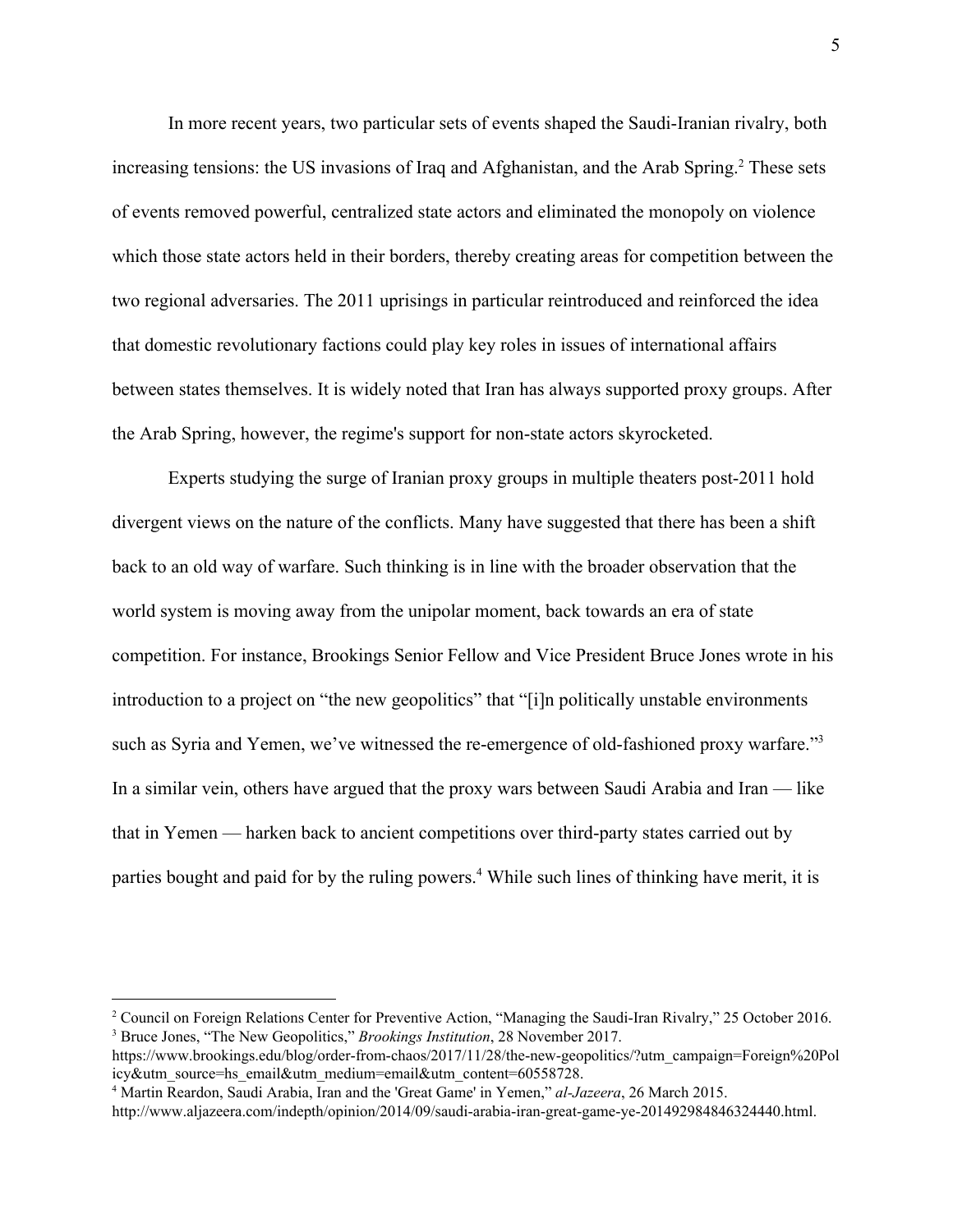far from a complete picture of the goings-on in the region, and by suggesting that this has all been done before, may in fact only serve to obscure the deeper changes at play.

Others have noted that these events do indeed constitute a shift toward something not quite like the proxy wars of the past. Calling it "A new kind of proxy warfare," Max Fisher writes in *The New York Times* that the Iranian proxy strategy tends to eschew hard-line militias in favor of exploiting failing and weak democratic institutions.<sup>5</sup> Fisher's article focuses on the political nature of the new proxy groups as they were forged under the sectarian Hussein regime and resulting political vacuum. Viewing Iran's proxy groups as something new allows for the possibility to understand them in their own contexts and to see how they differ organizationally from previous proxy wars such as those of the Cold War. Dr. Stig Jarle Hansen's examination of cohesion mechanisms among African jihadist groups serves as a pioneering example for this kind of work.<sup>6</sup>

Of particular importance, it has been stressed that these new proxy wars take politics and development not as tangentially related factors but as fundamental elements of the conflict. J. M. McInnis at the American Enterprise Institute has elaborated on how Iran and Iranian proxy groups build soft power through political activities, efforts for education, and involvement in social life. McInnis identifies Iranian charity work as a point of contention in the battle for the greater Middle East, singling out mass weddings sponsored by the Imam Khomeini Relief Committee as one such way in which Iran economically indebts surrounding populations.<sup>7</sup>

<sup>5</sup> Max Fisher, "How the Iranian-Saudi Proxy Struggle Tore Apart the Middle East," *The New York Times*, 19 Nov. 2016. https://www.nytimes.com/2016/11/20/world/middleeast/iran-saudi-proxy-war.html.

<sup>6</sup> Stig Jarle Hansen. 2017. "Unity Under Allah? Cohesion Mechanisms in Jihadist Organizations in Africa." *Armed Forces & Society* (2017). doi:10.1177/0095327X17740086.

<sup>7</sup> Michael Rubin, "Deciphering Iranian decision making and strategy today," *AEI*, 28 Jan. 2013.

http://www.aei.org/publication/deciphering-iranian-decision-making-and-strategy-today/.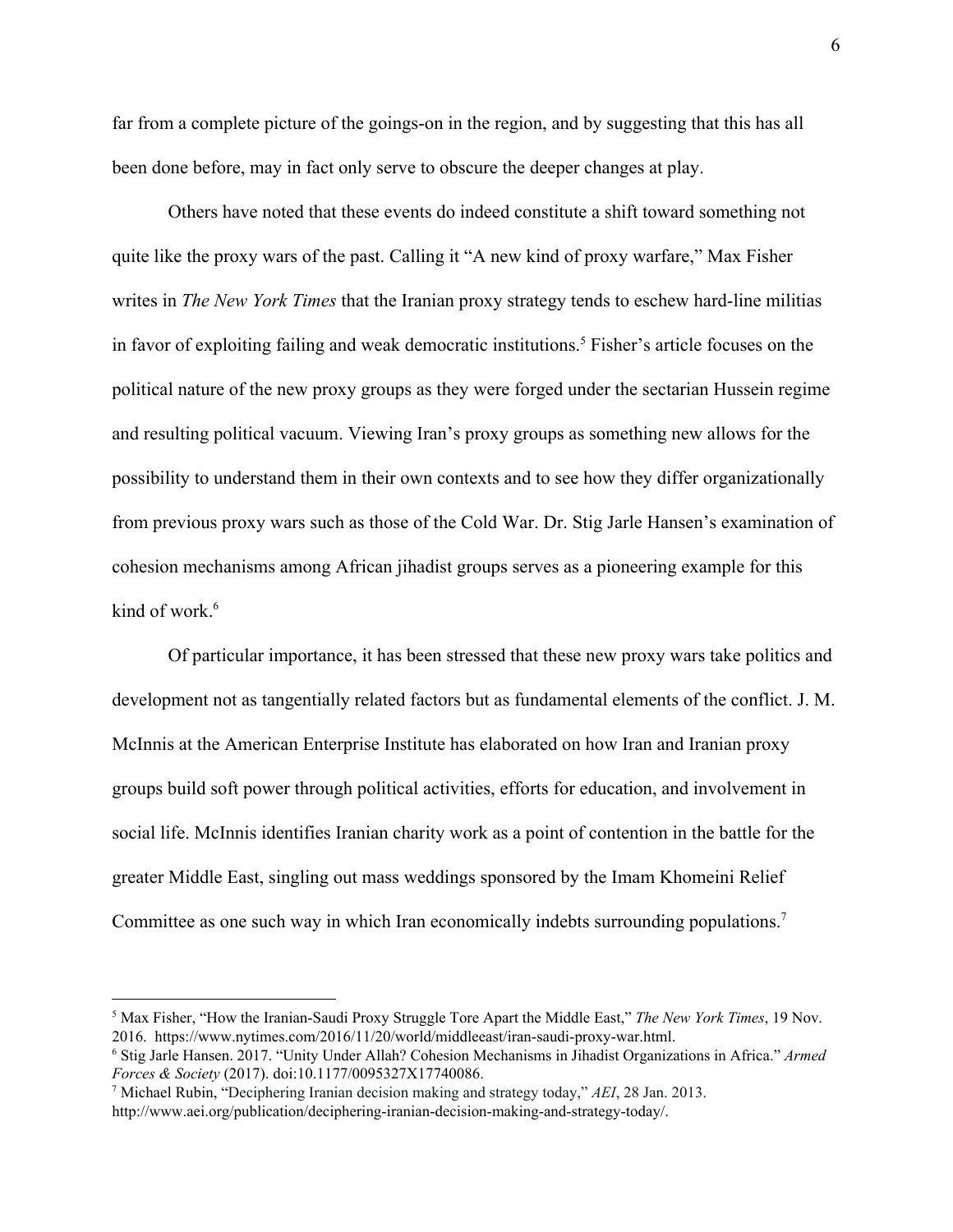Similar criticisms are levelled at Hezbollah's budding welfare state and other social services, which act as a means of building popular support for political enterprise.<sup>8</sup> Experts worry that such seemingly benign and even immediately beneficial activity could pave the way for alternative structures of governance which ultimately run counter to U.S. interests.

The extent to which Iran commands or controls the proxy groups' activity in such arenas is also contested. Some explicitly argue or at least seem to imply that Iran has direct control over the affiliated groups. Scholars at American Enterprise Institute often paint a picture of a direct relationship in which Iran, as the supplier of arms and cash and the politically more powerful organization, can tell proxy groups what to do. For instance, McInnis has suggested that in the event of a first strike on Iranian nuclear and military facilities by either Israel or the US which neutralized the possibility of an Iranian response, Iran would be able to work through Hezbollah to target US assets in the Middle East or Israel itself.<sup>9</sup> Others see the Houthi rebels in Yemen through a similar lens. In that situation, the Houthis supposedly act as an offshoot loyal to Iran as a state and Ayatollah Khamenei as a religious figure. A loyal state under Iranian direction located directly on Saudi Arabia's southern border would then serve to both antagonize Saudi regional interests and incite Shia populations towards domestic unrest in Saudi Arabia. In Iraq, a similar situation is predicted with the Shia militias. That understanding in particular is based on the previous relationship between Iraqi Shia militias and Iranian military forces during the Iran-Iraq War.

<sup>8</sup> Melani Cammett, "How Hezbollah helps (and what it gets out of it)," *Washington Post*, 2 Oct. 2014. https://www.washingtonpost.com/news/monkey-cage/wp/2014/10/02/how-hezbollah-helps-and-what-it-gets-out-of-i t/?utm\_term=.135003e9dff0.

<sup>9</sup> J. Matthew McInnis, "Iranian Deterrence Strategy and Use of Proxies," *AEI*, 6 Dec. 2016. http://www.aei.org/publication/iranian-deterrence-strategy-and-use-of-proxies/.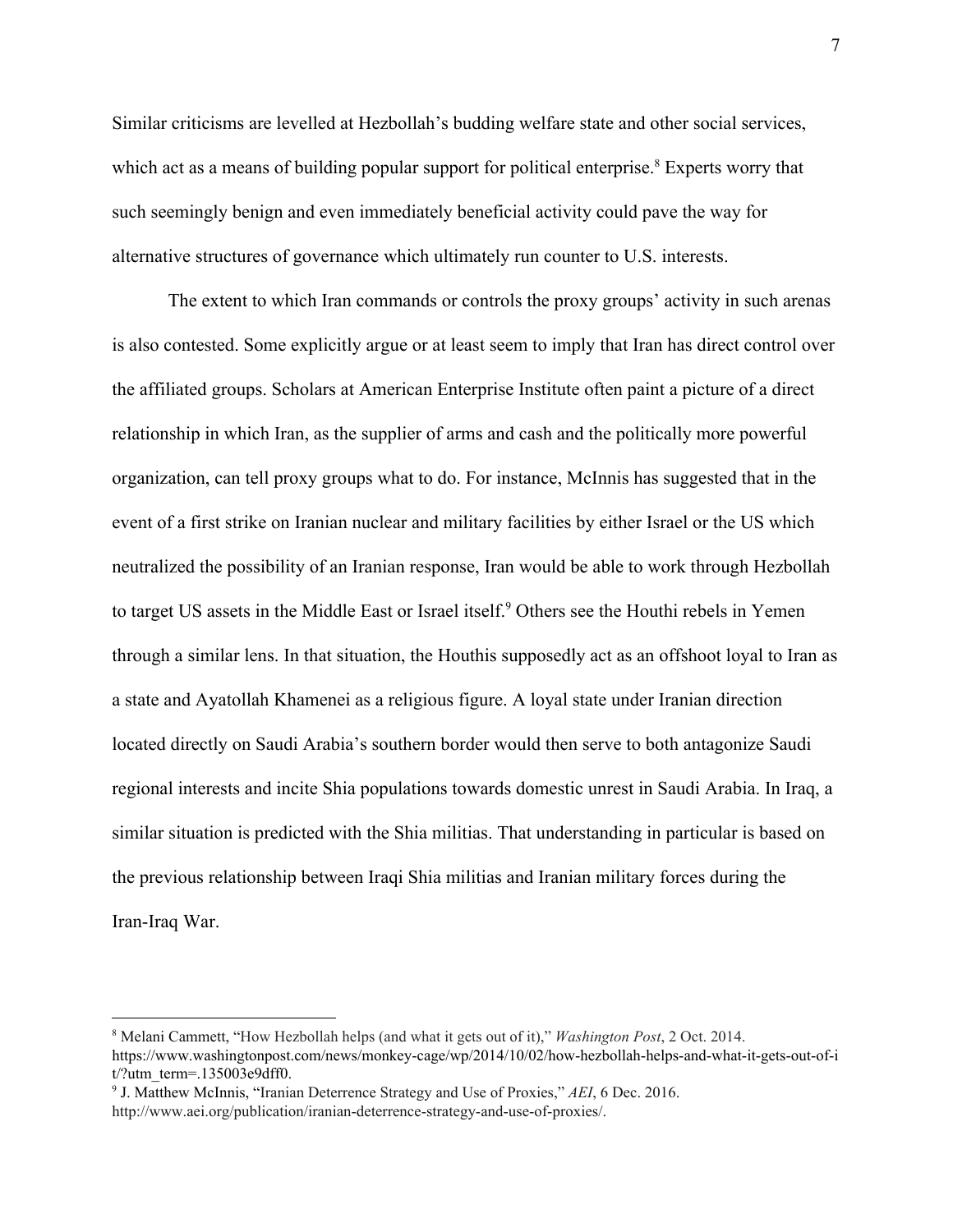Others, however, argue that Iran has only limited ability to control and direct proxy groups. They point to the fact that arms sales and cash support from Iran to the Houthis in Yemen have been limited at best, granting Iran little leverage to direct their actions. Furthermore, Houthi leaders have made statements in the past professing their independence from Iran and their desire to remain an independent movement. Similarly, Taliban fighters in Afghanistan are by no means a product of Iranian activity, even if the political connections between the Taliban and Iran are numerous and growing. The conflict in Afghanistan was in full swing before any Iranian involvement, and as will be detailed later on, Iran first fought against the Taliban. The Balochistan separatists in Pakistan and the Shia dissidents in Bahrain also began their political campaigns without Iranian involvement, and so would be unlikely to accede to Iranian direction.

 Upon examining the debate on Iranian proxy groups in the Middle East, what stands out is the state-centric way in which many approach the problem. Though the policy debate on transnational security issues such as terrorism has not receded from either general public or public intellectual consciousness, the neo-realist approach to international politics based on inter-state competition has regained prominence in the discourse. This has lead to a tendency to describe the myriad of Iranian-linked proxy groups across the Middle East as extended arms of the Iranian security apparatus, working towards a common goal as subordinated affiliates. In reality, the situation is quite different. The Iranian network of proxy groups is loose, often haphazard, and fraught with conflicting interests even as many of their interests align. Iran plays neither commander nor acute inspiration for many of these conflicts. Rather, the conflicts arise on their own. Once a conflict has emerged as either an active war zone or a tension-filled political situation, it is at that point that the Iranian strategy comes into play. Experts who have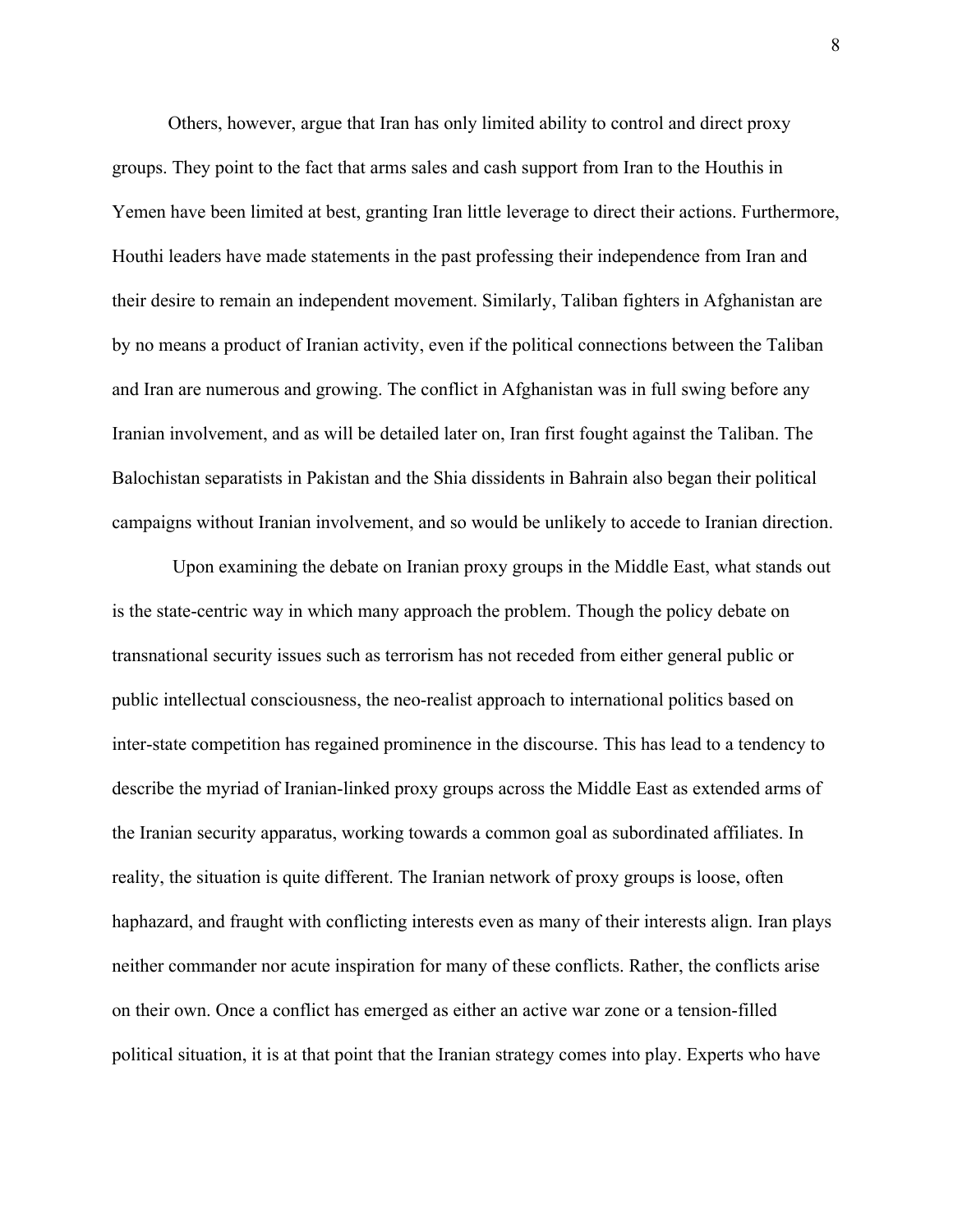correctly noted this political distance between Iran and the proxy groups have not yet elaborated on a framework through which to approach and understand those political interactions.

Incomplete approaches to understanding the relationships between Iran and the affiliated proxy groups mean that policymakers are ill-equipped to engage with Iran and with other actors in the region. If we misunderstand where the political power lies and what the groups' agendas are, there is an increased chance of flawed policy which inadvertently empowers the wrong actors. This was precisely what happened in negotiations with the Balkan states in the 1990s. A thorough assessment of the underlying political, military, and economic situations must be the foundation to write and implement policy which constructively addresses the problems currently plaguing the Middle East. As such, what is needed is a framework through which we might view the already existing situation on the ground to which Iranian military and political leaders have attached their own interests and how those Iranian leaders have attempted to push and nudge those pre-existing conflicts conflicts towards outcomes favorable to Iran.

To build such an understanding, this paper will argue that Iran's regional strategy of cultivating relationships with non-state proxy groups is an innovative approach to a certain regional dynamic most prominently detailed in the 'new wars' literature of the late 1990s and early 2000s. This literature examined a specific social mode of conflict and warfare in the Balkans and sub-Saharan Africa which was characterized by the dissolution of both state bureaucracies and of the monopoly on violence. I argue that a similar situation has occurred in the Middle East, but while the most prominent intervening powers of the earlier wars were the countries of the global North allied under the unipolar moment, the wars in the Middle East have seen regional actors — specifically Iran — intervene in the conflict to further their regional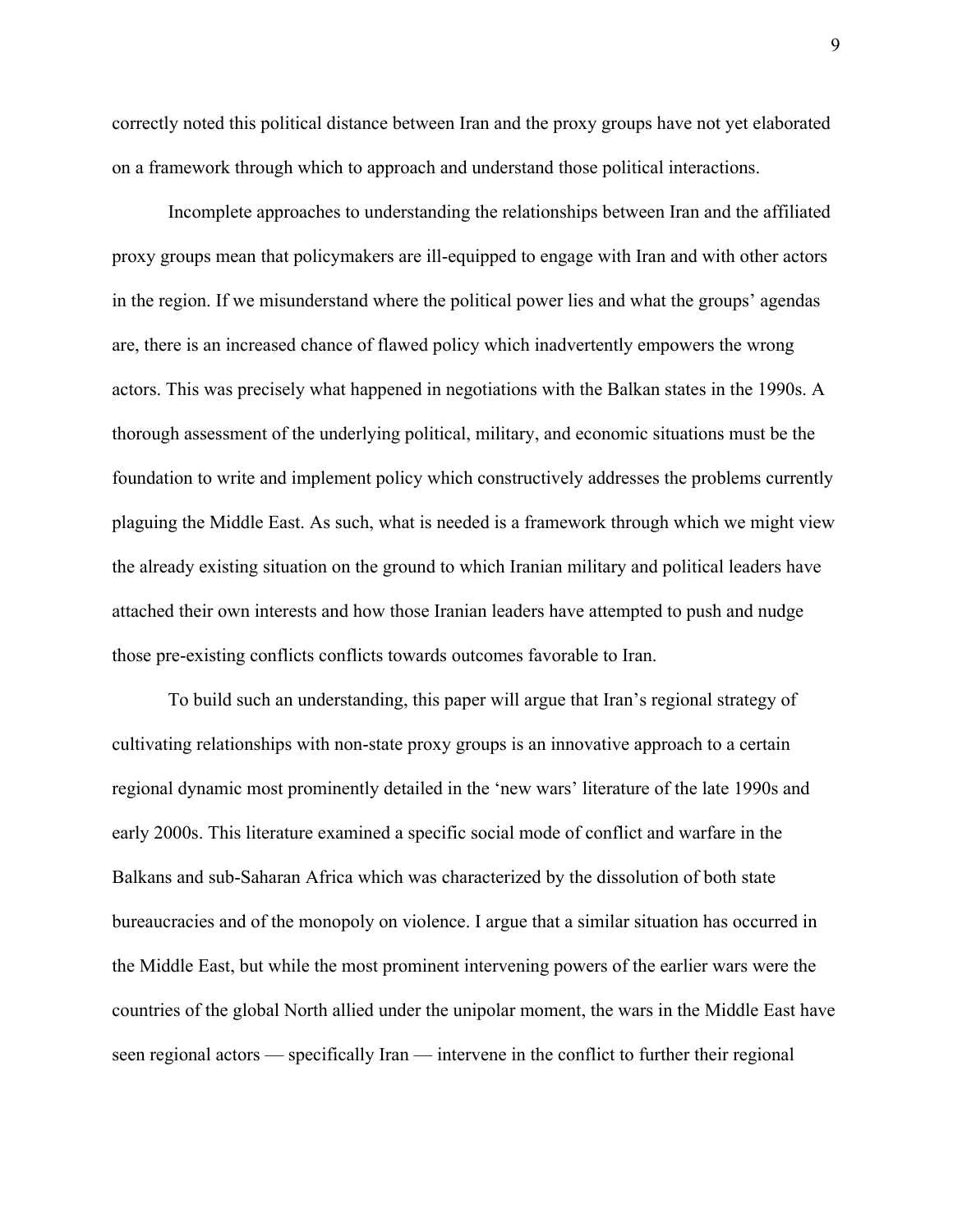interests. The Iranian intervention, unlike the old Northern intervention, does not necessarily seek to quell violence and restore a centralized state. Rather, Iran takes advantage of this ungoverned space to pursue its own interests in the region. Often, Iran is better able to pursue their interests within the context of low-intensity conflict. That low-intensity conflict, perpetuated in part by Iranian arms and cash, allows for smoother operation of Iranian special forces such as the Quds Force, prevents competing regional hegemons from emerging, and maintains Iran's status as a locus of revolutionary politics. While this strategy is not as irrational and chaotic as common phrases such "rogue state" suggest, it has clear negative impacts on stability, prosperity, and US interests in the Middle East.

To make this argument, I will first outline the 'new wars' literature and explain how certain concepts from this literature can help build an understanding of the regional security situation in the Middle East. I will also explain how this literature must be tweaked and re-examined in order to gain thorough insight into the puzzle of the Iranian proxy network. Then, I will give a historical account of how Iran has built and cultivated relationships with proxy groups in the region, beginning all the way back in 1982 with Hezbollah and reaching a peak in the current post-Arab Spring Middle East. By incorporating a longer-term historical perspective, I will be able to more fully detail my arguments and show how the Iranian strategy has latched onto certain historical contexts and evolved over the years. Finally, I will conclude with a brief recap of the insights gleaned from this method of approach.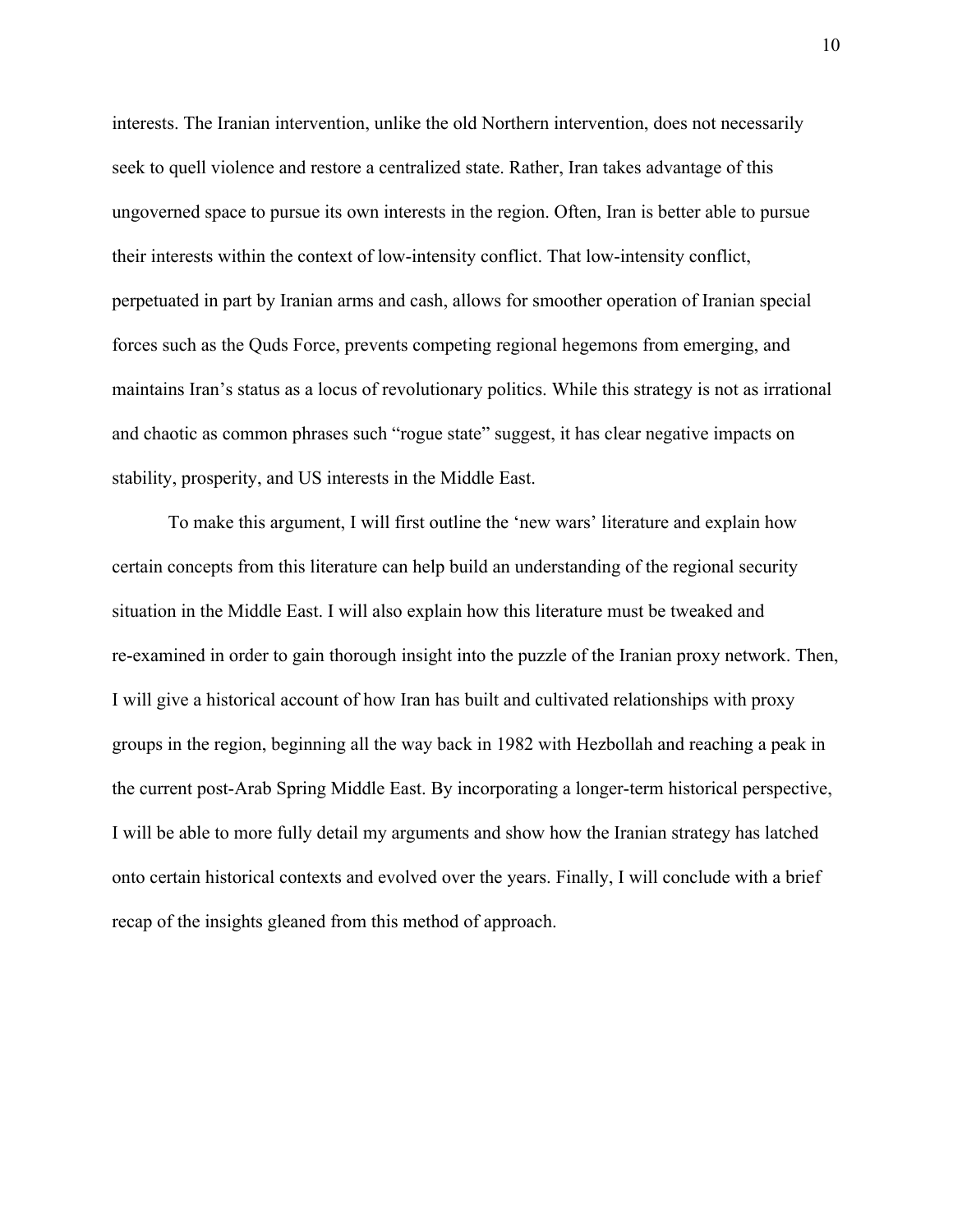#### **LITERATURE REVIEW**

For this project, I will apply a groups of texts known as the 'new wars' literature. Started by and named after Mary Kaldor's book *New and Old Wars*, published in 1999, this literature grew out of the post-Cold War moment during which inter-state competition was relatively low — or at least out of sight for most Westerners. Broadly, this literature addresses the seemingly unique security situation of the 1990s and 2000s which focused on, according to Duffield's assessment at least, returning (or creating) governance in ungoverned spaces. Some scholars argued that the new geopolitical arrangement would last indefinitely and that a new mode of global politics had been born. Others, somewhat more cautious in their predictions, stuck to acknowledging and examining a certain, distinct security dynamic that began brewing during the Cold War and erupted almost immediately after its resolution. With the resurgence of inter-state competition and conflict — see Defense Secretary Mattis's recent comments that the main security priority of the United States is no longer terrorism but great powers — the 'new wars' approach lost favor as media attention and research dollars returned to more traditional realist schools of thought.<sup>10</sup>

Yet, history does not flow backwards. Though minor world powers have regained lost statuses and reasserted their interests following the unipolar moment, the social upheavals of the 'new wars' did not simply vanish. Instead, as I will show, they have been regrouped under state interests — in this case Iranian interests — in complex and curious ways. In a way, then, one might say that this project has two starting points. Primarily we have the problem of how to best understand Iranian activity in the Middle East so that we might counter its more negative effects.

<sup>&</sup>lt;sup>10</sup> "Mattis: US National Security Focus No Longer Terrorism." BBC News.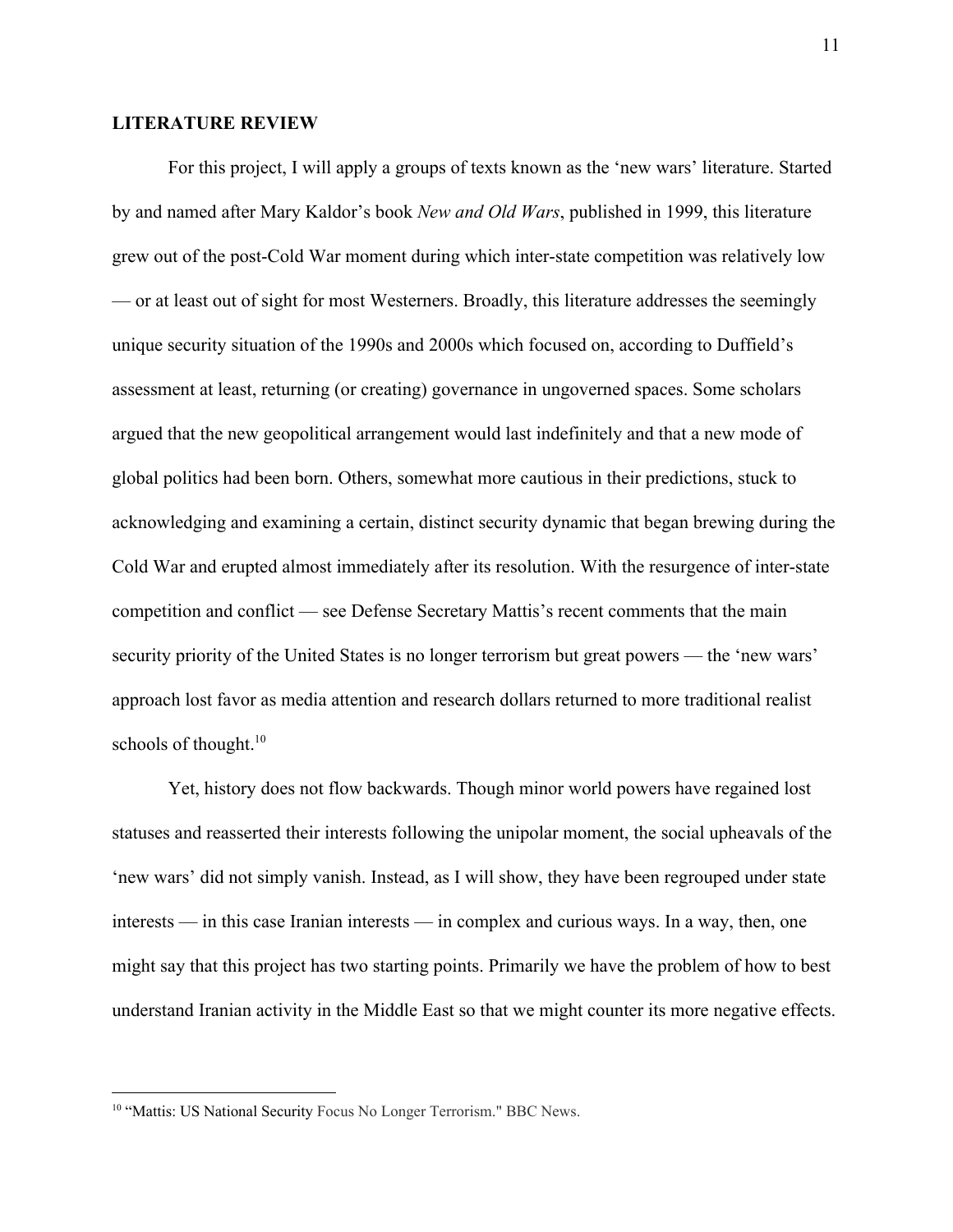This problem is the impetus for the project. However, in order to answer that problem, we must first delve into the secondary problem of how state collapse and the 'new wars' have evolved and interacted with resurgent state interests even as the conflicts retain many of the same characteristics which Kaldor et. al. addressed over a decade ago.

Mary Kaldor was first to argue that the political and social organization of warfare had significantly shifted since the era between Clausewitz and the end of the Cold War. No longer did the state constitute the primary locus of warfare. Münkler, building on Kaldor, examined the economic relationships which fostered this 'new' brand of warfare and stressed that it was only possible due to the unfolding era of globalization. Finally, Duffield responded that these economic networks, as well as the socio-political reorganization which occurred after the Cold War, imposed the interests of global North upon the global South in ways which caused, manipulated, and exacerbated these 'new wars' even as the North ostensibly set out to end them. Once I have reviewed certain key ideas from these authors, I will demonstrate how this literature, though it has its roots in the Balkan and sub-Saharan African conflicts of nearly decades ago, can be profitability applied to the current situation in the Middle East.

#### *A Note on Newness*

One of the primary criticisms of the 'new wars' literature has been that what the literature described was not entirely "new". War and conflict between non-state actors has an extensive history which begins far before even Clausewitz set the stage for the examination of warfare in the West. In fact, Münkler addresses this criticism early in his book, writing that "I am well aware that [the conflicts] are not so new and in many respects even involve a return of something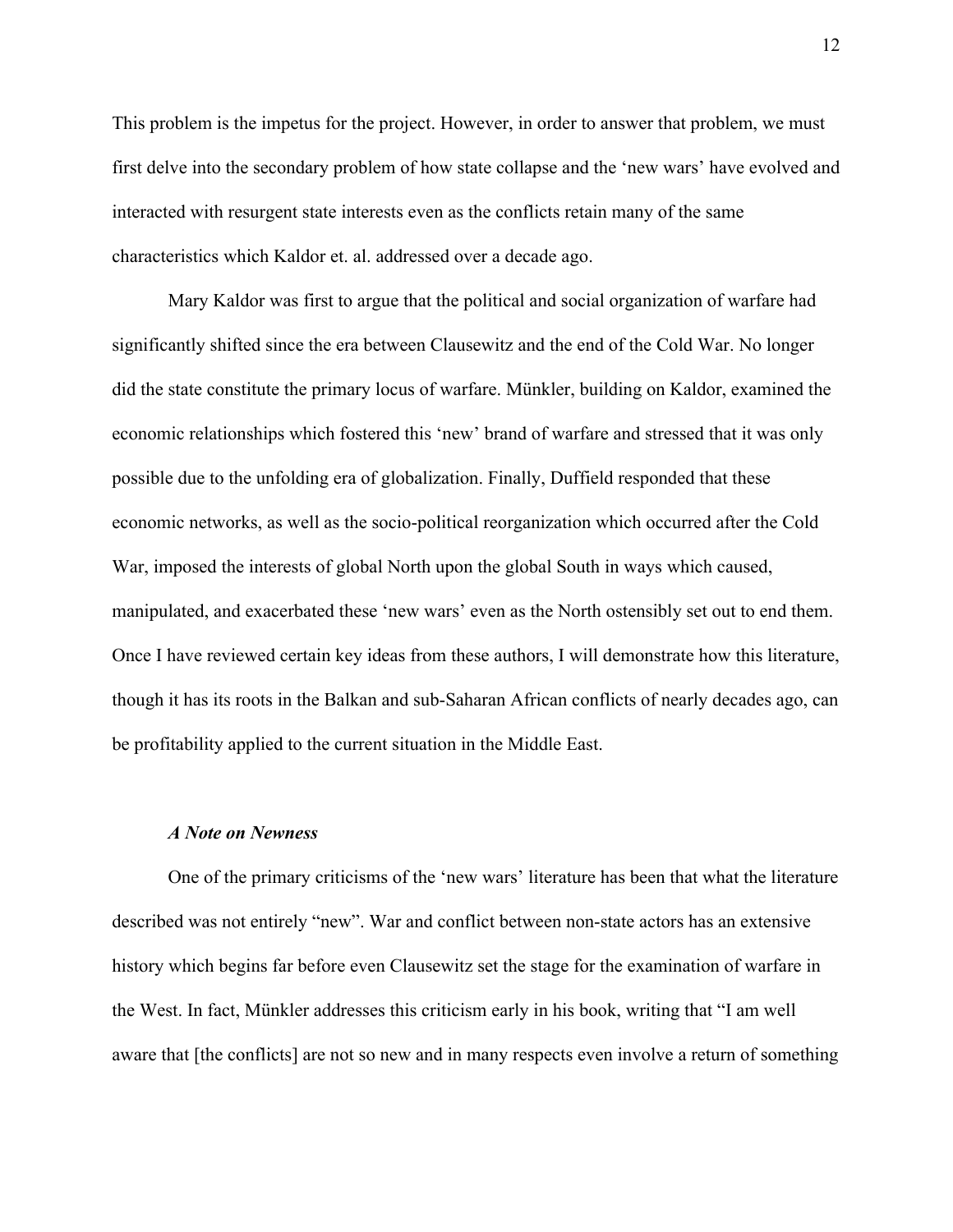thoroughly old."<sup>11</sup> Yet he goes on to argue — as does Kaldor in a 2013 paper responding to critiques of her original thesis — that the term 'new' does not so much suggest the complete originality of the form of warfare described as it denotes a change from the state-centric model which dominated international security discourse for centuries.<sup>12</sup> To illustrate this point, both Kaldor and Münkler open their books with a description of the formation of 'old wars' and old empires before moving on to how that model for conflict has become inadequate in their current moment. The term 'new' succinctly recognized this break from the past, and it made for catchy titles to boot.

In this paper, the term 'new' will be used almost entirely as a signifier. If the 'new wars' were arguably not new twenty years ago, they are certainly not new today. The term 'new wars literature' simply signifies the set of texts which provide the basis of my theoretical framework. Similarly, the term 'new wars' connotes the collection of intra-state fighting, transnational politics, and splintered economies which has emerged in the Middle East. I do not argue that this is a particularly recent development. Indeed, my approach to understanding Iran's method of proxy warfare begins in the 1980s with Hezbollah, the Iran-Iraq War, and the earliest days of the current Iranian government. Thus, the 'new wars' are not actually that new. Still, the 'new wars' literature holds enticing possibilities for contemporary application, and some ideas and concepts in that literature are clearly present in today's conflicts. Therefore it is possible to reexamine the 'new wars' not as the sea-change in international relations which they were originally purported to be, but as a more temporally and spatially limited change. 'New wars' did not change the fact that the state is the dominant type of actor in international security, but they did impact the way

<sup>11</sup> Herfried Münkler. 2005. *The New Wars*. Translated by Patrick Camiller. Oxford: Polity, p. 2.

<sup>&</sup>lt;sup>12</sup> Mary Kaldor (2013). "In Defence of New Wars." Stability: International Journal of Security and Development. 2(1), p.Art. 4. DOI: <http://doi.org/10.5334/sta.at>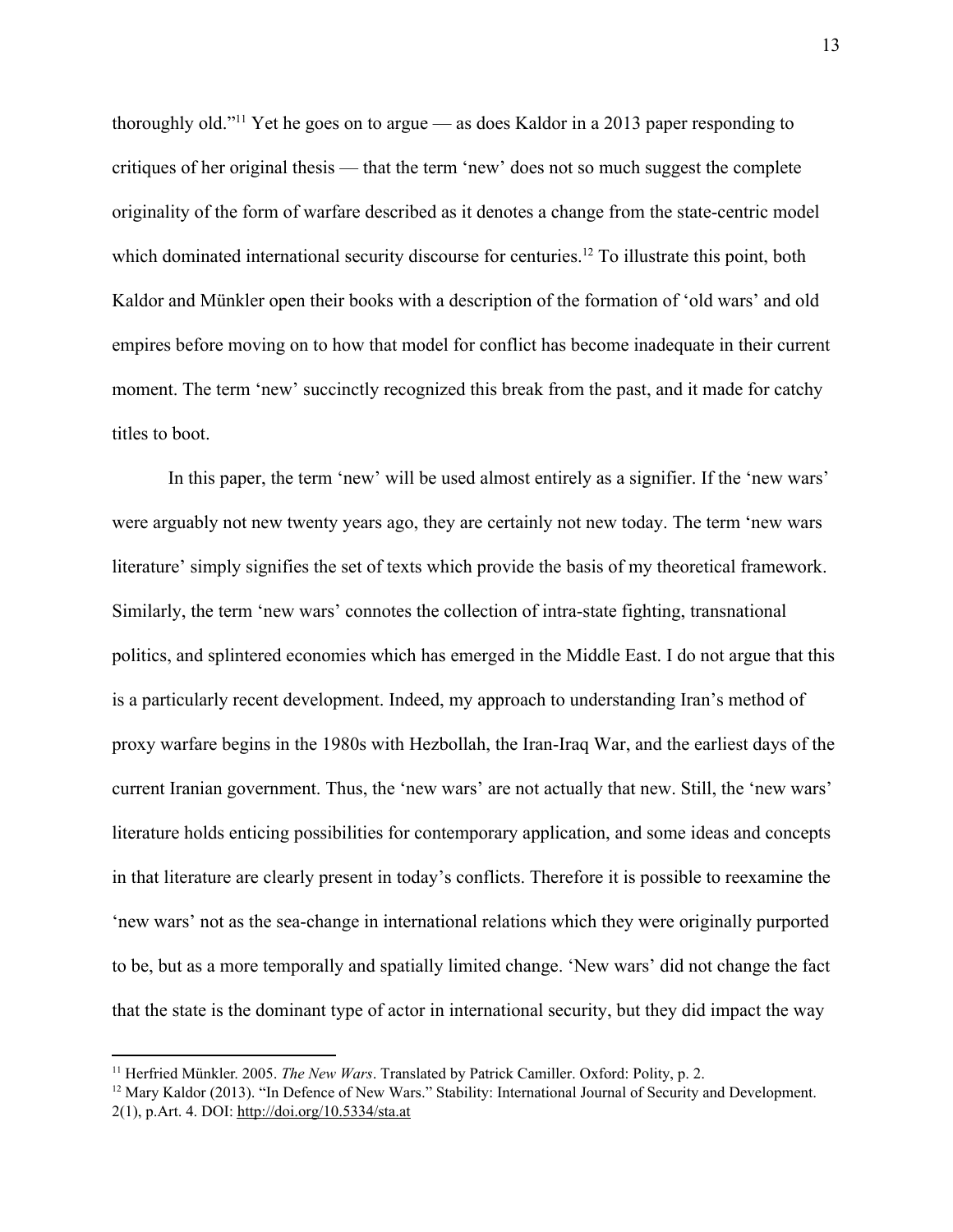that states organize, prepare for, and conduct war. Thus, the 'new wars' are neither new nor extinct.

#### *Kaldor*

Mary Kaldor begins her book with the premise that war as we know it is not an immutable characteristic of human interaction but has in fact changed and evolved over centuries and continents. In her words, "Every society has its own characteristic form of war"<sup>13</sup>. From this premise, we can then determine that "what we [Western academics and policy-makers] … define as war, is, in fact, a specific phenomenon which took shape in Europe somewhere between the fifteenth and eighteenth centuries."<sup>14</sup> Over the course of those centuries, European warfare took on somewhat different forms. We saw the ages of the absolutist state in the 17th and 18th centuries, the nation-state of the 19th century, coalitions during the World Wars, and finally the bloc system throughout the Cold War.<sup>15</sup> Each mode of organization for conflict was also accompanied by its own technological innovations, political objectives, and economic systems. During this period, Kaldor argues, war progressed towards Clausewitz's idea of 'total war' as military technologies attained greater and greater ability to destroy. 'Total war' peaked during the Second World War. Then, with the advent and proliferation of nuclear weapons, total war became unviable. Following the Cold War, and prodded on by the shift of global political power which came with its end, societies once again changed the way they organize for and conduct war.

<sup>13</sup> Mary Kaldor. 1999. *New and Old Wars : Organized Violence in a Global Era*. Stanford, Calif.: Stanford University Press, p. 13.

<sup>14</sup> Kaldor, *New and Old Wars*, p. 13.

<sup>15</sup> Kaldor, *New and Old Wars*, p. 14.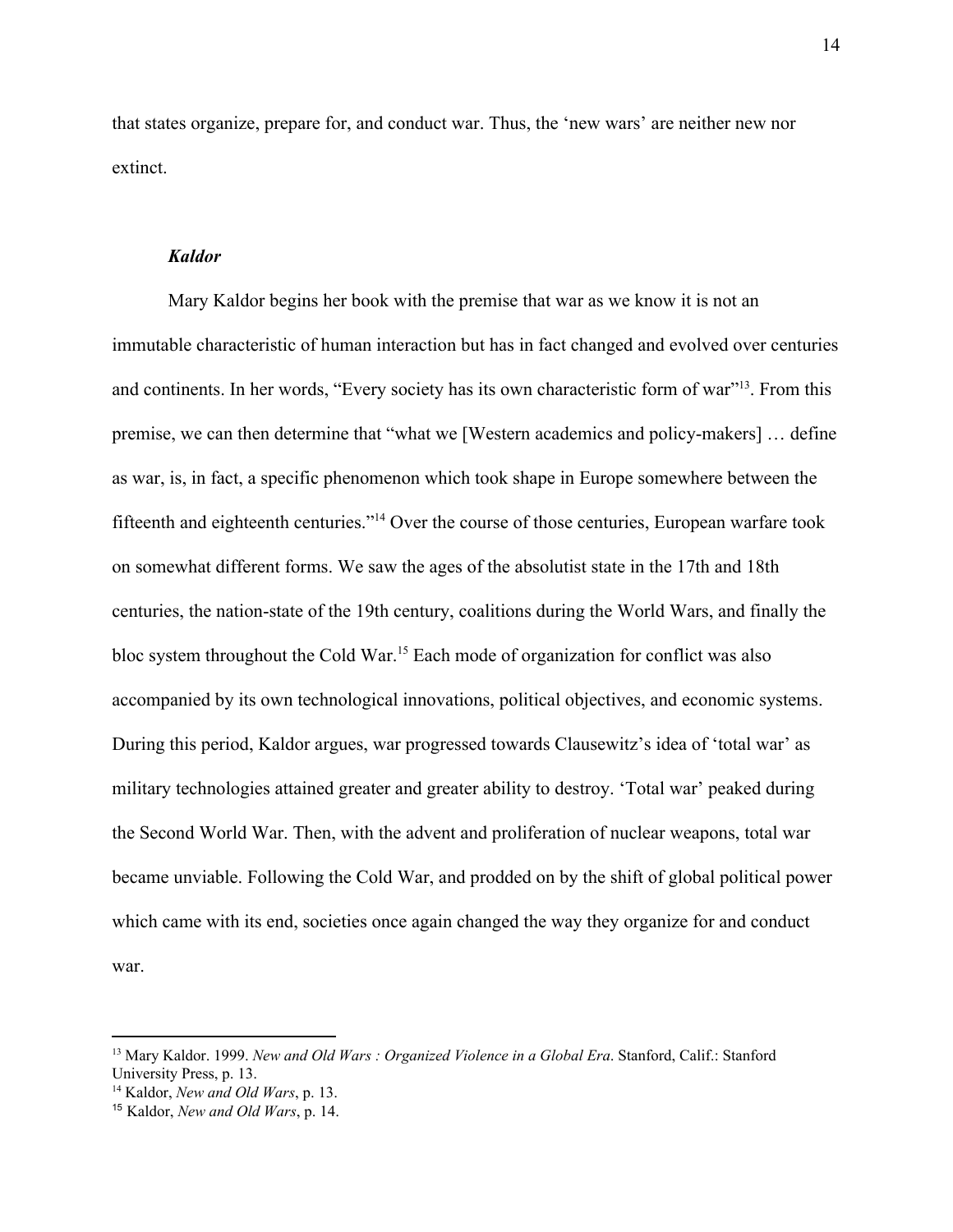Kaldor locates the starting point for the 'new wars' in the erosion of the monopoly on organized violence<sup>16</sup>. As state structures disintegrated and were no longer capable of controlling violence within their territory, low-intensity conflict took hold. This was accompanied by a breakdown of vertically-organized political structures, providing a key component in the way the 'new wars' were organized. General decentralization of violence and political power was a fundamental component of the 'new wars'. In Kaldor's central case study, the conflict in Bosnia-Herzegovina, decentralization and collapse was brought about by the end of the USSR. From the wreckage of the now-defunct political institutions of the USSR, and lacking a guiding political philosophy in place of communism, new and virulent forms of nationalism arose.

Identity politics, according to Kaldor, now dominated the political space left empty by the collapsed state. Kaldor defines 'identity politics' as "movements which mobilize around ethnic, racial, or religious identity for the purpose of claiming state power."<sup>17</sup> Such politics is "fragmentative, backward-looking and exclusive" based on "nostalgia,... the reconstruction of a heroic past, the memory of injustices, real or imagined, and of famous battles, won or lost."<sup>18</sup> These identities fill the "political vacuum" and provide a founding narrative for political movements.<sup>19</sup> The fragmentation in political identity plays off the similar fragmentation of the monopoly on violence, resulting in a political landscape filled by networks rather than unified groups. Kaldor quotes Robert Reich in observing that while old political structures resembled pyramids, these new network were more akin to spider webs.<sup>20</sup> This type of 'network war' or 'network violence' is more fully explored by Duffield. For her part, Kaldor identifies five types

<sup>16</sup> Kaldor, *New and Old Wars*, p. 5.

<sup>17</sup> Kaldor, *New and Old Wars*, p. 76.

<sup>18</sup> Kaldor, *New and Old Wars*, p. 78.

<sup>19</sup> Kaldor, *New and Old Wars*, p. 82.

<sup>20</sup> Kaldor, *New and Old Wars*, p. 74.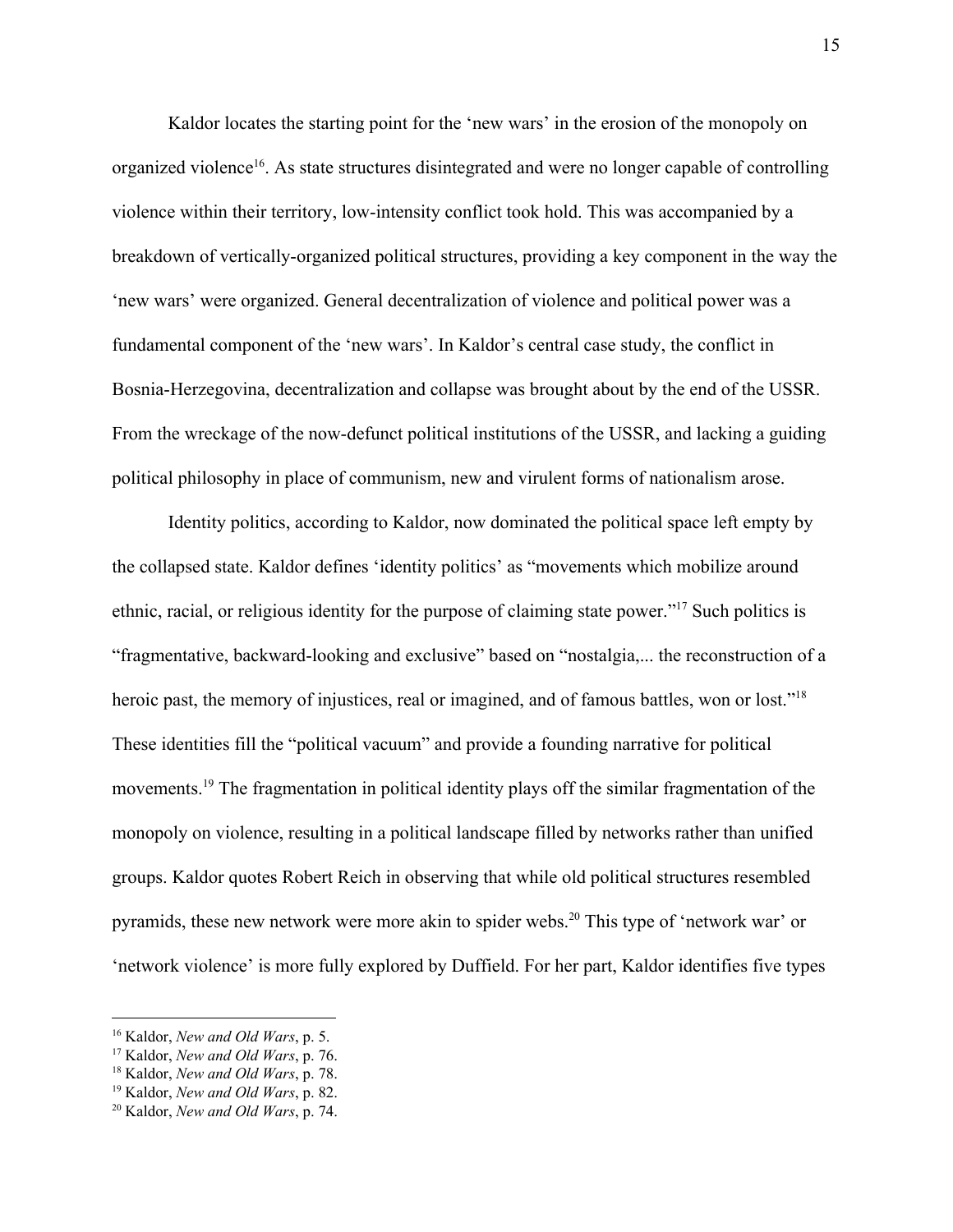of fighting units: "regular armed forces or remnants thereof; paramilitary groups; self-defence units; foreign mercenaries; and, finally, regular foreign troops generally under international auspices."<sup>21</sup>

As a final part of the puzzle, Kaldor elaborates on the economic systems which drive the 'new wars'. In a conflict preceded by the erosion and collapse of a centralized political system, most individuals face extreme economic insecurity. Nascent political groups are also unable to secure supplies. There is little or no infrastructure for economic production, and thus there can be no taxation either. In place of production or taxation, groups rely on criminal activity and external funding. Kaldor notes four primary modes of external funding: remittances, direct assistance from the diaspora, assistance from foreign governments and humanitarian assistance.<sup>22</sup> In tandem with the networked political organization of the 'new wars', economic organization is decentralized and horizontal. Groups rely on small weapons, civilian equipment, and stores of guns and ammunition left over from the collapse of the state. Since this economic system does not have the social or physical infrastructure to produce goods and supplies, pre-existing and increasing poverty are nearly uniform features of the 'new wars'. Duffield picks up this observation later as a starting point for analyzing the Western (or Northern) reaction. To conclude, Kaldor states that although economics underlie the situation, "[t]he new wars have political goals" and "economic motivation alone is insufficient to explain [their] scale, brutality, and sheer viciousness."<sup>23</sup> Münkler goes on to dispute this point.

Kaldor provides the earliest sketches of the 'new wars', and provides some important fundamental concepts. The first of these concepts is that the 'new wars' occur in the areas of

<sup>21</sup> Kaldor, *New and Old Wars*, p. 92.

<sup>22</sup> Kaldor, *New and Old Wars*, p. 103.

<sup>23</sup> Kaldor, *New and Old Wars*, p. 110, 106.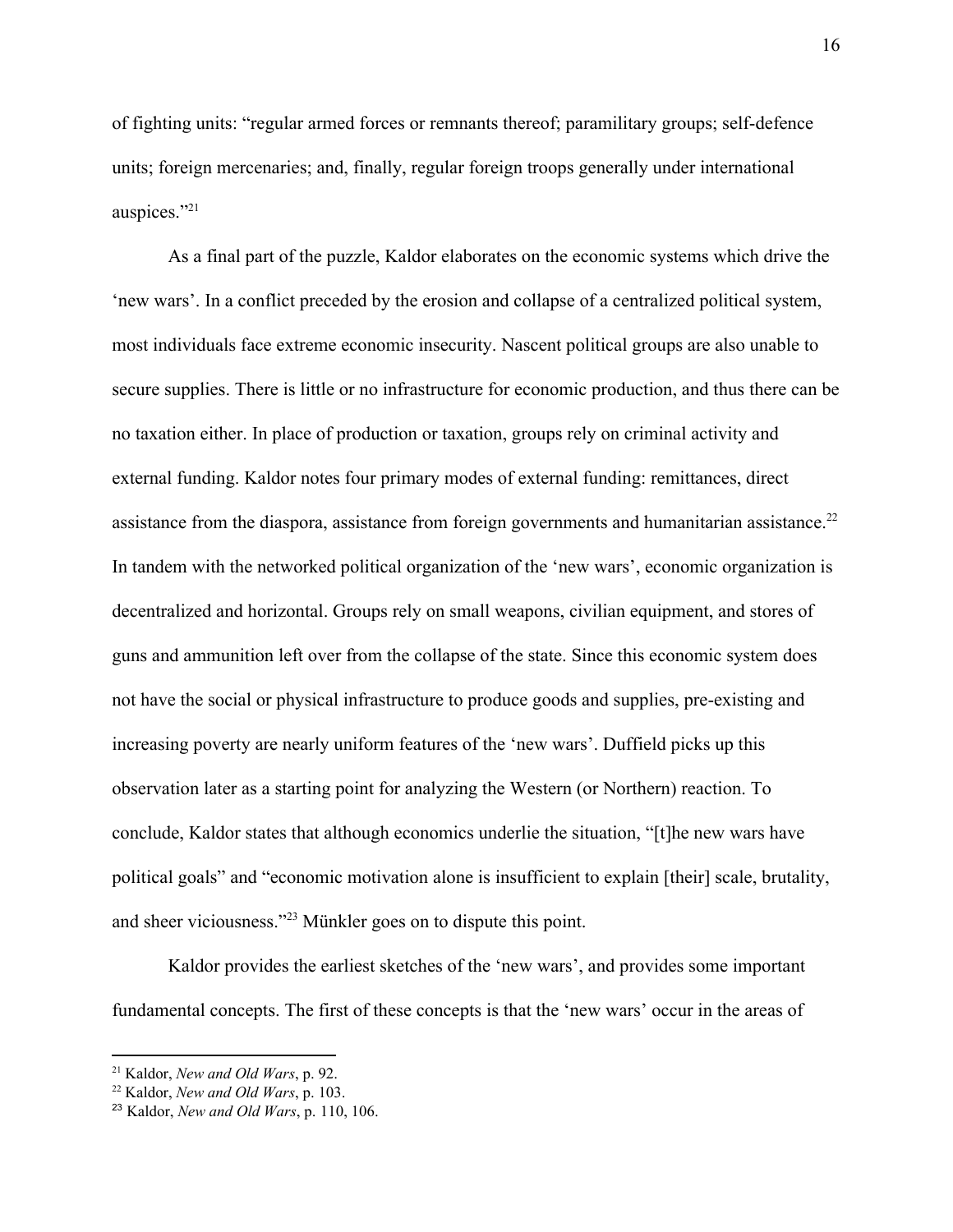collapsed states. Münkler agrees with this assessment, writing that we see them in the "margins and breaches of former empires."<sup>24</sup> Fragmentation leads to low-intensity, long-term fighting, among horizontal 'spiderweb' political structures. The second is that they are fueled by identity politics. In the Balkans, this was nationalism and religion. In sub-Saharan Africa, it tended to be ethnicities. In today's Middle East, the warring identities are mainly religious sects. Third and finally, the political groups rely on small arms, criminal activity such as looting, and external funding. They are produced by and reproduce extreme economic insecurity and poverty. Münkler and Duffield concur with most if not all of these preliminary points, and then expand into their own analyses.

#### *Münkler*

Herfried Münkler's focus in *The New Wars* argues that economics play a vital role in the conflicts. He writes that "the financing of war is always an important element in the actual fighting" and this is why the 'new wars' can stretch for decades unlike the "classical conflict between states."<sup>25</sup> Like Kaldor, he begins with a history of warfare as a state-conducted and state-building activity throughout the past few centuries. In Münkler's history, war is an activity used to enrich both states and individuals, not merely a political tool consolidate power. War as it formed in 17th through 19th century Europe was an economically rational endeavor and "[t]he ranks soon filled up with soldiers of fortune."<sup>26</sup> As the state came to dominate war-making, the practice of warfare then became uniform. Literal uniforms, as well as assigned duties, rigid command structures, and rules of war were introduced. The symmetrical relationship of power

<sup>24</sup> Münkler, *The New Wars*, p. 5.

<sup>25</sup> Münkler, *The New Wars*, p. 1.

<sup>26</sup> Münkler, *The New Wars*, p. 52.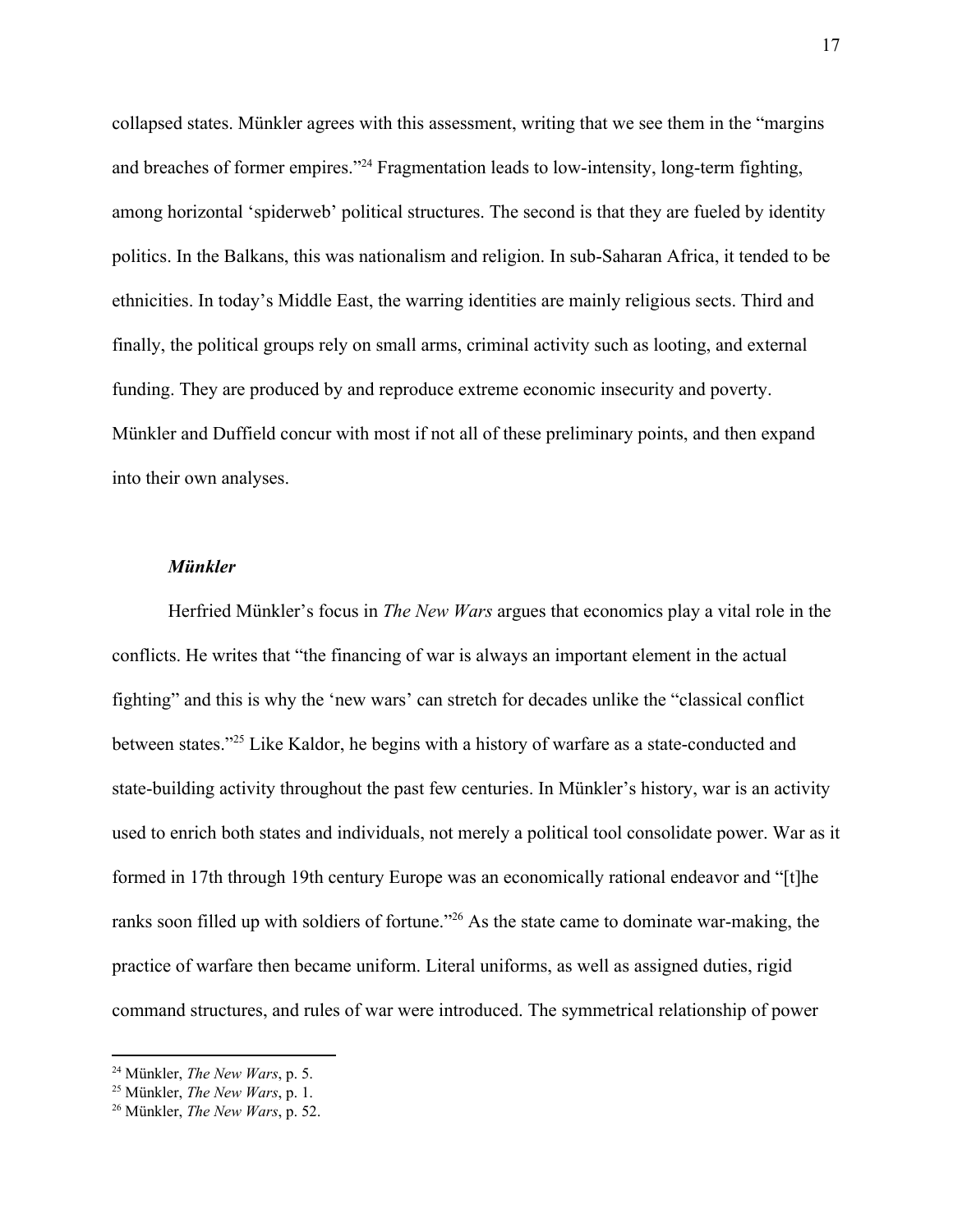between states added to this clear-cut understanding of what war was, how it was conducted, and who conducted it. Eventually, with the development of ultra-powerful militaries, war became no longer worthwhile. The economic disincentives were simply too great. With this shift in both technology and economic feasibility, we could then reasonably expect that individual actors would shift the way they conducted war to find a profitable way to do it.

Central to Münkler's analysis of the 'new wars' is the idea that the 'new wars' provide economic incentives to wage war which classical state conflicts no longer do. This starts with individuals. Though warlords conduct recruitment via "subcultures of urban youth," individuals' choices are primarily based on economic opportunities and chances to attain social status. In the midst of mass poverty and warfare, individuals sometimes face no better choice than to pick up a cheap gun. Herein lies the problem sustaining the 'new wars': they are "war on the cheap."<sup>27</sup> Using light weapons and civilian infrastructure, groups avoid the cost of the heavy artillery and high technology on which state militaries rely. What's more, to obtain these cheap goods it is not even necessary to produce them internally. Instead, war is funded "through robbery or trade in illegal goods" as well as assistance from foreign sources in the form of either humanitarian aid or direct funding. Groups rely on these sources as a fundamental part of a broader economic system in which the best path to economic security is through fighting the 'new wars'. Münkler's purpose in his economic assessment is to negate the idea that the conflicts are irrational. In his conception, if the West conceives of these wars as irrational episodes of ethnic and racial tensions, "then the obvious course is to tackle them with the instruments of the Enlightenment."<sup>28</sup> However, this approach would fail to address the rational incentives underlying the 'new wars'.

<sup>27</sup> Münkler, *The New Wars*, p. 74.

<sup>28</sup> Münkler, *The New Wars*, p. 91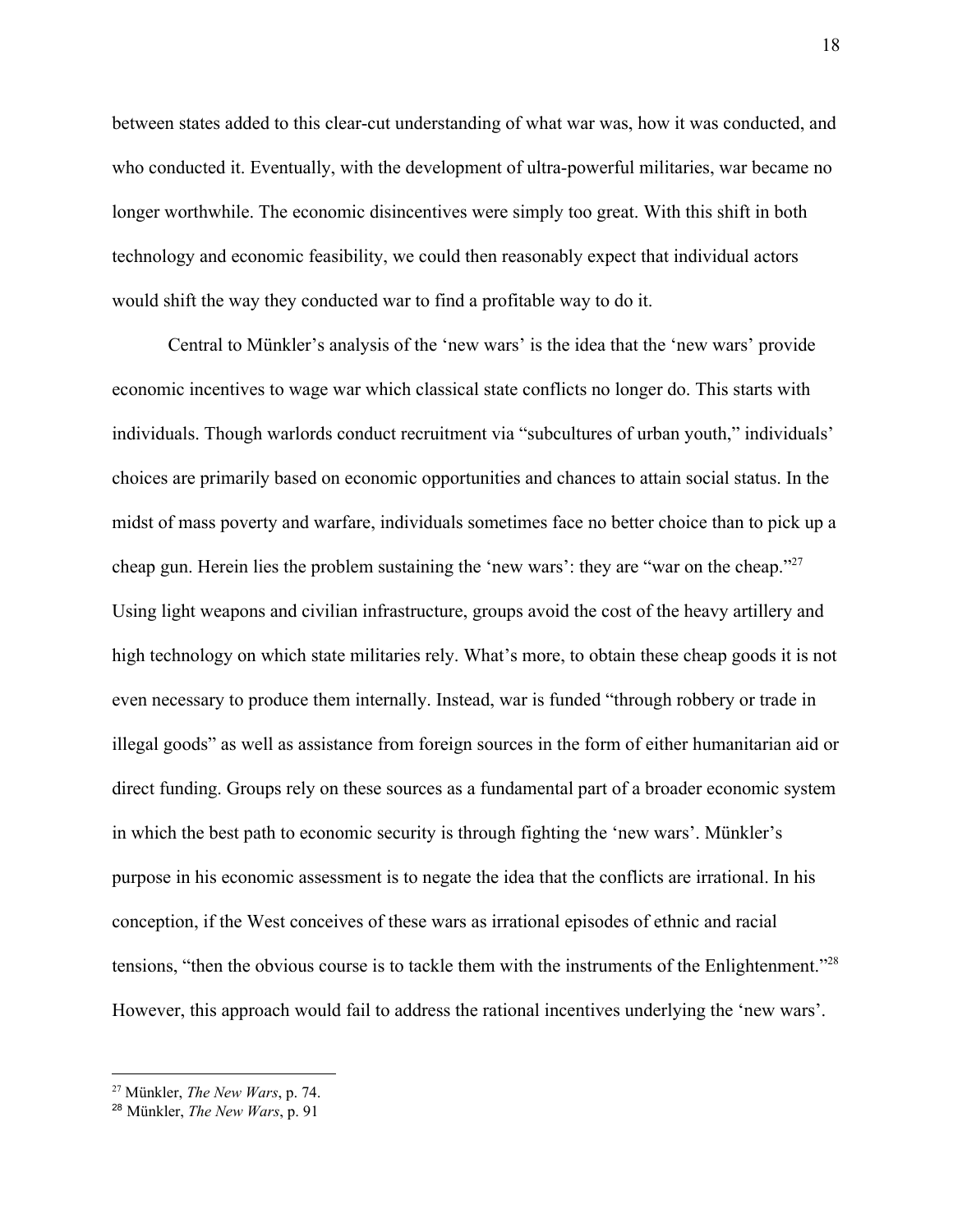So long as this type of warfare is a "lucrative proposition," treating the superficial ethnic motivations will do little to alleviate the problem.

Münkler's main point is that while the new wars can often seem disorientingly chaotic and even irrational, it is in fact possible to understand them through a rational lens. Within the political context of collapsing empires and failing economies, individuals and groups turn to low-scale violence as a means of attaining a living and pursuing political power. Whereas Kaldor argued that economics could not explain the brutality of the new wars, Münkler stresses that economic analysis can still provide an understanding of why participants do what they do. Identity politics in Münkler's view is layered on top of a framework more recognizable to academics steeped in Enlightenment thought: that of the 'rational actor'. The asymmetry, autonomization, and destatization of the new wars are, according to Münkler, products of the political and economic incentives present in the contexts in which the actors exist. Duffield, in *Global Governance* and *Development, Security and Unending War*, attempts to elucidate how exactly those contexts arose and how the West/North has responded.

#### *Duffield*

Duffield, in both *Global Governance and the New Wars* and in *Development, Security and Unending War*, focuses on how the global North addressed the 'new wars', and how the 'new wars' fit into broader international contexts and global trends. Duffield begins *Global Governance* with a note on the historical placement and description of the new phenomena, arguing that trying to fit it into past models belies "an inability to imagine that the nature of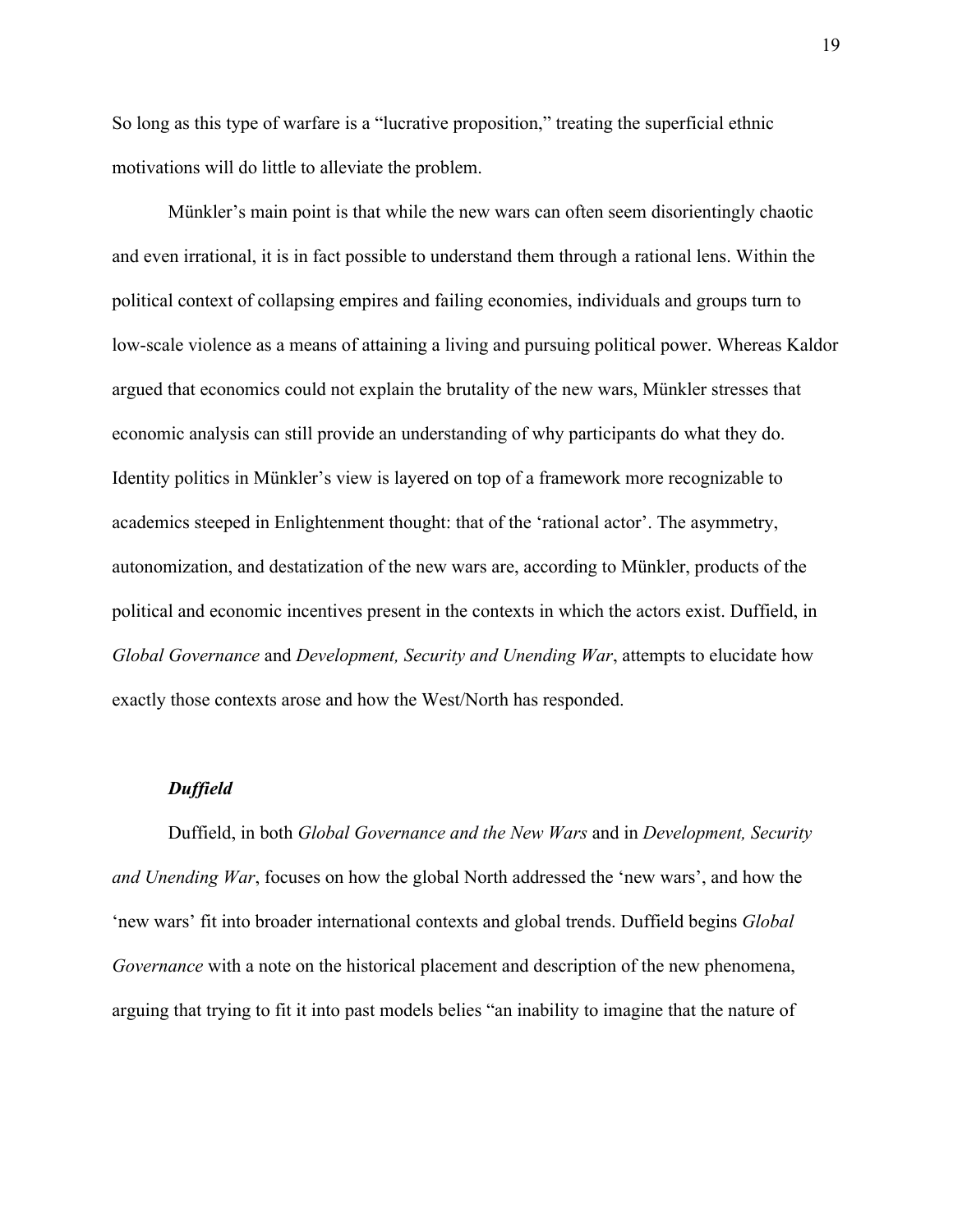power and authority may have radically changed."<sup>29</sup> In Duffield's view, with new changes in technology come more fundamental changes in political and economic organization. These in turn result in new forms of international political power.

Duffield summarizes the shift in international political power as "a noticeable move from the hierarchical, territorial and bureaucratic relation of government to the more poly-archical, non-territorial and networked relations of governance."<sup>30</sup> This observation echoes Kaldor's description of the shift from pyramid structures to spider web structures. Duffield describes this type of organization as "network war", "an extreme form of the competition that exists between non-state and state systems of regulatory authority".<sup>31</sup> Additionally, network war "is concerned with social, cultural and politics relations" and therefore operates somewhat differently than traditional states. Duffield disagrees with Kaldor that the 'new wars' are about ethnic cleansing, countering that "genocide is possible [but] it is an exception rather than the rule".<sup>32</sup> Comprised of "strategic complexes" rather than traditional mass mobilization operations, 'new wars' blur the line between conflict and peace, civilian and combatant, ally and enemy. The networks are integrated into modes of production in such a way that they "cannot be easily separated out and criminalized in relation to the networks which characterize peace".<sup>33</sup>

Northern leaders tend to treat these complexes antagonistically. Duffield argues that the political complexes of the global South have grown out of liberalism's failure to provide fulfilling political identities. Therefore, Southern peoples often turn to illiberal leaders who

<sup>29</sup> Mark R. Duffield. 2001. *Global Governance and the New Wars : The Merging of Development and Security*. London: Zed Books, p. 33.

<sup>30</sup> Duffield, *Global Governance*, p. 11

<sup>31</sup> Duffield, *Global Governance*, p. 190

<sup>32</sup> Duffield, *Global Governance*, p. 192.

<sup>33</sup> Duffield, *Global Governance*, p. 190.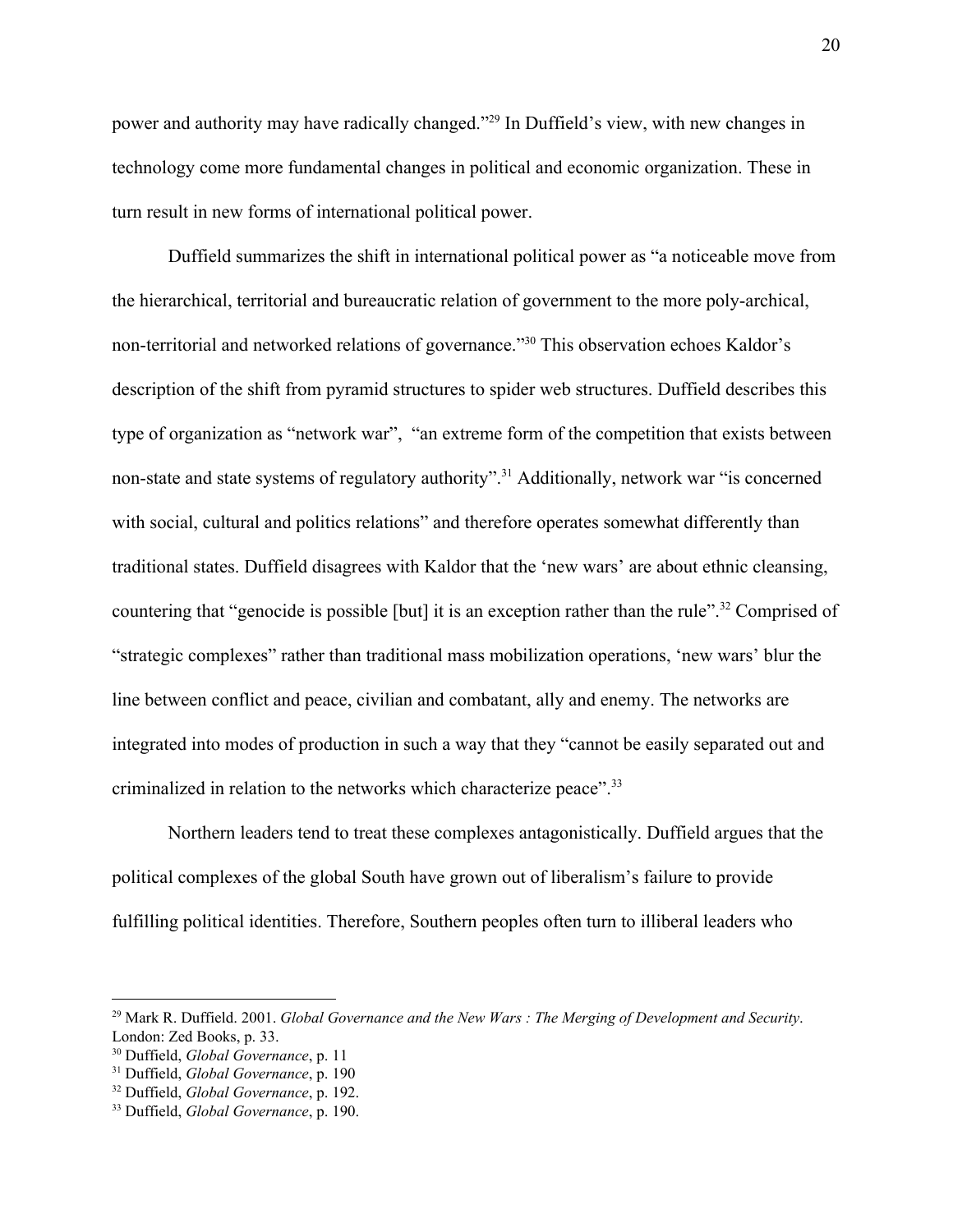create new social fabrics through warfare. Northern academics and policymakers dismiss these leaders as illegitimate because ultimately, in Duffield's view, the North views ungoverned spaces as a threat to the global reign of liberalism. Therefore, their "preferred future of the ungoverned space is the governance state".<sup>34</sup> To go about this project, the North employs a slew of NGOs, development organizations, and security measures as it attempts to impose a governance structure on the ungoverned space. Provocatively, Duffield argues that if the Cold War were World War III, then liberal peace vs. the 'new wars' constitutes World War IV $35$ . Such a sentiment takes after both Kaldor and Münkler who argued that there are two dynamics in play: the fighting between political groups involved in the 'new wars', and the global divide between particularist ideologies and global cosmopolitanism.

A final interesting point from Duffield is that he takes a somewhat different understanding of the relationship between war and society than Kaldor and Münkler do. Whereas Kaldor and Münkler tend to view the nature of warfare reacting to the conditions which broader society places upon it, Duffield seems to see it the other way around. He takes "war as a given: an ever-present axis around which opposing societies and complexes continually measure themselves and reorder social, economic, scientific, and political life."<sup>36</sup> Warfare and security, rather than being a condition of the market, occupy a central place in social and political life. Duffield later weighs in on the debate as the whether the 'new wars' constitute a social transformation or a social regression, writing that "conflict and displacement, while introducing elements of change and adaptation, often act to reconfirm or even strengthen social and cultural

<sup>34</sup> Mark R. Duffield. *Development, Security and Unending War: Governing the World of Peoples*. Wiley, p. 29.

<sup>35</sup> Duffield, *Global Governance*, p. 15.

<sup>36</sup> Duffield, *Global Governance*, p. 13.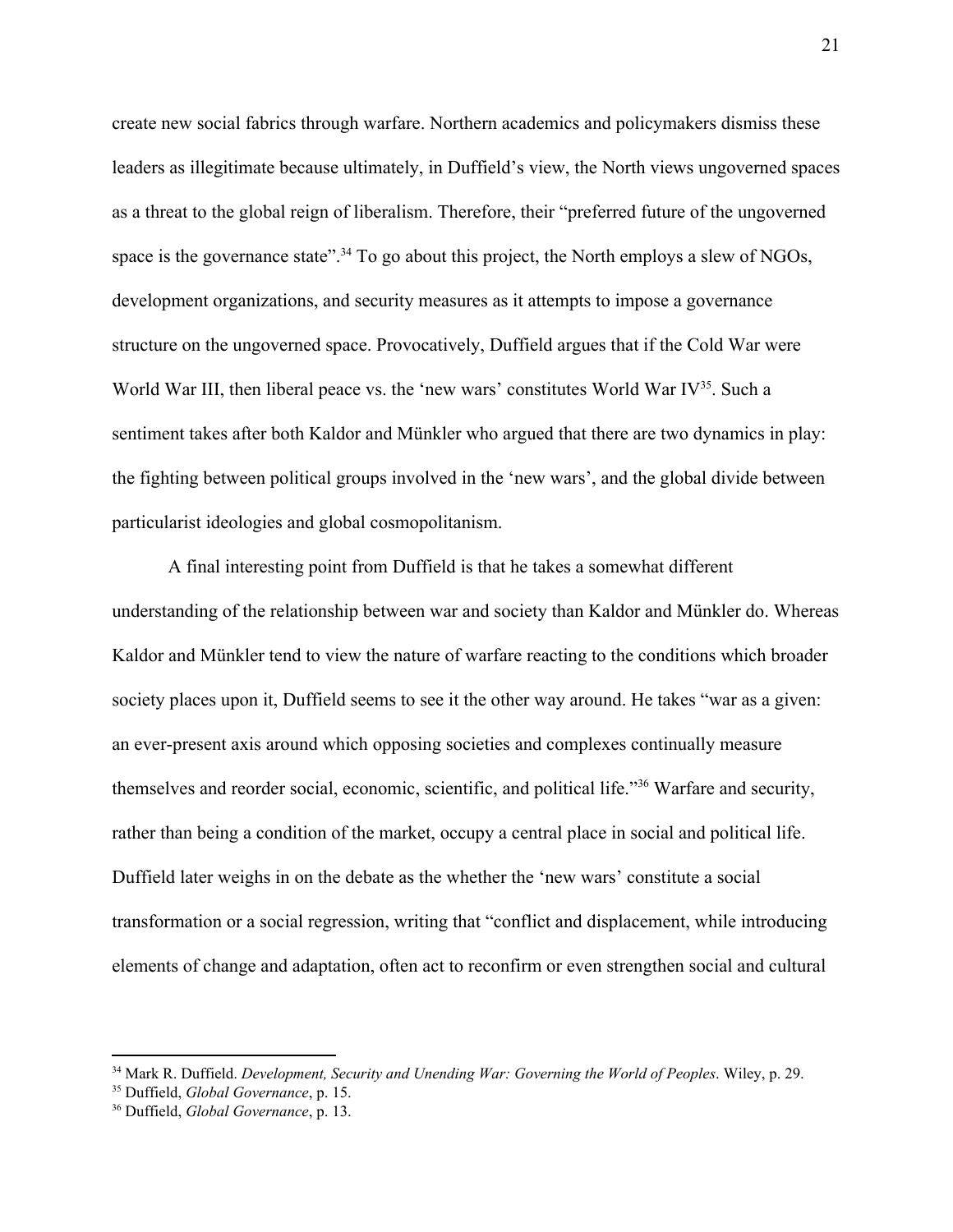ties."<sup>37</sup> Though war destroys physical infrastructure, it can produce and reproduce social and political infrastructure in new and adaptive ways.

Duffield showcases two important concepts. First, he describes the ways in which Northern leaders and institutions have attempted to intervene in the 'new wars' in order to stop them. Through peacekeeping missions, development, and aid, Northern leaders have attempted to instill replicas of their own institutions in an effort to foster good governance. Second, Duffield critiques this approach. By trying to create replicas of their own institutions, liberal Northerners have taken a stubborn and limited perspective on what good governance looks like. They have also denied the agency and legitimacy of illiberal Southern leaders and political organizations, leading to an echo chamber in policy formation. The next step then should be to explore how non-Northern leaders and organizations have intervened and handled 'new wars' situations in their own right.

#### **IRAN'S HISTORY WITH PROXY WARFARE**

#### *The Early Days*

Iran's non-state poxy group strategy has its roots in the Revolution of 1979 and Shia Islam. Vali Nasr's *The Shia Revolution* provides a good starting point for understanding this nexus. Nasr explains that while Shiism is primarily a religious denomination, in practice it has cultivated certain political ideologies and modes of organization which further distinguish Shia populations from Sunni populations. According to Nasr, "Shias place… a strong emphasis on their imams and the rituals associated with their deaths."<sup>38</sup> As a political application of that

<sup>37</sup> Duffield, *Global Governance*, p. 125.

<sup>38</sup> Nasr, Seyyed Vali Reza. 2006. *The Shia Revival : How Conflicts Within Islam Will Shape the Future*. 1St ed. New York: Norton, p. 50.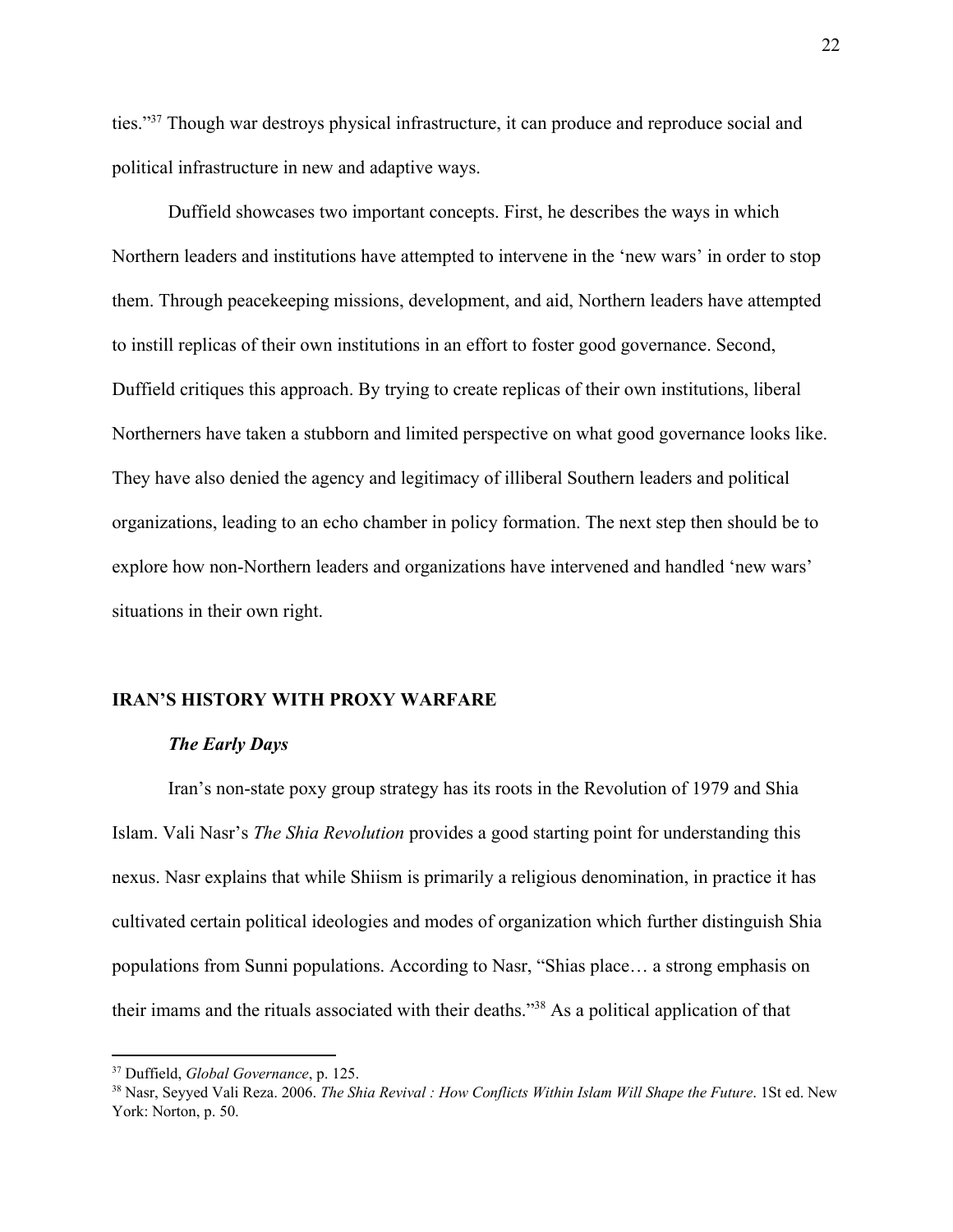ideology, "[t]ruth is vested not in the community of of believers but in the virtuous leadership of the Prophet and his descendants."<sup>39</sup> Khomeini, during the 1979 Revolution, successfully placed himself as the leader among this class of highly respected jurists. Iran's governing ideology of *Wilayat al-Faqih* takes this political philosophy and applies it to state governance. Educated theologians interpret the Quran and other holy texts and apply them in government policy. Since Khomeini positioned himself as both the highest ranking jurist in the Shia tradition and the Supreme Leader of the Iranian state, Iran became the de facto leader of a transnational Shia population. Coupled with the fading of nationalism over the following years, this unified Shia religious identity slowly gained traction as a political force among Muslims in the Middle East.

Kaldor's argument that in regions and times of fading or fracturing national authority individuals will turn to identity politics to provide them with a political home describes Khomeini's political success well. As Iran became "the modern face of Islam," the Shia Muslim religious identity became more and more of a claim to state or political power.<sup>40</sup> Khomeini based his governance on the idea that "[s]ince Islam is threatened and in constant danger, only the jurist can save it from its plight. It is his duty to do so through the establishment of an Islamic administration whose precedent was that of the Prophet himself."<sup>41</sup> Though this philosophy took shape in the 1970s, it established the national base for an internationalist politics based on exactly what Kaldor wrote about in the 90s. This was a non-political identity which pushed itself into the political sphere on the presumption that it was under attack by global forces. As Shiism

<sup>39</sup> Nasr, *Shia Revival*, p. 51.

<sup>40</sup> Nasr, *Shia Revival*, p. 213

<sup>41</sup> Abbas Kelidar, "Ayatollah Khomeini's Concept of Islamic Government," in *Islam and Power*, ed. Alexander Cudsi and Ali Dessouki, Baltimore: Johns Hopkins University Press, p. 80.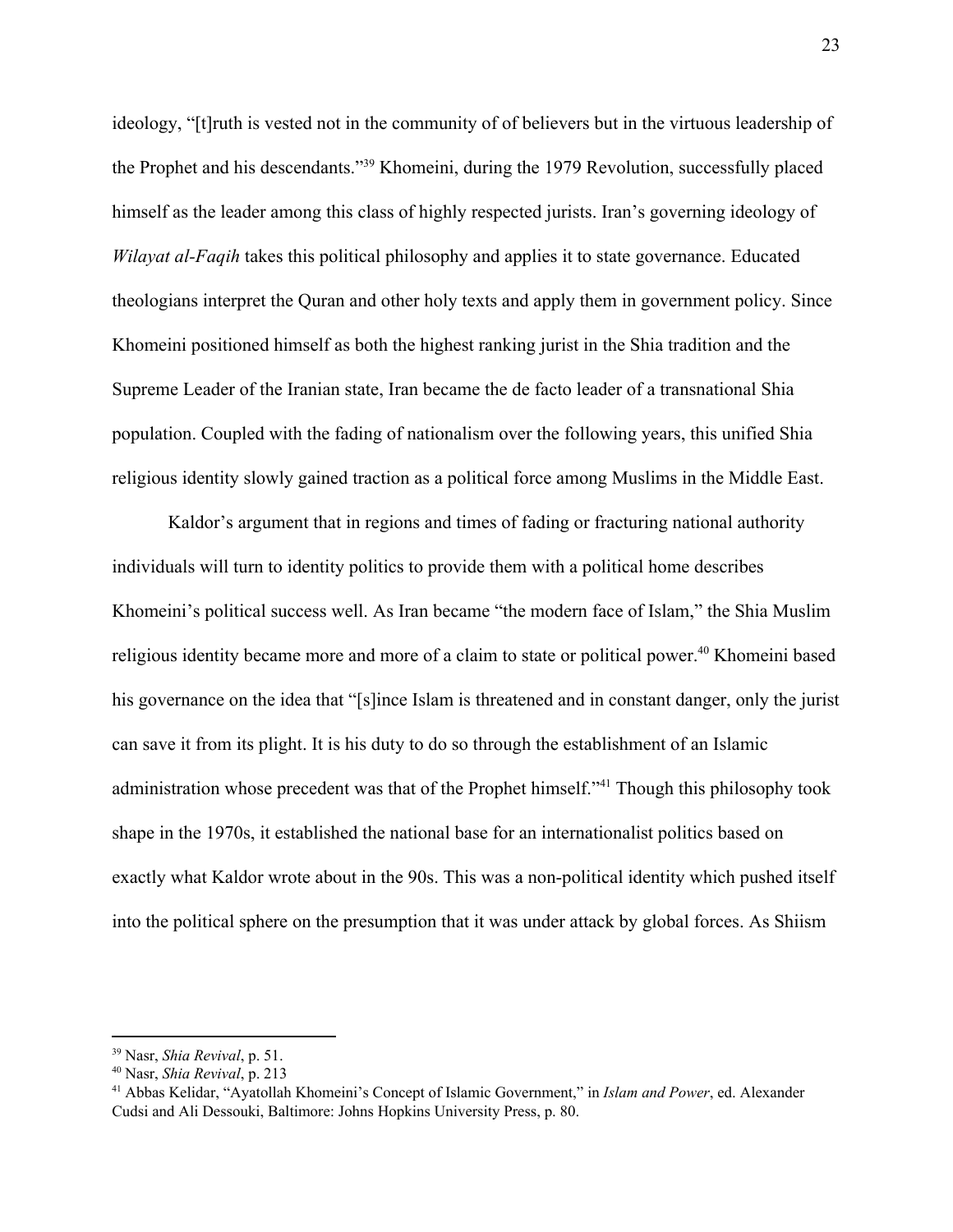became a political identity, it became part of Iran's global identity and played a key role in Iran's foreign policy.

The newly formed Islamic Republic's first experience with proxy groups and their military potential came quickly, in two simultaneous processes. In 1982, Israel invaded southern Lebanon under the pretenses of responding to the attempted assassination of their ambassador the the U.K., Shlomo Argov. However, the true motives were more likely an attempt to wipe out PLO resistance in Lebanon and install a more amicable government in Beirut.<sup>42</sup> In response, a group of Shia organizers formed what would later become Hezbollah and based its principles on an adapted version of Khomeinism.<sup>43</sup> Drawing "direct aid—ideological as well as political, military, and financial—from Tehran," Hezbollah coalesced its political program over the next few years before issuing its official founding document, "Downtrodden in Lebanon and in the World", in 1985. As Hezbollah transformed over the years from a military resistance group to a political organization and welfare provider,<sup>44</sup> leaders in Tehran continued to build the relationship and to rely on Hezbollah as a fundamental part of Iran's geopolitical security and legacy.

Hezbollah and Iran share a governing philosophy of *Wilayat al-Faqih* as well as self-made identities as global resistance movements.<sup>45</sup> Hezbollah invokes Shi'ism as a foundation for their political orientation and pledged loyalty to Ayatollah Ruhollah Khomeini in

<sup>42</sup> Augustus R. Norton. 2007. *Hezbollah: A Short History*. Princeton Studies in Muslim Politics. Princeton: Princeton University Press.

<sup>43</sup> Gilbert Achcar and Michel Warschawski. 2007. *The 33-Day War: Israel's War on Hezbollah in Lebanon and Its Consequences*. Boulder: Paradigm.

<sup>44</sup> Augustus R. Norton. *Hezbollah: A Short History*.

<sup>45</sup> Hussain Abdul-Hussain, "Hezbollah: A State Within a State," *Hudson*, 21 May 2009. https://www.hudson.org/research/9801-hezbollah-a-state-within-a-state.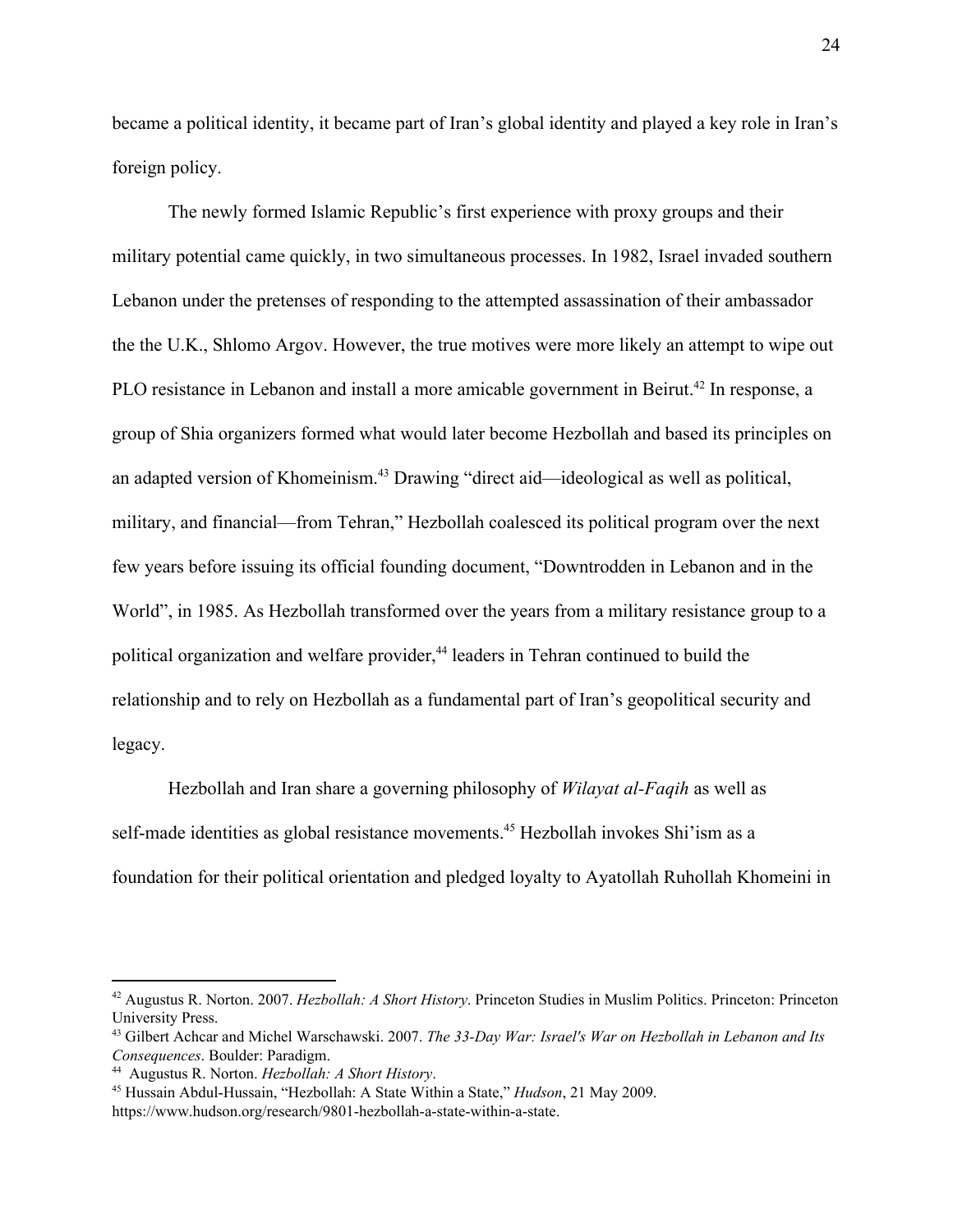their founding document.<sup>46</sup> The group's 2009 manifesto similarly praised Khamenei's leadership, specifically citing his "outstanding victories for the very first time in the history of the struggle with [Israel]."<sup>47</sup> Hezbollah, like Iran, also roots their political rhetoric not solely in domestic politics but in a global struggle against oppression of Muslims. Due to its founding moment in opposition to the Israeli invasion of Lebanon — and also due to the broader history of the Middle East conflict — this political project focuses mainly on Israel and on the United States as Israel's strongest supporter. Hezbollah "defines itself in direct opposition to what it views as a basic imbalance in global and regional power in favor of the United States and Israel" and "categorically refuses to recognize Israel's right to exist".<sup>48</sup> This ideological similarity with Iran has made Hezbollah Iran's "crown jewel" in their array of affiliated non-state groups.<sup>49</sup>

Overlapping the formation of Hezbollah was Iran's experience in the Iran-Iraq War. Lasting from 1980-1988, the war drained the new Republic both politically and materially. During the fighting, a few militia groups took sides inconsistent with their place of residence. Kurdish forces mainly sided with Iran, while the People's Mojahedin Organization of Iran (MEK) fought for Iraq. "IRGC-QF played a crucial role in facilitating the creation and training of Iraqi Shi'a militant groups, including both Kata'ib Hezbollah (KH) and Asa'ib Ahl al-Haq (AAH)."<sup>50</sup> Iranian leaders' awareness of this fact at times led them to overconfidence. They "assumed that popular militias infused with revolutionary spirit and Islamic fervour could more

<sup>46</sup> Hezbollah, "Open Letter to the Downtrodden in Lebanon and the World," 16 Feb 1985.

<sup>47</sup> Hezbollah, "The New Hezbollah Manifesto," *Lebanon Renaissance Foundation*.

http://www.lebanonrenaissance.org/assets/Uploads/15-The-New-Hezbollah-Manifesto-Nov09.pdf.

<sup>48</sup> Casey L. Addis and Christopher M. Blanchard. "Hezbollah: Background and Issues for Congress," *Congressional Research Service*, 3 Jan. 2011. https://fas.org/sgp/crs/mideast/R41446.pdf

<sup>49</sup> J. Matthew McInnis, "Iranian Deterrence Strategy and Use of Proxies," *AEI*.

<sup>50</sup> Will Fulton, Joseph Holliday, and Sam Wyer. "Iranian Strategy in Syria," *Institute for the Study of War*, May 2013. http://www.understandingwar.org/sites/default/files/IranianStrategyinSyria-1MAY.pdf.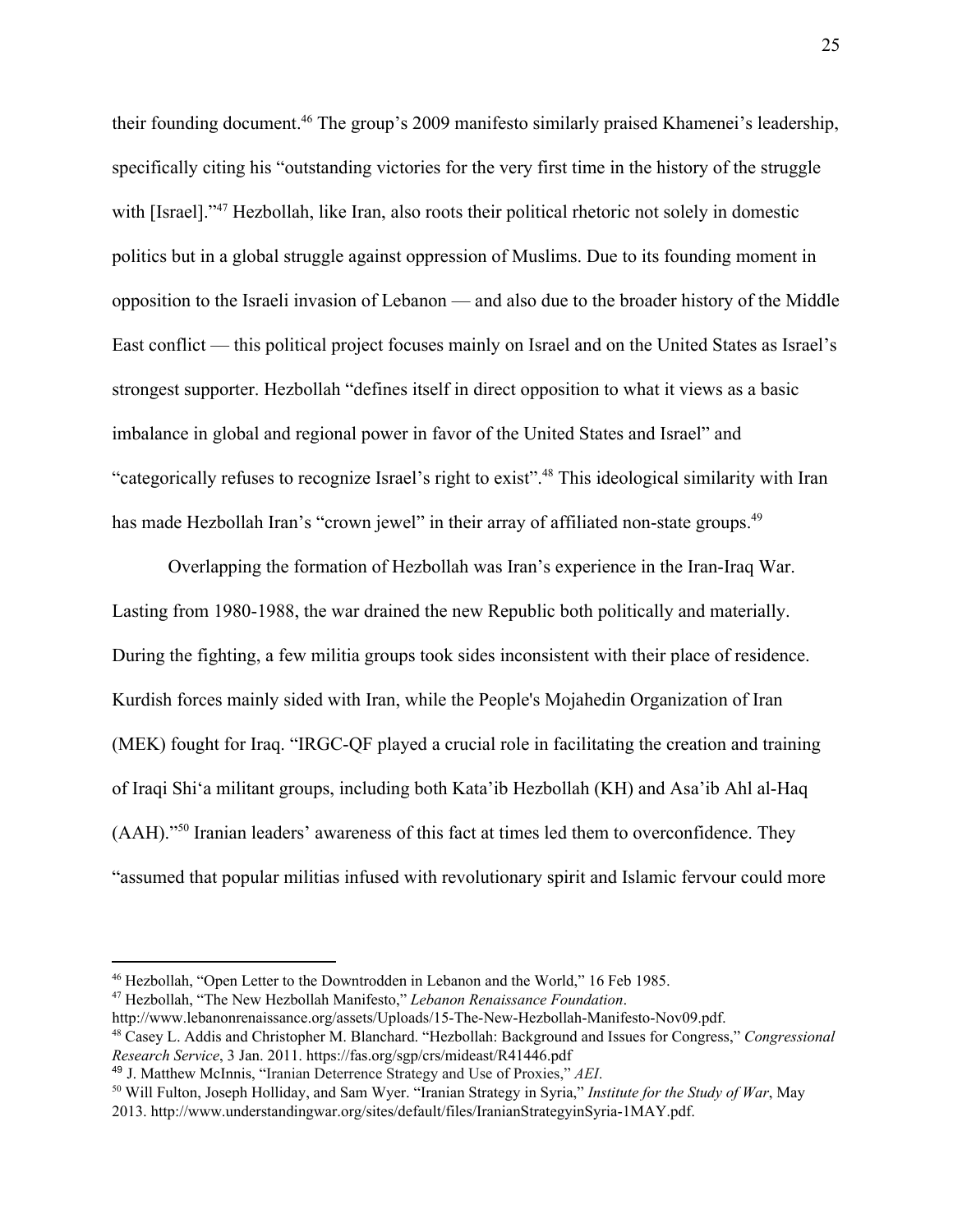than match any putative... threat."<sup>51</sup> In fact, internal factionalism in this case hindered more than helped Iran's cause. The result was that "[t]he divisions in Iranian politics seemed to prevent the formulation of a consistent... response to the Iraqi use of force."<sup>52</sup> Thus, Iranian leadership observed the same lesson from two different cases. In both themselves and their rivals, factionalism was a highly present and troublesome problem. Therefore, they seem to have concluded, the collapse of their rival's monopoly on violence and an infusion of identity politics could reap significant geopolitical rewards

#### *U.S. Invasions*

Though Iranian activity and links to proxy groups surged after 2011, the situation which allowed that strategy to thrive began with the U.S. invasions of Afghanistan and Iraq in 2001 and 2003. Though neither Saddam Hussein in Iraq nor the Taliban in Afghanistan were highly stable governments, they operated a monopoly on legitimate violence in their respective territories. The destruction of this monopoly was precisely the goal of the U.S. invasions, and they were successful. The Iraqi economy collapsed, creating incentives for many to turn to alternative sources of income. This combination of a lack of order and a lack of opportunity, as Münkler pointed out, can push individuals into roles which further break apart the social networks of the state. Said one Iraqi refugee in Jordan in 2014 "I really wish the Americans had thought more about what they were doing before they came to Iraq. That's what started all this. Without that, we would be normal."<sup>53</sup>

<sup>51</sup> Shahram Chubin and Charles Tripp. 1988. *Iran and Iraq at War*. Boulder: Westview Press.

<sup>52</sup> Chubin and Tripp. 1988. *Iran and Iraq at War*.

<sup>53</sup> Scott Anderson, "Fractured Lands: How The Arab World Came Apart," *The New York Times*, September 2017. https://www.nytimes.com/interactive/2016/08/11/magazine/isis-middle-east-arab-spring-fractured-lands.html.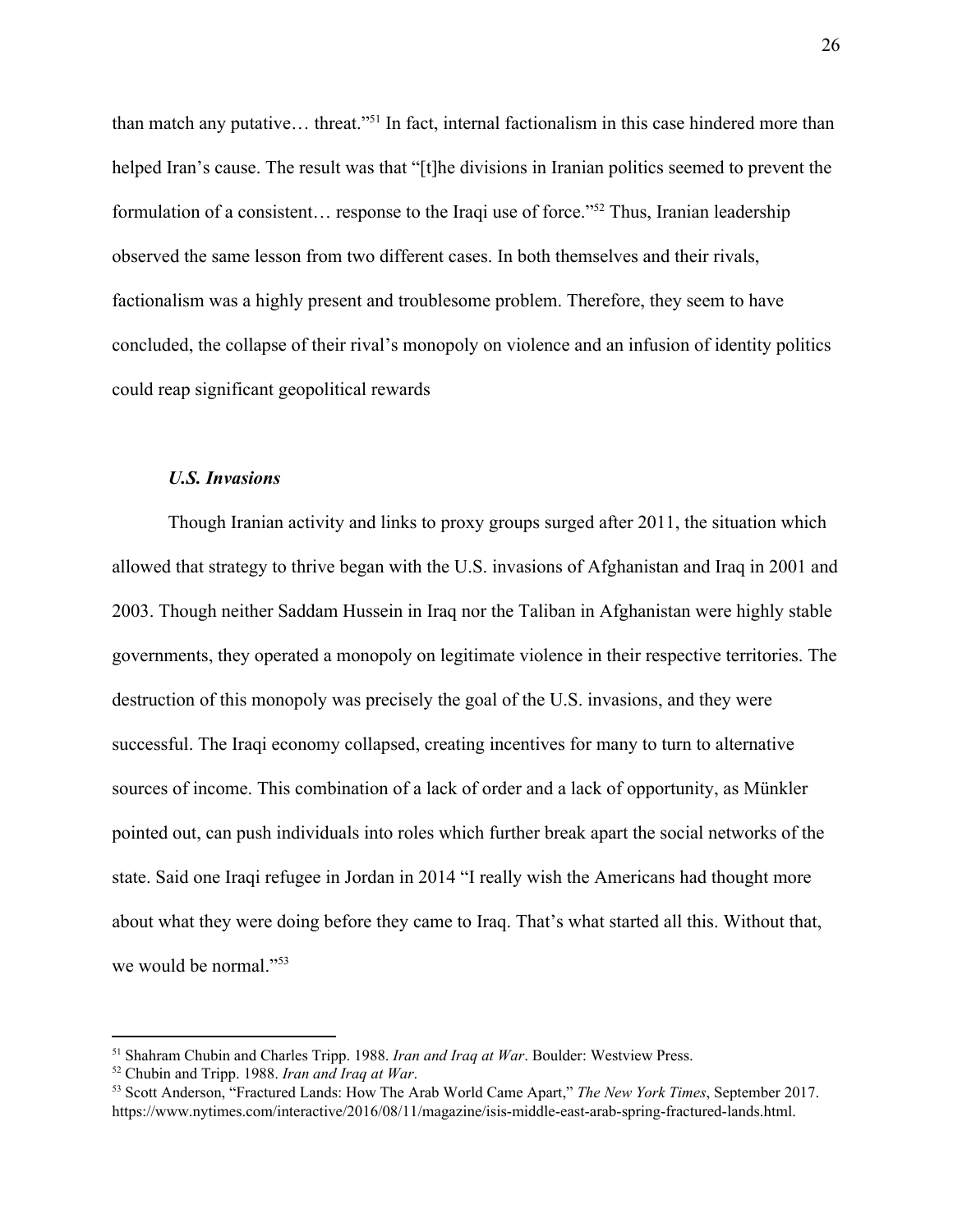In addition to the immediate effects in Iraq and Afghanistan, the U.S. invasion had spillover effects into the rest of the region. The refugee crisis produced by the war left hundreds of thousands stranded, and left regional government with limited resources to take care of both their own citizens and the refugees flooding their borders. At the same time, these governments, aware of their own autocratic leanings and the now-apparent U.S. desire to bring democracy to the region by force, were scared for their own security. If Saddam Hussein's Baathist government, probably the most militarily equipped government in the region at the time, could be toppled so easily, what were their own chances? The same sentiment was reflected in citizens as well; Hussein, once thought to be one of the Middle East's indomitable forces, had proven entirely mortal. The hierarchies of political power were beginning to come into question.

#### *Iraq*

Following Saddam Hussein's defeat, Iranian leadership perceived an important opening to expand their influence in Iraq by building and strengthening their relationships with Shiite groups. Since that time, Shiite political parties, organized under the United Iraqi Alliance (UIA) bloc, have come to dominate electoral politics in Iraq. Within the bloc, there are numerous political parties, some of which have associated militias. The two most prominent political parties within UIA are the Islamic Supreme Council of Iraq (ISCI) and the Da'wa Party. The Da'wa Party was founded in 1957 by Mohammad Baqr al-Sadr, who was one of Ayatollah Khomenei's allies during the latter's time in exile in Iraq. Da'wa currently has no affiliated militia, but was accused of orchestrating attacks against the Kuwaiti royal family in the 1980s. Former Iraqi Prime Minister Nouri al-Maliki was a member of the Da'wa party, and remains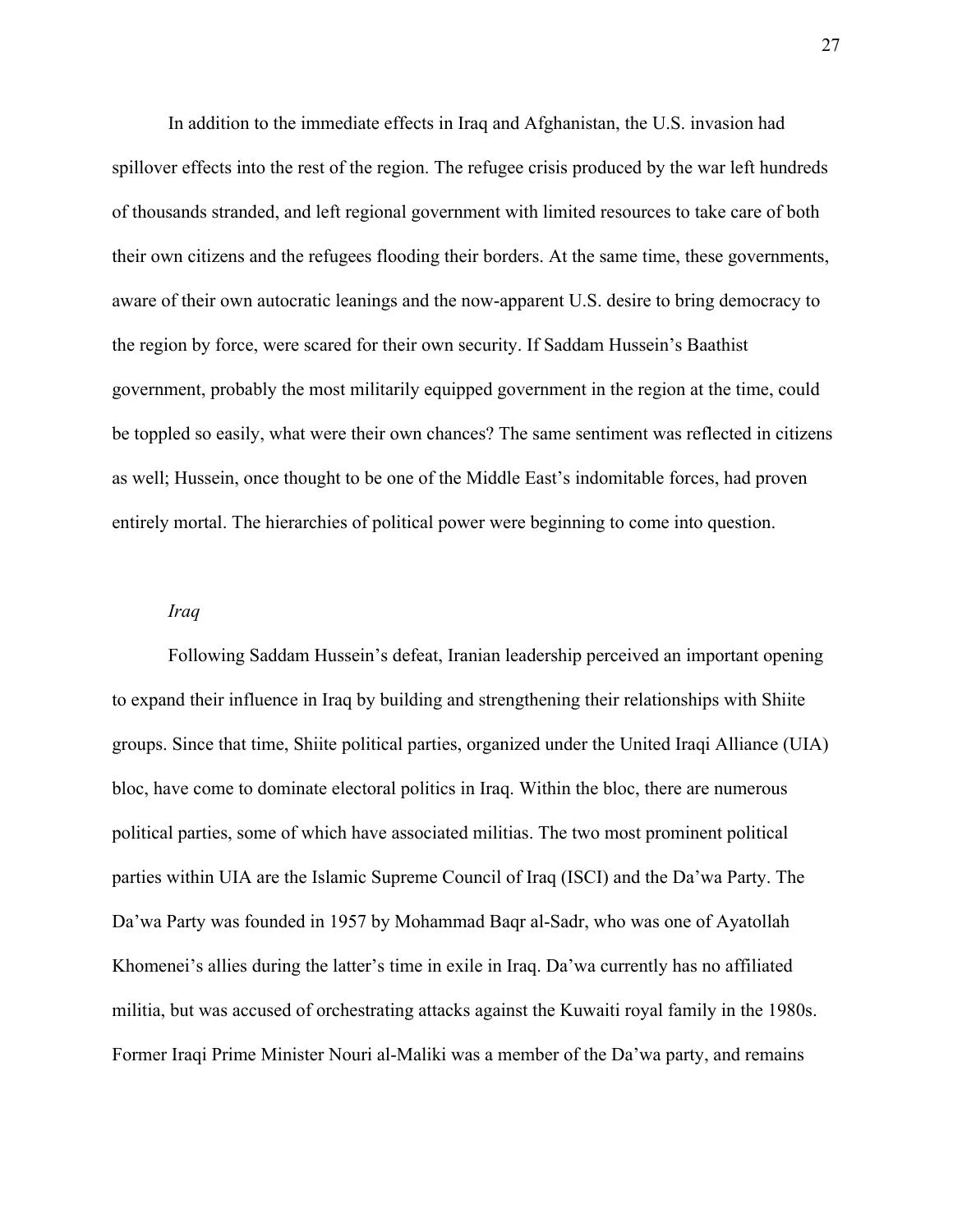leader of the party, while Haydar al-Abbadi, another senior Da'wa leader, is the current Prime Minister. In 1982, Tehran helped two prominent leaders in the Da'wa party split from the group and form their own political group which would be much more favorable to Iran. This group eventually became the ISCI, and is considered both the best organized and most pro-Iran Shiite political party in Iraq. ISCI is allied with the Badr Organization or the Badr Brigades, a militia within the Iraqi security forces. Led by Hadi al Ameri, a member of the Iraqi parliament the Badr Brigades have gained prominence fighting against ISIS. In addition to the Badr Brigades, prominent Iraqi Shiite militias include the Promised Day Brigade and Kata'ib Hizballah.

In post-Saddam Iraq, contrary to the assertions of Bush administration officials such as Paul Wolfowitz, Shiism held significant political sway.<sup>54</sup> That political power would only grow under savvy Shia leaders, the most prominent of which was Muqtada al-Sadr. In April 2003, even before Baghdad officially fell, al-Sadr's supporters seized the Al-Thawra district of the city and renamed it Madinat al-Sadr (Sadr City). In the district, the group "installed a new local power, ensured public order, regulated the life of the inhabitants, and instituted its own police force and a justice system based on sharia."<sup>55</sup> Thus, "Madinat al-Sadr... became the first part of Iraqi territory to experience the power of local militias".<sup>56</sup> Following the U.S.-instituted Iraqi constitution of February 2004, al-Sadr and other Shia leaders such as Ayatollah Ali Sistani resisted, eventually leading to clashes between their supporters and the interim Iraqi government. Unable to reach an agreement with the government and unwilling to submit to forces which he saw as undemocratic, al-Sadr was attacked by U.S. troops in May. Coalition forces were unable

<sup>54</sup> Sabrina Mervin and Institut français du Proche-Orient. 2010. *The Shi*ʻ*a Worlds and Iran*. London: Saqi.

<sup>55</sup> Mervin. *The Shi*ʻ*a Worlds and Iran*.

<sup>56</sup> Mervin. *The Shi*ʻ*a Worlds and Iran*.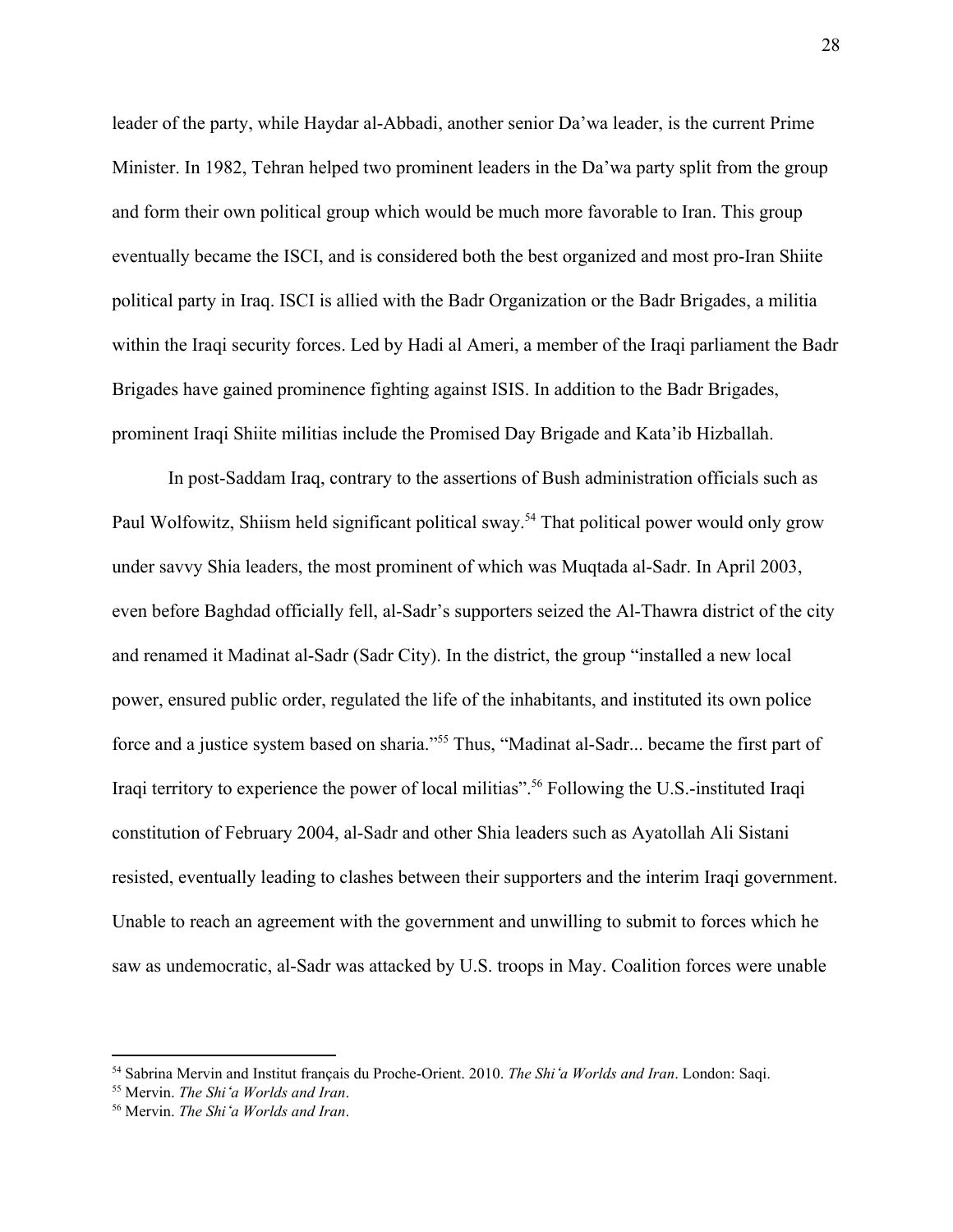to force al-Sadr from his position, and his influence in Iraq as a noble Shia resistance fighter only grew.

Though U.S. military leaders were quick to blame Tehran for the actions of al-Sadr and other Shia resistance fighters, the actual relationship between Iraqi Shias and Iranian leadership is more complicated. al-Sadr visited Iran in June 2004 where he met "with Iranian leaders including Khamenei, Mahmud Hashemi Shahrudi, the leader of the Iranian judicial institutions… and Qasem Sulaymani, commander of the Quds Force."<sup>57</sup> U.S. officials maintain that following this visit to Iran, al-Sadr became a strong supporter of the regime in Tehran, and that the Quds Force provided his Mahdi Army with 400 satellite phones, \$80 million, and training for around 1,000 troops. However, "religious leadership [in Iraq was] beginning to escape from the hold of the religious authorities,"<sup>58</sup> and reformers in Iran both denied and argued against the sensibility of aligning the regime with factional politics such as al-Sadr's. As the Sadrists have become a political group rather than just a rebellious militia, they have repeatedly asserted their independence from Iran and their Iraqi nationalism. al-Sadr also rejected Iran's *Wilayat al-Faqih*, though there are few who believe he is a true proponent of democracy as he claims to be. There is little evidence that al-Sadr operates under orders from Tehran, though his actions and Tehran's are often mutually beneficial. This sort of loose relationship is characteristic of Iran and the proxies.

<sup>57</sup> Mervin. *The Shi*ʻ*a Worlds and Iran*.

<sup>58</sup> Mervin. *The Shi*ʻ*a Worlds and Iran*.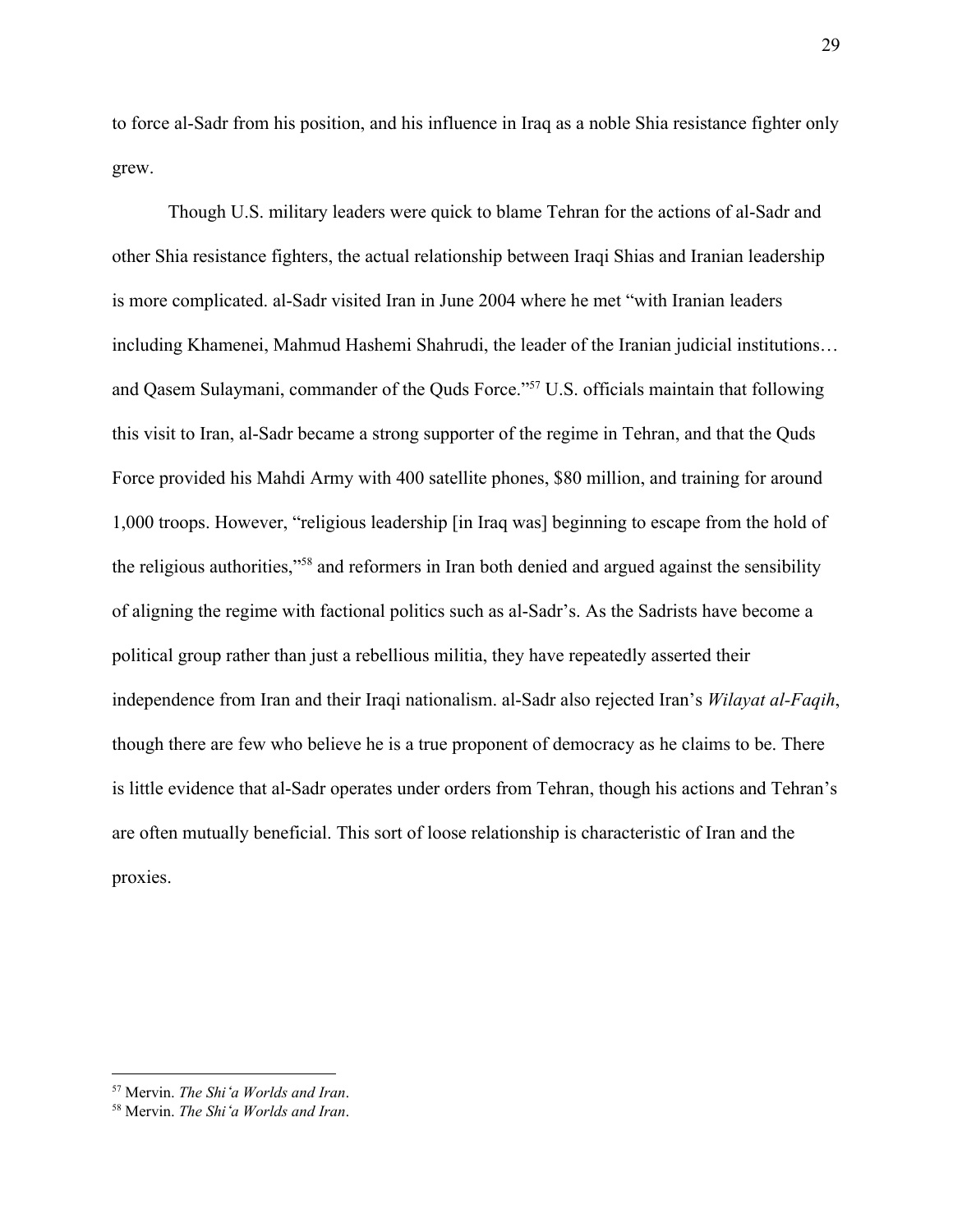#### *Afghanistan*

In 1996, when the Taliban emerged victorious from the Afghan Civil War and created its government in Kandahar, it was recognized internationally by only three governments: Pakistan, the United Arab Emirates, and Saudi Arabia. Iran, a majority Shia nation bordering what was now an extremist Sunni government to the east, quickly moved to support the Afghan Northern Alliance, officially the United Islamic Front for the Salvation of Afghanistan.<sup>59</sup> Iran provided arms and military training to Northern Alliance factions, seeing to undermine Taliban leadership. The Northern Alliance was composed of a wide array of ethnic groups and political ideologies united under the single common goal of overthrowing the Taliban. Iranian support for the group at the time was not based on spreading their political or Islamic ideology so much as it was about preventing or disrupting the coalescence of a possible regional power at its border.

When the U.S. invaded in 2001, Iran was all too happy to cooperate with operations against the Taliban. Former ambassador Ryan Crocker stated that "the Iranian thrust was, you know, what do you need to know to knock their blocks off? You want their order of battle? Here's the map. You want to know where we think their weak points are? Here, here, and here. You want to know how we think they're going to react to an air campaign? Do you want to know how we think the Northern Alliance will behave? Ask us."<sup>60</sup> The possibility of deposing a regional adversary created an easy strategic decision for Iran, especially as that decision came with the added possibility of warming relations between the U.S. and the moderate Khatami administration. Iran's decision here for a disintegration of the monopoly on violence on their

<sup>59</sup> Fiona Symon, "Afghanistan's Northern Alliance," *BBC Online*, 19 Sept. 2001. [http://news.bbc.co.uk/2/hi/south\\_asia/1552994.stm](http://news.bbc.co.uk/2/hi/south_asia/1552994.stm)

<sup>60</sup> "Ambassador Ryan Crocker on Afghanistan," *Carnegie Endowment for International Peace*, 17 Sept. 2012. [http://carnegieendowment.org/files/091712\\_transcript\\_crocker1.pdf](http://carnegieendowment.org/files/091712_transcript_crocker1.pdf)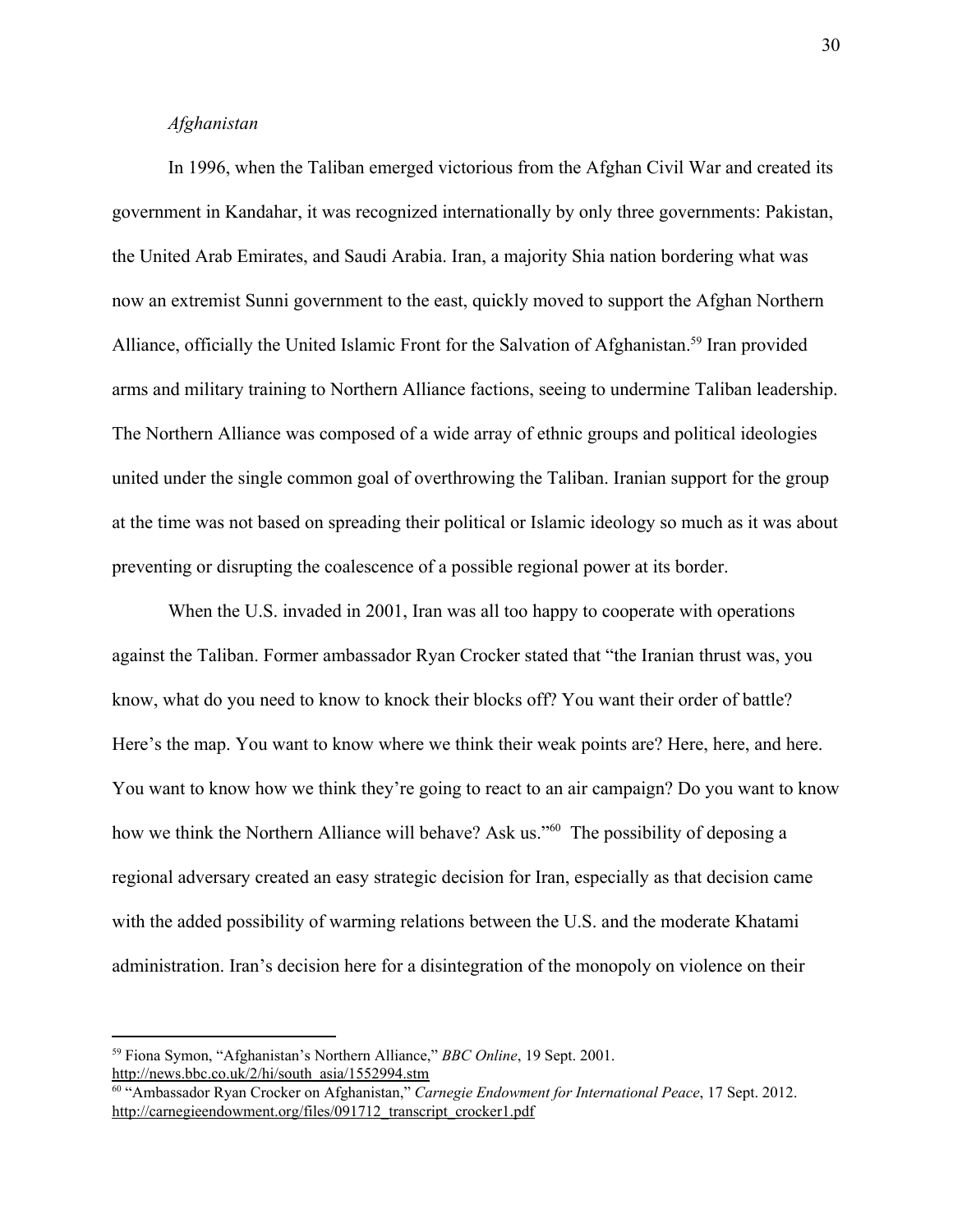border comes as a sensible strategic decision given that the monopoly was wielded by a hostile power. Later though, we will see how Iran ended up aligned with the Taliban as their regional strategy coalesced around the formation of ungoverned spaces.

#### *The Arab Spring*

Iranian funding and connections to proxy groups increased significantly following the 2011 revolutions throughout the Arab world. The revolutions, by breaking down the monopoly on state violence, provided Iran with an opportunity to further their connections to political-military groups throughout the region and build a network of non-state political power. In particular, 2011 marked the beginning of the resurgence of instability in Yemen and the collapse of the Syrian government. As I will show, the situation in Syria proved to be somewhat different from the situation which Iran exploited in other countries. Part of this was that Iran initially supported the Syrian government rather than the rebels as they had in so many other conflicts. Another part of the difference has been in the methods and tactics which Iran has employed in Syria. Iranian special forces have played an important role in supporting the Assad regime, much more so than in other conflicts.

#### *Yemen*

In Yemen, the Houthi rebellion began in 2004. The timing means that the political motivations are inseparable from the U.S. invasion of Iraq. The political narrative of the post-colonial strongman states shifted in that moment, giving rise to the possibilities of revolution. Fighting continued at a low level through a never-implemented peace deal in 2007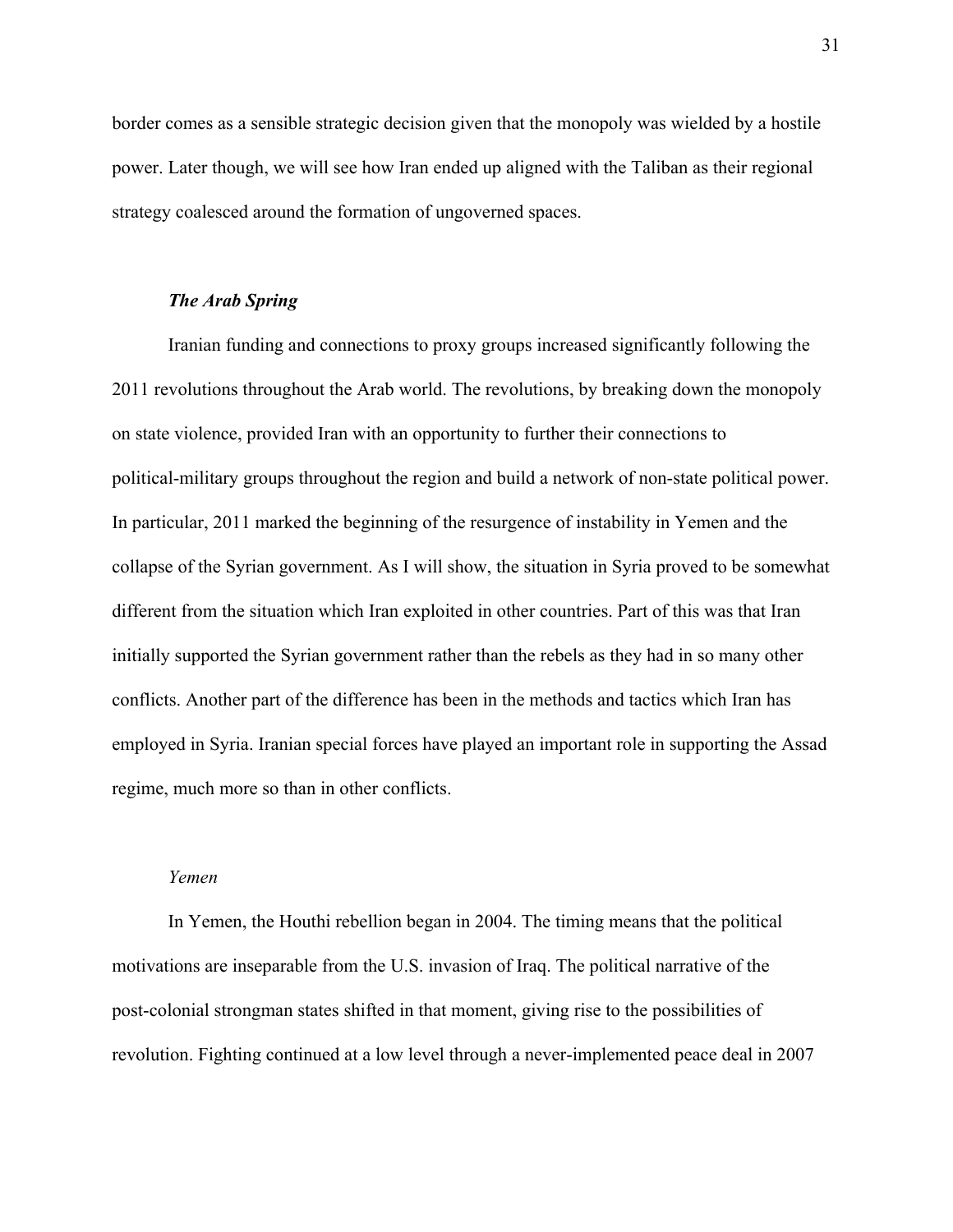and through the Arab Spring. In 2011, in the midst of Arab Spring-inspired anti-government protests in Sanaa, Abdul Aziz Abdul Ghani was mortally wounded during an assassination attempt on Yemen's president. Ghani was one of the last of Yemen's revolutionary political leaders, and his passing "created not only a crisis of national identity but also one of governance".<sup>61</sup> With him passed the prospects of a unified Yemeni state, and the Houthi rebels gained control of the rebellion against the government in Sana'a.

US analysts and regional states have concluded that Iran funds and equips the Houthi rebels to a limited extent. Kenneth Katzman at the Congressional Research Service notes "Iran's provision of anti-ship and coastal defense missiles to the Houthi rebels in Yemen," and cites a specific incident in the Bab el-Mandeb Strait when Houthi rebels used Iranian supplied missiles to damage a ship from the United Arab Emirates.<sup>62</sup> Others have argued that Iran has few ways in which they might directly control Houthi policies, and there is reason to believe that the Saudi government has overstated Iran's involvement in order to win international support for their own intervention.<sup>63</sup> While it may be true that Iran's role has been exaggerated in some policy circles, the Iranian government is basically alone in their position that they are not involved at all. In the rest of the international community, there is broad consensus that Iran has lent material support to the Houthi rebels.

The Iranian relationship with the Houthis is real but limited. Undoubtedly, Tehran would prefer a Shia Houthi government in Yemen rather than the Saudi-backed regime currently in place. But the highly limited arms shipments to the Houthis hardly constitute deep support for

<sup>61</sup> Asher Orkaby, "Yemen's Humanitarian Nightmare," *Foreign Af airs*, Nov/Dec 2017.

https://www.foreignaffairs.com/articles/yemen/2017-10-16/yemens-humanitarian-nightmare.

<sup>62</sup> Kenneth Katzman, "Iran's Foreign and Defense Policies," *Congressional Research Service*, 20 March 2018. https://fas.org/sgp/crs/mideast/R44017.pdf.

<sup>63</sup> Orkaby, "Yemen's Humanitarian Nightmare," *Foreign Af airs*.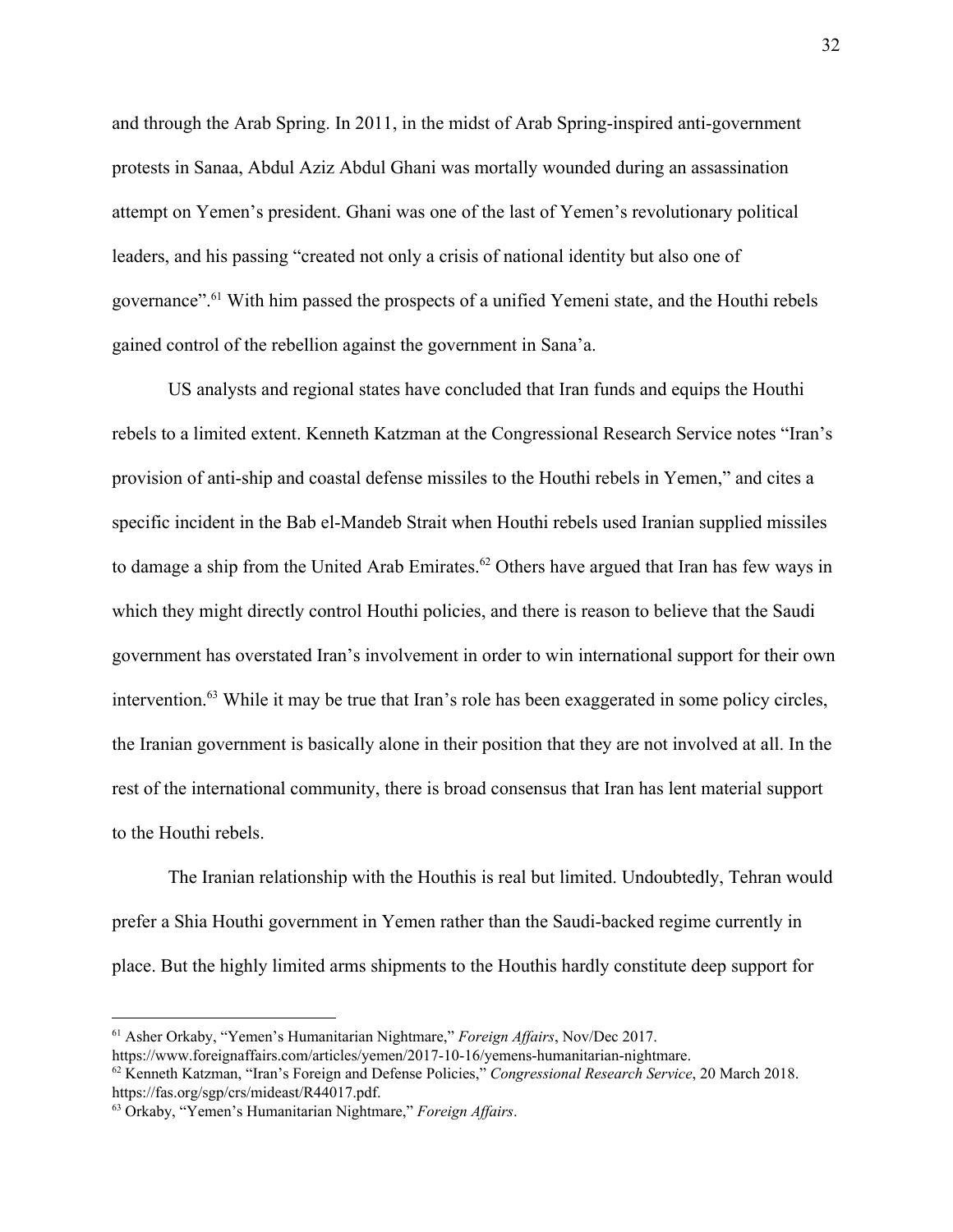the cause and would not buy the Iranians much political sway should the Houthis prevail. Additionally, the Houthis have publicly declared their desire to remain separate from Iran and build their own government. They do not wish to be strictly loyal to Tehran. Thus, Iranian ties to the Houthis, limited as they are, seem to be more inclined toward letting the conflict continue than to winning it outright for their affiliated group. A strategy which opts for a protracted civil war on Saudi Arabia's southern border rather than an aligned state shows awareness and exploitation of what Duffield called transborder shadow economies. These were the economic models through which destabilization spreads across conflict zones and into surrounding areas. The goal seems to be not so much to force Saudi Arabia to manage an Iranian-aligned state on its southern border as it is to force Saudi Arabia to manage instability.

#### *Syria*

The Syrian situation evolved quite differently. It began when fifteen boys painted on a wall a slogan for revolution: "The people want to topple the regime". The boys were taken into custody by the Assad regime, tortured and beaten, and released after two weeks. The reaction from the Syrian people organized thousands of people in mass demonstrations, which the government cracked down on, ultimately killing dozens. At first, the Syrian war seemed like it might follow the same route as the other revolutions. The government was rapidly weakening, and its attempts to suppress the politics with military force were not gaining it many supporters. International support for the rebels also appeared to be strong. However, as the fighting drew on, Syria descended into chaos.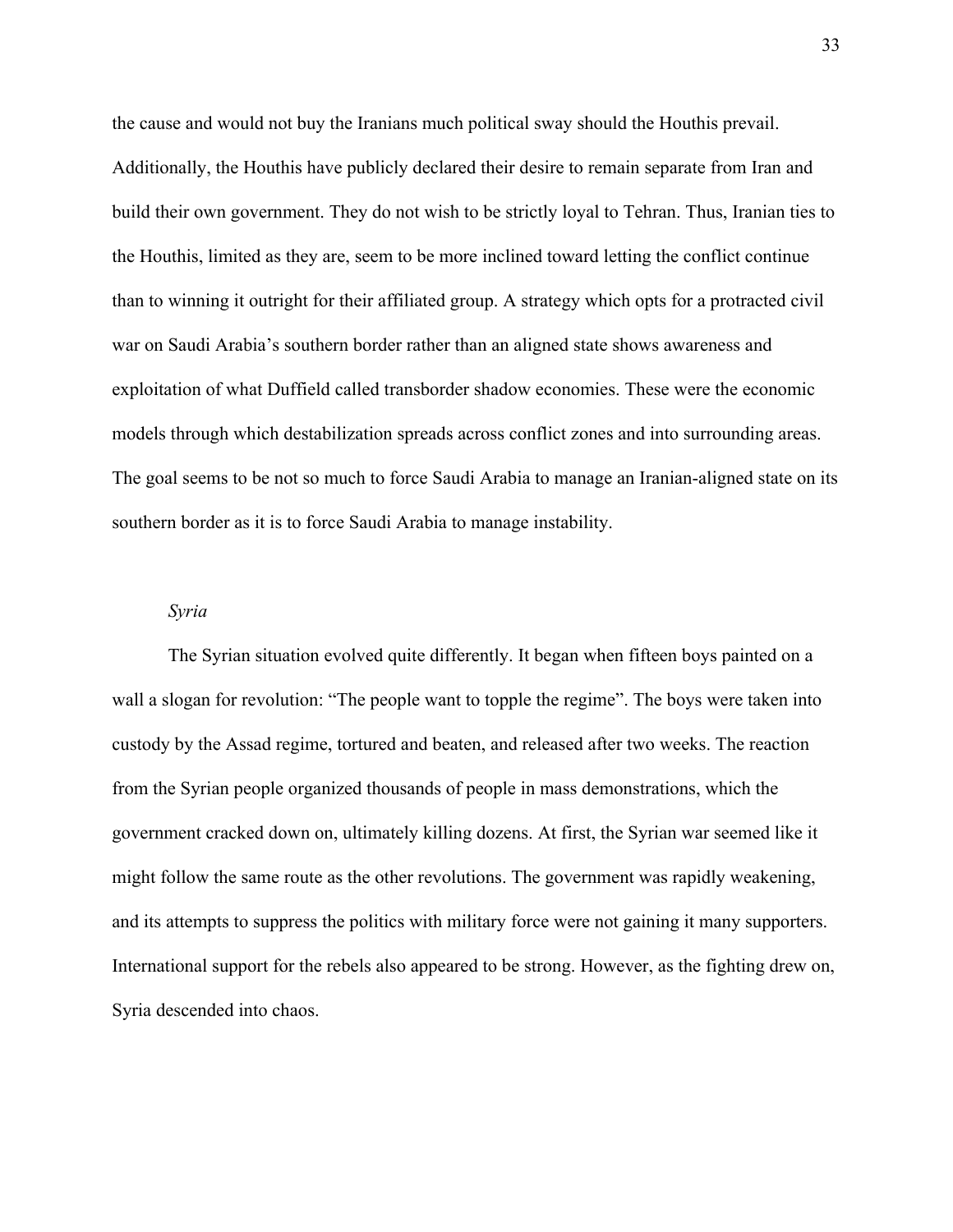Of the first period of the Syrian Civil War, NBC Chief Foreign Correspondent Richard Engel wrote that "We could feel a community spirit."<sup>64</sup> There was at first a sense of unification among the rebel groups trying to topple the regime. Yet as international support continued to remain merely political rather than material, rebel groups "were becoming increasingly disheartened and desperate."<sup>65</sup> This division within the movement to overthrow the Assad regime allowed for opportunistic rather than politically motivated individuals to gain military power within the movement. Those individuals further divided the once-moderate Syrian rebellion. Engel continues in his reporting on the war that "[by the end of 2012] the rebels were increasingly a mix of hard-core Islamists, criminals, and moderate fighters."<sup>66</sup> As this mixture of ideologies and motives for fighting increasingly fractured the Syrian rebel groups, what emerged was a turbulent "tangle of tacit cease-fires or temporary alliances that are often forged between various militias and the regime, or even with just a local army commander." $67$  The increasingly fractured nature of the fighting broke down the structured dynamic of rebel vs. government, resulting in myriad groups each competing for dominance with no clear path to victory. The conflict stagnated, becoming the protracted war that it is today.

Syria has become the area of greatest Iranian involvement, signalling that it is the area of greatest concern for the leadership in Tehran, and is perhaps the most apparent example of the mixture of 'new wars' military and political dynamics with state interests. In addition to the Afghan foreign mercenaries fighting in Syria but facilitated by Iran, both Iranian Quds Forces and Hezbollah soldiers have assisted the Syrian government during the fighting. Many parties to

<sup>64</sup> Richard Engel. 2016. *And Then All Hell Broke Loose : Two Decades in the Middle East*. First Simon & Schuster hardcover edition. New York, N.Y.: Simon & Schuster, p. 178.

<sup>65</sup> Engel. *And Then All Hell Broke Loose*, p. 180.

<sup>66</sup>Engel. *And Then All Hell Broke Loose*, p. 183.

<sup>67</sup> Anderson, "Fractured Lands," *The New York Times*.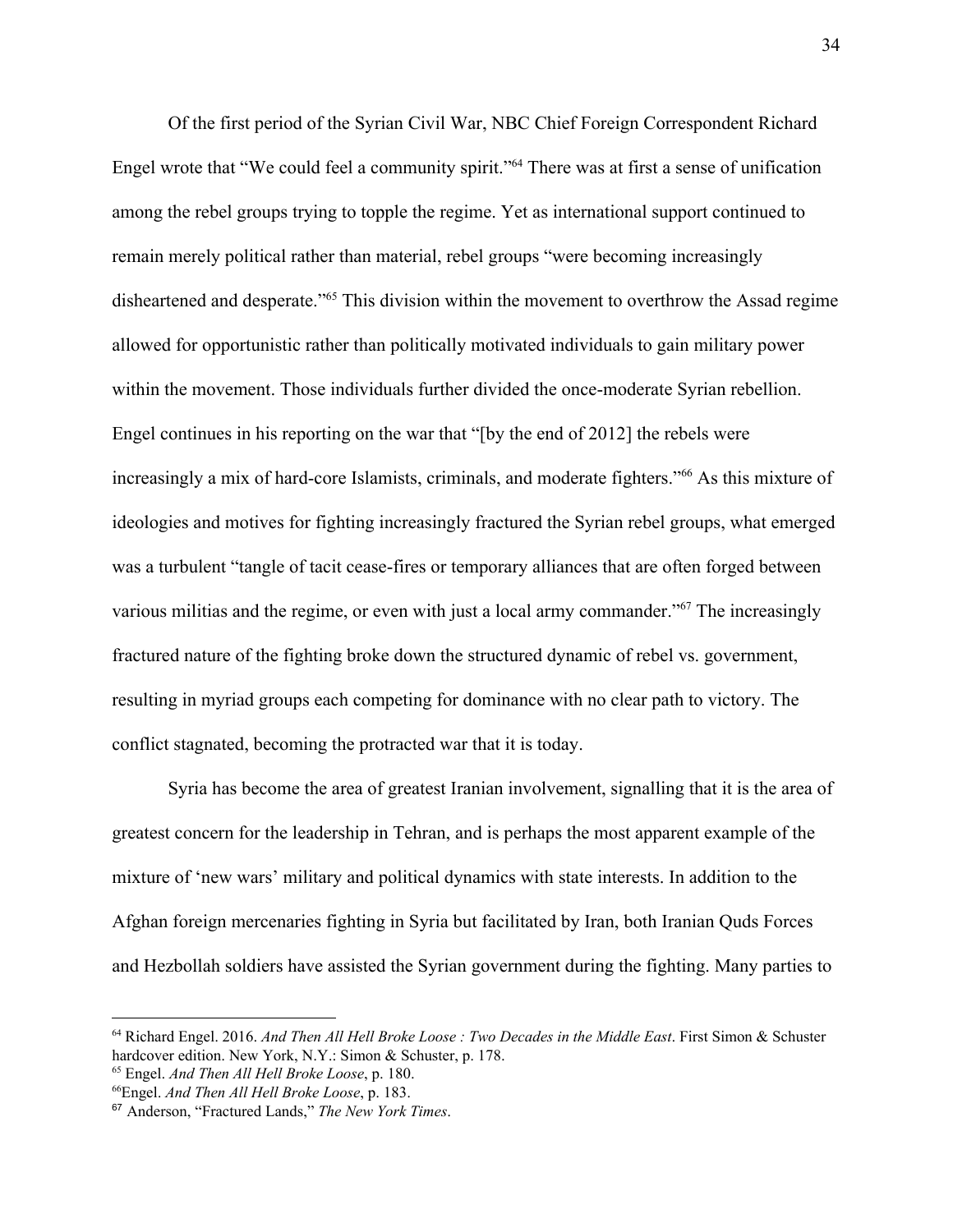the Syrian Civil War, particularly ISIS, are funded by stolen oil sold on transnational black markets. It was reported that "[b]y the summer of 2014, ISIS was so flush with funds from its control of the oil fields of eastern Syria that it could offer even untrained foot soldiers up to \$400 a month for enlisting — vastly more than an unskilled 19-year-old… could make from pickup construction jobs."<sup>68</sup> The competing rebel groups often break down along religious sectarian lines, with the main divide being between the Kurds in the north and the other loosely affiliated rebel groups in isolated regions in the south and west.<sup>69</sup>

#### *Through the Present Day*

Finally, it is worth examining two specific developments. First, Iran has funded foreign mercenaries to travel around the region fighting in different conflict zones. Second, Iran has directly involved its own special forces, the Quds Force, in Syria. These actions further complicate the political and economic relationships underlying the simmering conflict throughout the region, and show how Iran understands both its role and its opportunities within the context of simmering conflict.

In Afghanistan, Iran was initially eager to help the U.S. take down the Sunni Taliban government. The Taliban were not friendly to Iran or the notion of a Shia-led Islamic revolution, so Iranian leaders leapt at the opportunity to remove them from Iran's eastern border. However, when the 2012 Strategic Partnership Agreement between the U.S. and Afghanistan made it clear that rebuilding the Afghani state would include a U.S. presence, Iran was opposed. Since that time, their tactics have shifted to support the Taliban and build connections to local policing and

<sup>68</sup>Anderson, "Fractured Lands," *The New York Times*.

<sup>69</sup> "Map Of Syrian Civil War". 2018. *Syria News Today*. https://syria.liveuamap.com/.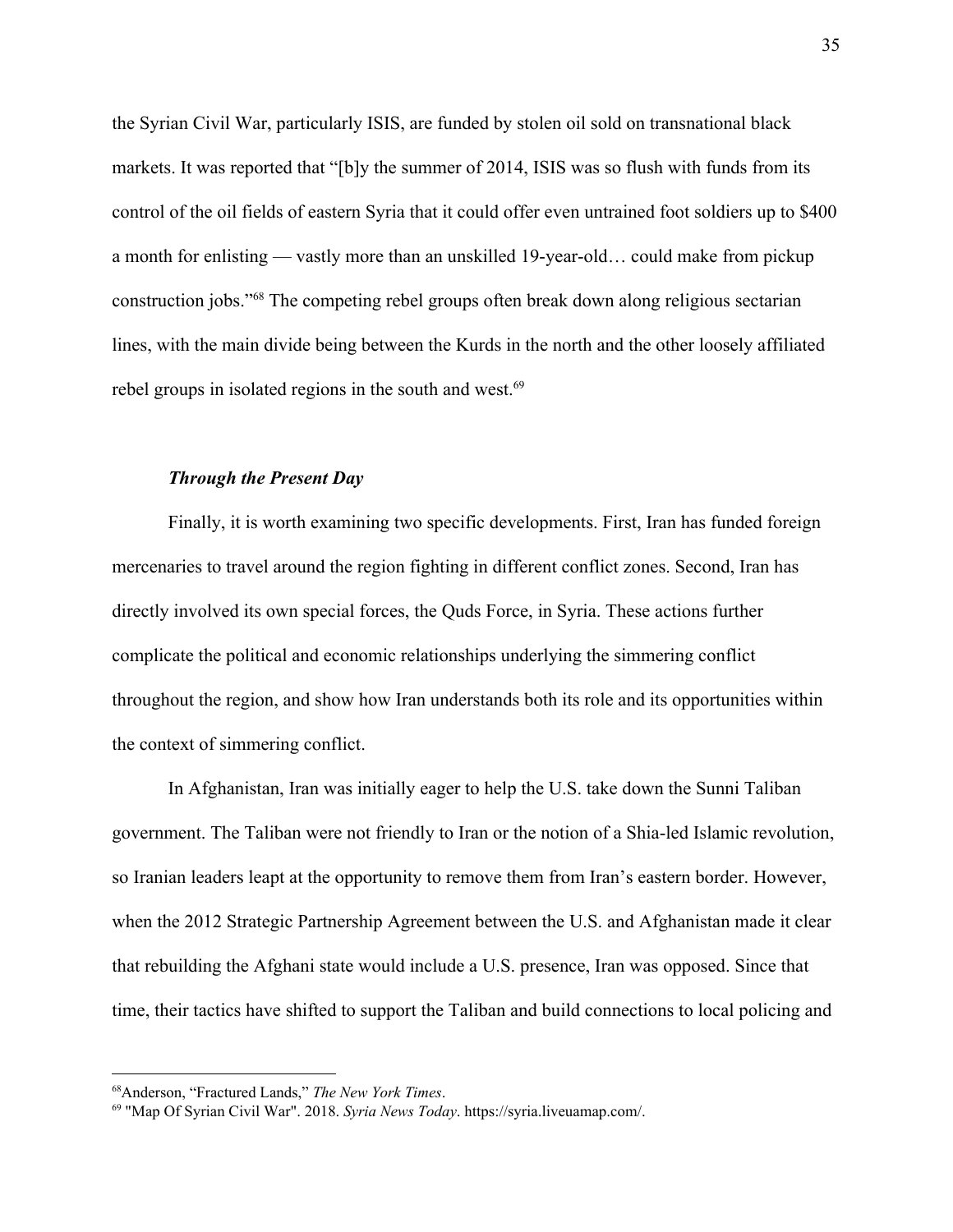military authorities, thereby undercutting the federal government. The Iranian approach shows due diligence for the long history of decentralized government in Afghanistan which the U.S. approach has tried to overhaul. Recognizing that building a strong government in Kabul is a difficult task, Iran has opted to work through transborder networks and political relationships.

The attempt to destabilize Afghanistan might appear to contradict Iran's destabilization of Yemen. In Yemen, Iranian support seems geared towards sustaining the conflict so that Saudi Arabia has to grapple with a conflict on its border. Destabilization is bad for the bordering state. In Afghanistan, Iran seems to desire conflict and instability on its border. The difference stems from the parties to the conflict and their relationships with Iran and Saudi Arabia, as well as Iran's confidence that it can manage instability better than Saudi Arabia can. In Yemen, Saudi Arabia has a clear ally in the internationally recognized Hadi government. Therefore, their point of victory is to end the conflict and restore the Hadi government to a position of power. In the same context, Iranian interests might be well served by a Houthi victory, but are also well served by continued fighting. In Afghanistan on the other hand, Iran has no clear partner which they might wish to help win a place of significant power. Additionally, "[p]ost-Taliban politics in Afghanistan is defined more by ethnic and class politics, than it is by sectarian rivalry.<sup>"70</sup> Though Iranian attempts to exploit domestic conflicts have tended to rely on transnational Shia unity, in Afghanistan they have built political relationships and exploited areas of weak security through other means. As such, a fractured Afghanistan in fact provides opportunities for Iran to build political connections through networks which have fragile loyalties and are in desperate need of material support.

<sup>70</sup> Ali Reza Sarwar, "Afghanistan: Not Another Proxy Battleground," *The Diplomat*, 18 May 2015. https://thediplomat.com/2015/05/afghanistan-not-another-proxy-battleground/.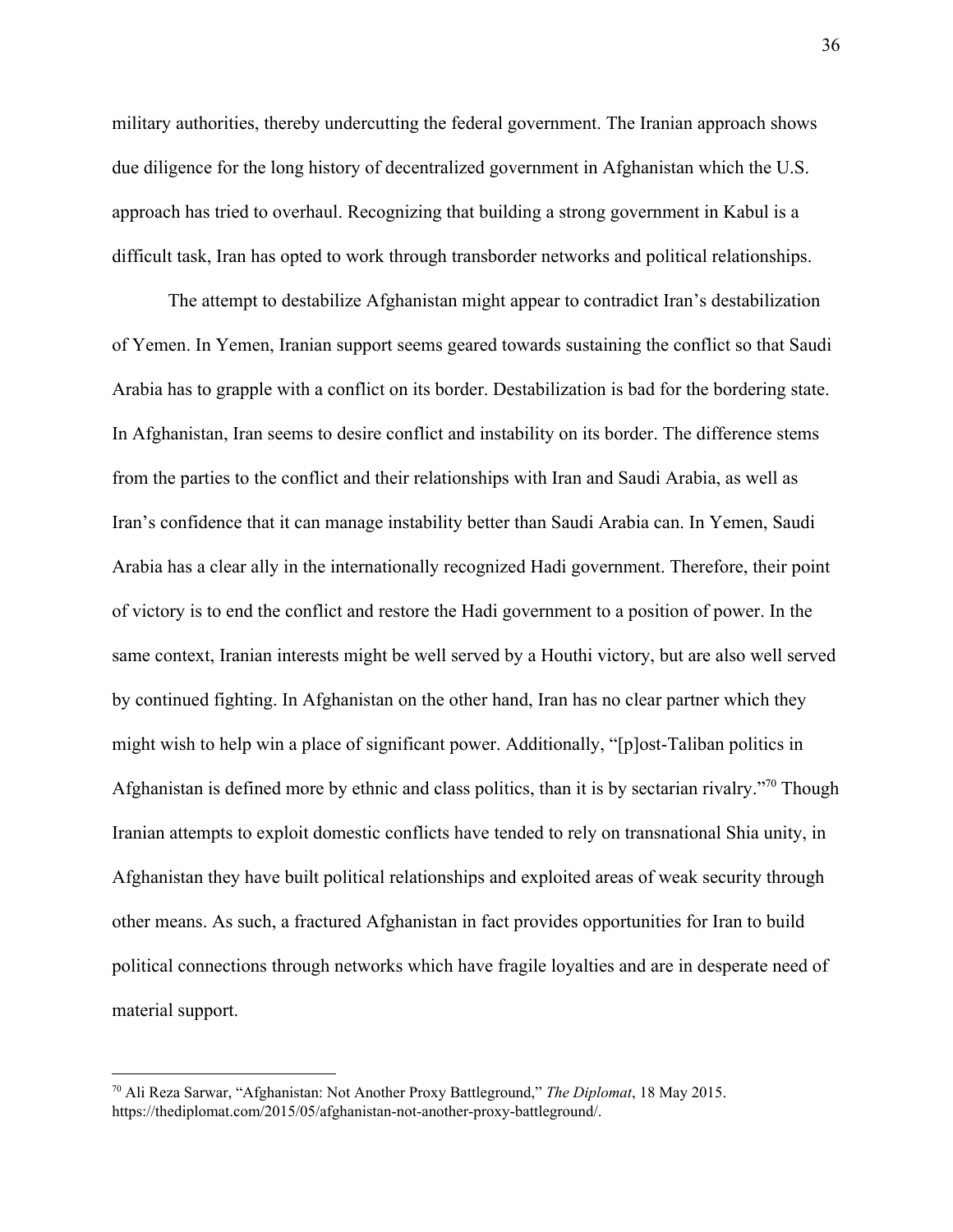A BBC report from 2015 further demonstrates how Iran is able to exploit a fractured Afghanistan: Iran has been recruiting and paying refugees from Afghanistan to go fight in Syria on behalf of the Assad regime.<sup>71</sup> These recruited mercenaries are part of the Fatimid Brigade, a group of Shiite soldiers who are "known for their prowess and fight alongside Hezbollah Lebanon and Iraqi and Pakistani Shiites."<sup>72</sup> Iran operates a similar program among Pakistani Shiites, who are organized under the Zainibuin Brigade. They are also sent to fight in Syria, and are paid an estimated \$600 per month. In facilitating these foreign mercenaries, Iran has taken advantage of the economic incentives of the 'new wars'. As individuals face dismal economic prospects in the war economy, soldiering becomes a more enticing option. In Afghanistan, Iran has contributed to the formation of that economic incentive structure and then exploited it.

#### **ON IRANIAN INTERVENTIONS**

#### *The Conflicts in Perspective*

Today, the Iranian strategy operates across the region within contexts of low-intensity conflict often formed along sectarian or ethnic lines. Across all areas of conflict, Iranian support encompasses all five different types of groups which Kaldor laid out in her book. Iran works with the remaining armed forces in Syria, paramilitary and self-defence groups like the Badr Brigades and Hezbollah, coordinates foreign mercenaries in Afghanistan and Syria, and send its own special forces to fight for the Syrian government under the international auspices of fighting terrorism. In the context of rapidly shifting alliances, dysfunctional economies, and international

<sup>71</sup> "Shiites from Afghanistan and Pakistan, including Iranian expeditions to the Syrian Civil War," *BBC Persian*, 23 April 2015, translated via Google Translate.

http://www.bbc.com/persian/iran/2015/04/150422 iran\_syria\_pakistan\_afghan.

<sup>72</sup>Shiites from Afghanistan and Pakistan," *BBC Persian*.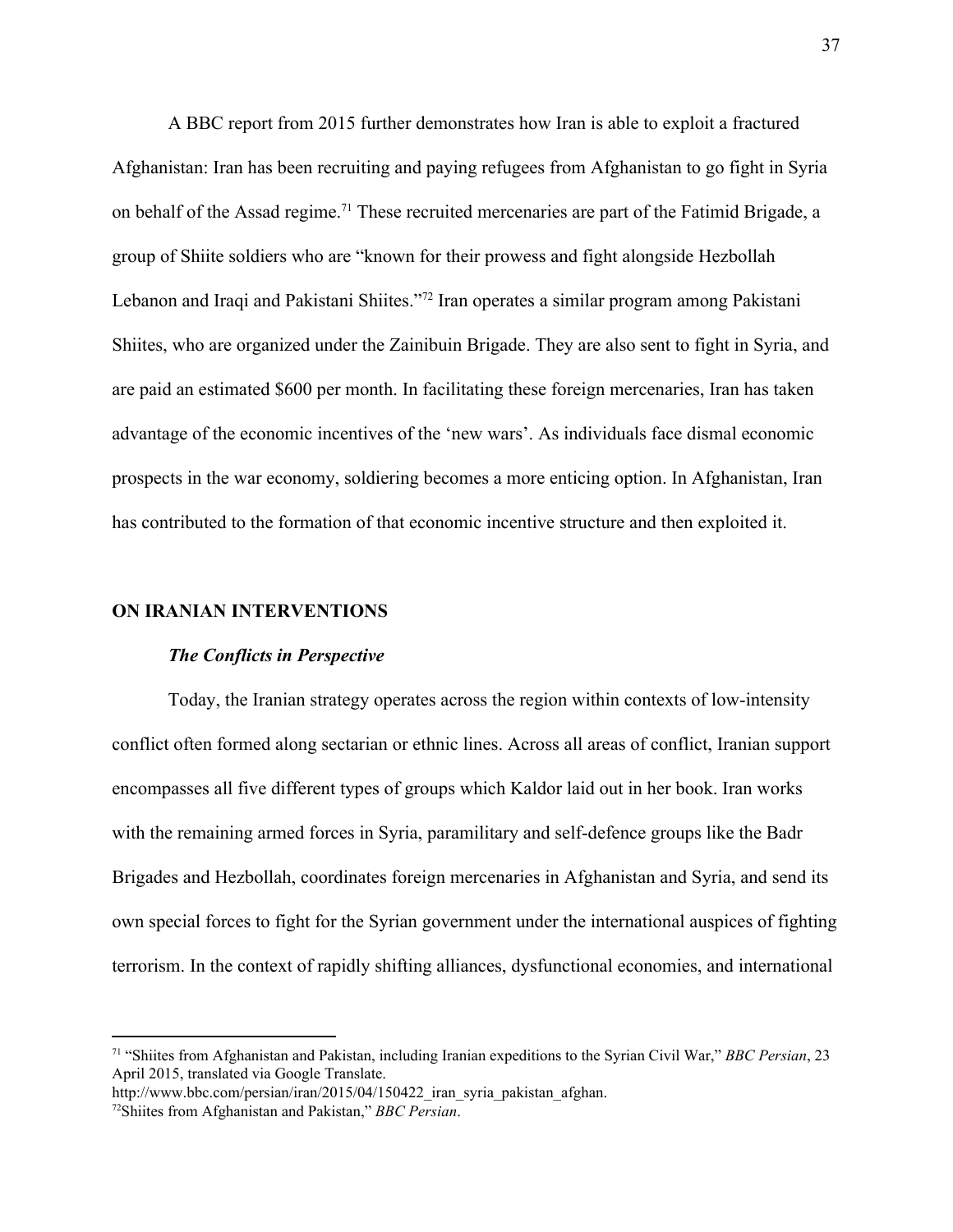intervention — all features of the 'new wars' — Iran has grouped together several different types of organizations with overlapping interests and coordinated their efforts around a common goal. The Iranian strategy has become a sort of multilateral coalition building among transnational non-state groups.

Iran's significant historical experience with building relationships with proxy groups has led to a well-crafted balance between state and non-state organizations. By acting through proxy groups, the Iranian state saves on logistical planning and remains less culpable for the actions carried out by the proxies, but are less able to control and direct the affiliated groups. This structure allows Iran to take a more indirect approach to attaining security and waging war. Ranj Alaaldin at Brookings writes that "Iran doesn't have to direct each and every one of these groups—instead, it relies on its "principal" militia organizations, such as Iraq's Badr Brigade or Lebanon's Hezbollah to manage an array of subsidiaries."<sup>73</sup> The result is a diversified array of groups which does not have the organizational structure or coordinated mission that U.S. foreign policy has traditionally dealt with but which also has more of a formation than the terrorist organizations to which U.S. foreign policy has recently had to adapt.

Earlier, I argued that the Iranian strategy was not always anti-stability though it seems to be generally anti-state. This non-state security strategy can be examined through either political or economic lenses. First, the political perspective examines how Iranian proxy groups fall across a whole range of insurrectionary activities, from full blown civil war to peacefully integrated political groups. Specific questions for this line of inquisition include how political ties are established and how the balance between political and military is met. Second, the

<sup>73</sup> Ranj Alaaldin, "Iran's complicated but resistible influence in Syria," *Brookings Institution*, 19 May 2017. https://www.brookings.edu/blog/markaz/2017/05/19/irans-complicated-but-resistible-influence-in-syria/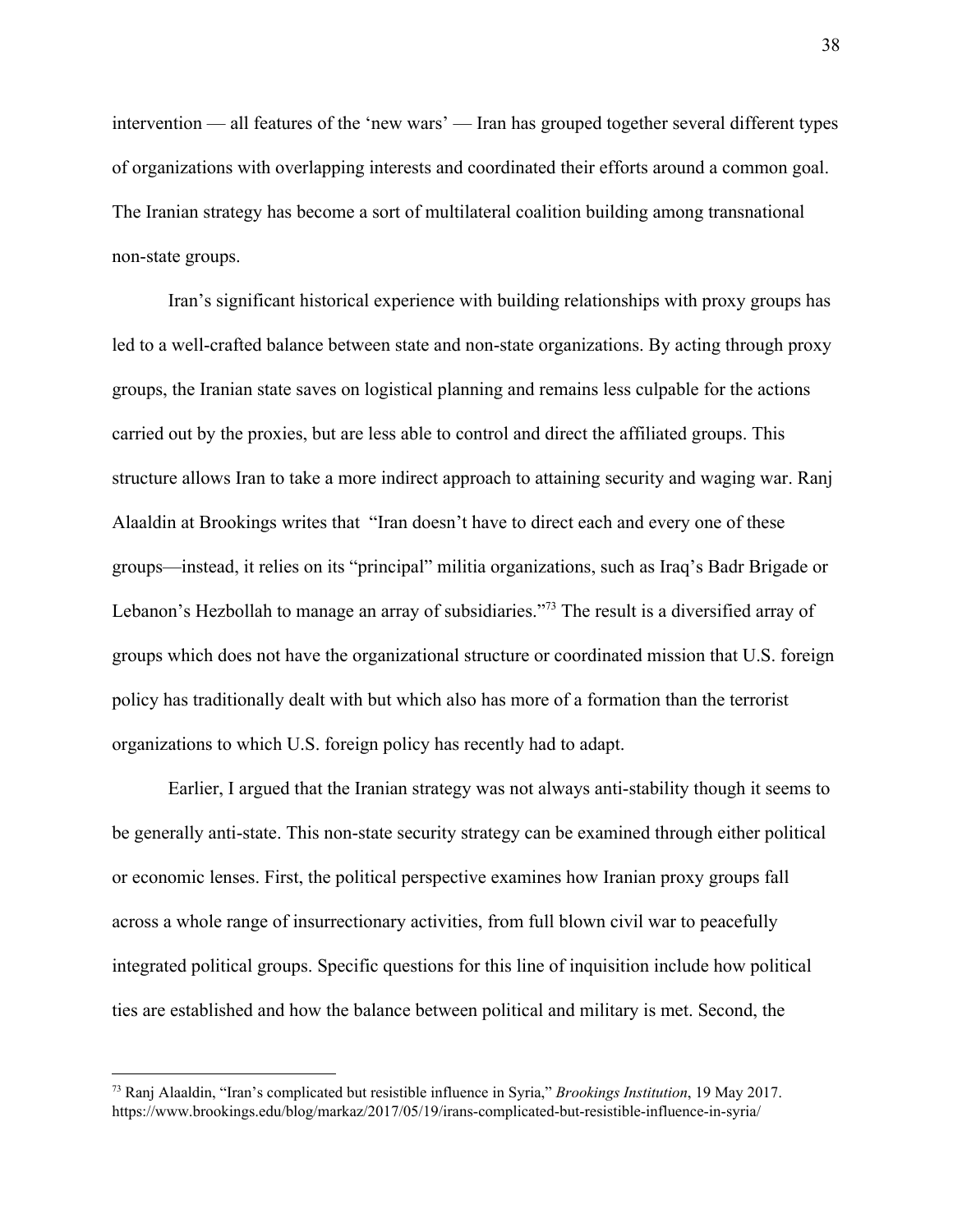economic lens includes questions about group funding, individual economic incentives, and transnational market structures. Ultimately, this research raises another question: what kinds of internationally competitive political networks can be built within a regional framework which eschews centralized states? Iran has taken steps towards an answer on this front, and seem poised to continue down that path.

At first glance, it might seem that Iranian proxy groups span a range of classification from political to military groups. Some are active participants in relatively democratic institutions; others are engaged in active warfare against their internationally recognized government. Yet, following closer examination, these groups in fact all perform the duties and aspirations of combined political-military organizations. The difference is not in the orientation of the groups themselves, but in the context in which they exist. Therefore, rather than a political/military distinction, we might better classify Iranian groups as active/latent. An "active" situation connotes that the group is actively engaged in violence against the government of the state in whose territory it resides, other armed groups within that territory, or both. A "latent" situation conversely indicates that while the situation does not involve fighting at the moment, there is at least the possibility of a hostile political environment which plays on the new wars dynamics. Iran uses each to its advantage in different ways.

Currently active proxies include the Houthi rebels in Yemen and Hezbollah in Syria. Aid to active proxy groups, perhaps unsurprisingly, comes mainly in the form of small arms. Iran has provided the Houthi rebels in Yemen with "anti-ship and coastal defense missiles,"<sup>74</sup> and has provided other groups with such weaponry as "specialized anti-tank systems

<sup>74</sup> Katzman, "Iran's Foreign and Defense Policies," *CRS*.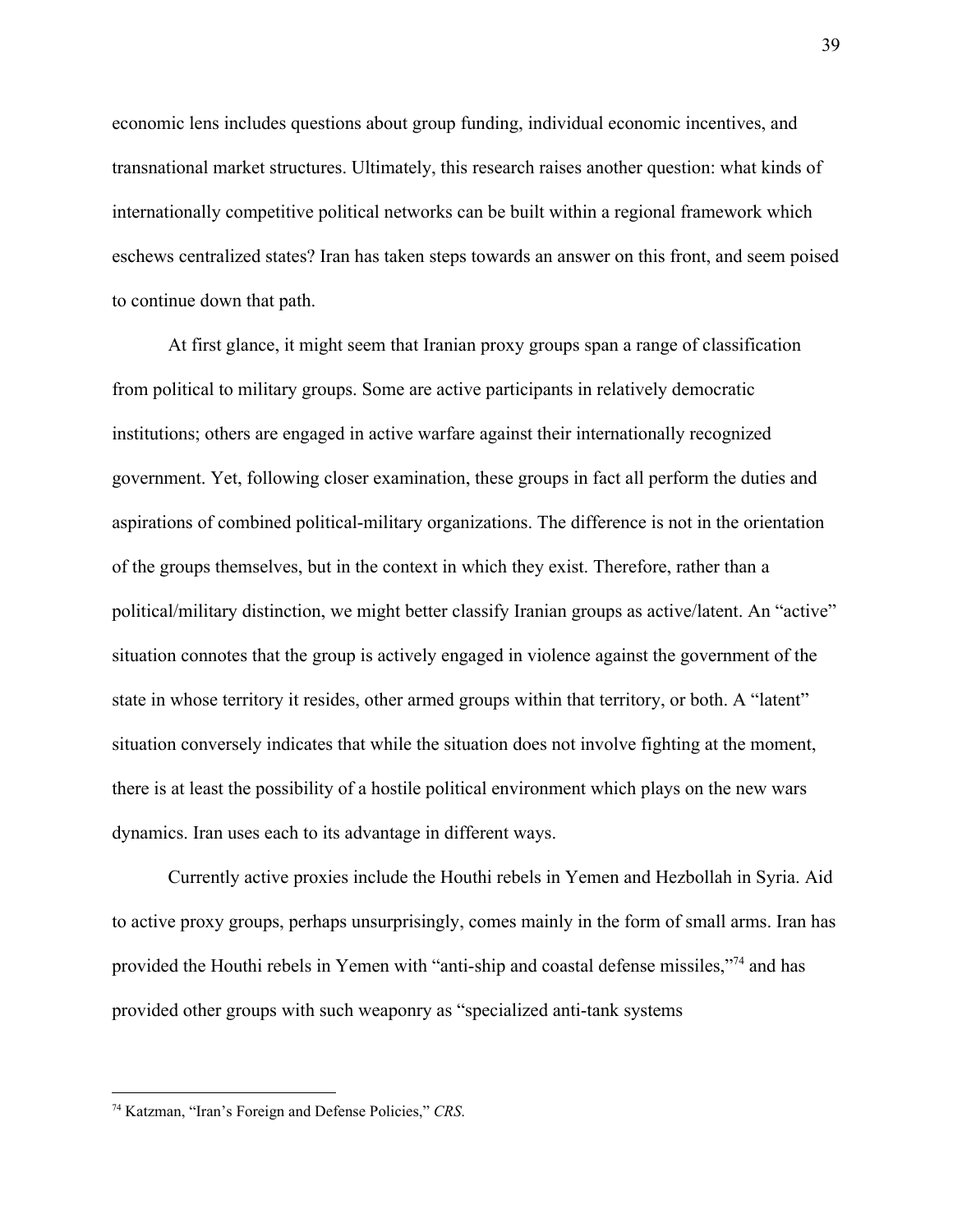("explosively-forced projectiles" EFPs), artillery rockets, mortars, short-range missiles, and anti-ship cruise missiles."<sup> $75$ </sup> Active groups destabilize broader regions even as they work to secure small parts of territory as Iranian allies. For instance, the Houthi rebels in Yemen work toward the ultimate goal of state power which will presumably be somehow allied with Iran, but at this moment provide the benefit of bringing instability to Saudi Arabia's southern border. Similarly, Hezbollah's consistent engagement with Israel functions to disrupt Israeli counter-terrorism and border security operations.

The latent proxy groups are not currently engaged in active fighting but tend to exist in significant political tension with the state which officially governs the areas in which they reside. Iran for the most part limits interaction with these groups to political support rather than small arms or monetary aid, though many of the affiliated political groups do have associated militias. The Iraqi Shia political groups are an example of latent proxy groups. These political groups currently engage in domestic politics and favor a relatively pro-Iran agenda within Iraq. Stemming from and supporting these activities, they have affiliated militias like the Badr Brigades and the Peace Companies, which fight alongside the Iraqi Popular Mobilization forces but could feasibly favor Iran in a potential renewed conflict between Iraq and Iran.

From another perspective, we can examine the economic relations between the proxy groups, their surrounding markets and available resources, and Iran's place within that dynamic. First, the proxy groups as independent organizations face clear incentives to find an international ally. Since they tend to begin and grow in areas already facing a disintegration of order and the monopoly on legitimate violence, possibilities for domestic economic support are limited; the

<sup>75</sup> Farzin Nadimi. "How Iran's Revived Weapons Exports Could Boost its Proxies." Washington Institute for Near East Policy, August 17, 2015.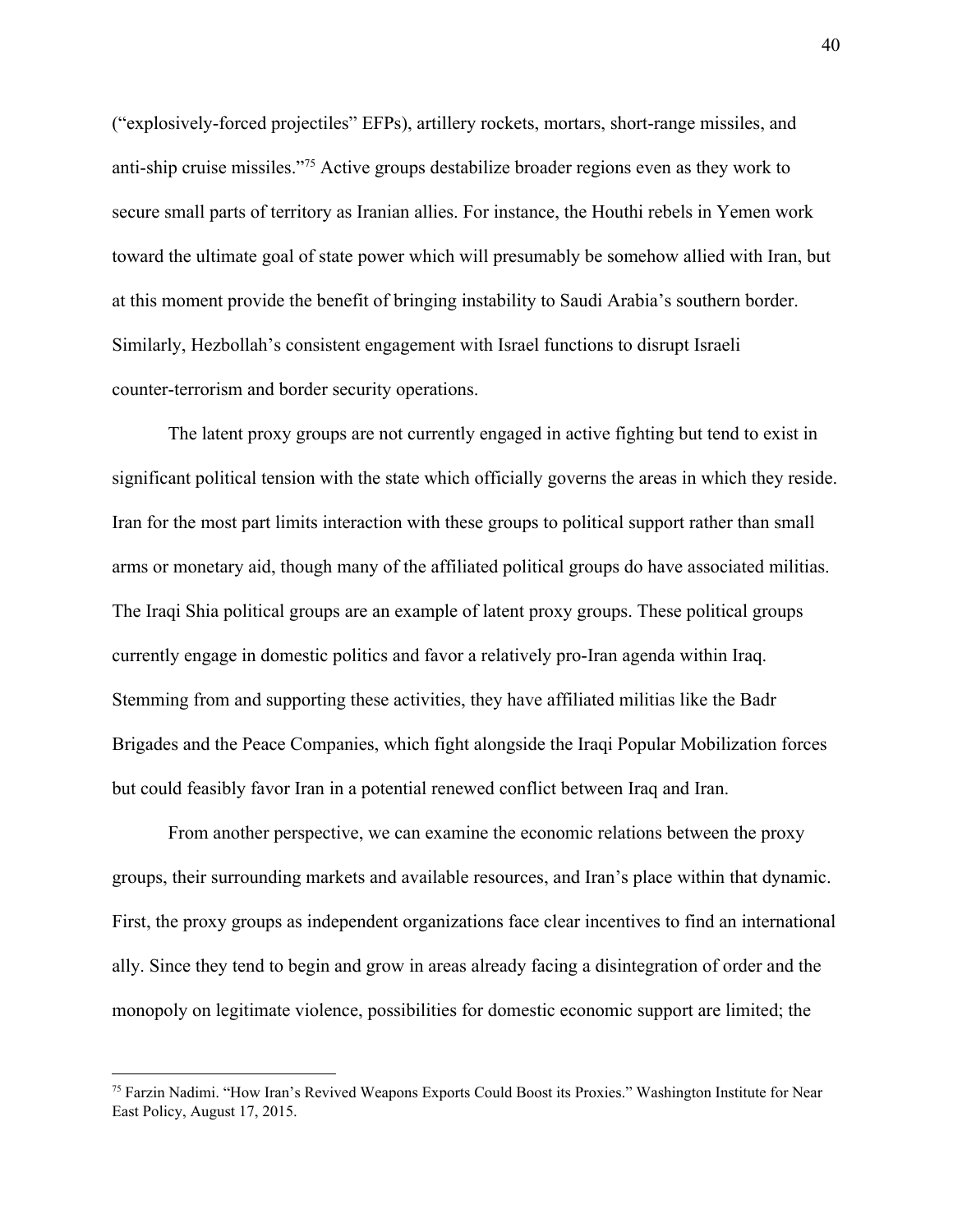contexts within which the proxy groups exist tend not to foster a stable functioning market. The usual recourse in this chaotic context would be the transnational black market networks described by Duffield. They provide non-negligible but limited economic benefit. Therefore, an influx of foreign cash, weapons, and aid proves highly useful. Since, as Münkler argued, these types of conflicts ultimately depend on the economics of the situation and the actors' ability to acquire material support and economic value through the act of fighting the war, the outside support from Iran proves useful to proxy groups even if those economic factors were not at the core of the conflict to begin with.

It is also helpful to apply this economic perspective to examining Iran. There are two things to consider here. First, Iran is able to stretch resources further by attaching its resources to groups which have additional, if insufficient, means of income. Rather than having to fund the entirety of a military operation, Iran can count on some measure of self-support from proxy groups. This means that Iran is unlikely to give up the proxy strategy so long as it remains an economically viable means to regional security. Iran is able to avoid the high costs of state-run warfare — which Münkler noted — by relying on proxy groups. Second, it is clear that Iran understands the economic incentives faced by the individuals and groups which the state deals with. In the context of limited market options, individuals and groups on the ground often turn to warfare less as a political tool than as an economic tool. Iran most clearly demonstrates this with the program paying Afghan and Pakistani refugees to fight in Syria. By providing that economic outlet, Iran can turn regional economic insecurity into their own geopolitical security.

The Iranian example provides us with the beginning of a case-specific answer to a larger question: what political and security projects can be built on these types of transnational,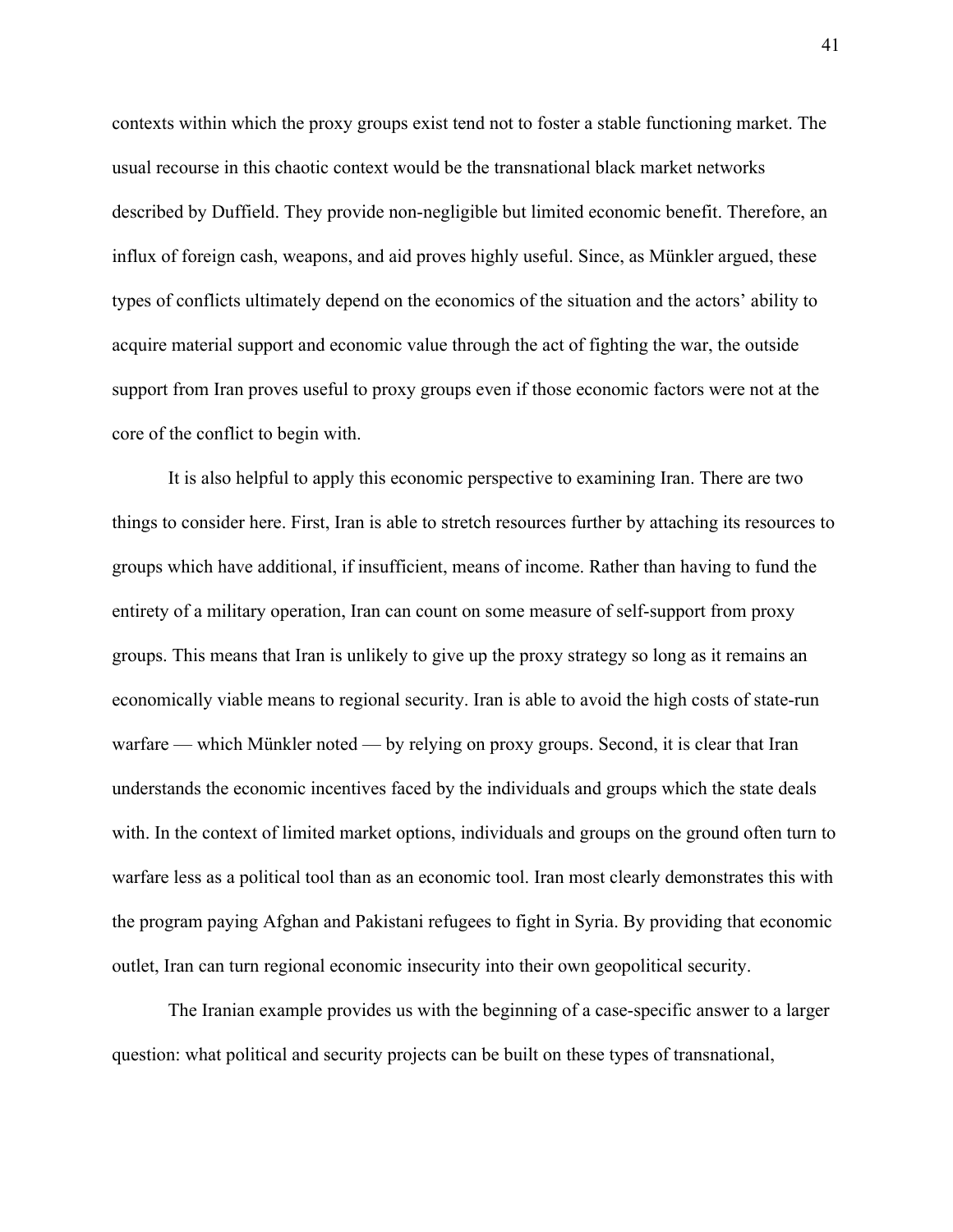non-state networks? So far, Iran has managed to construct a network certainly capable of provoking worry across Sunni and Western-allied blocs in the Middle East; the spectre of 'destabilizing Iranian activities' remains one of the region's most prominent security concerns. Thus, it could be argued that Iran's transnational proxy network plausibly functions as a deterrent within a regional balance of power. Going forward, it remains to be seen if this network will be able to manage a long-term balance of power against an ambitious Saudi Arabia and an assertive U.S. administration. The advantages which the Iranian network gains through its decentralization — among them an ability to quickly retaliate, forward positions within other states, and independently motivated proxies — will have to stack up against the costs of the very same strategy — an inability to directly control proxies, and weak long-term financial prospects.

#### *Reviewing the New Wars Literature*

Additionally, this project grants some insight into the continuing documentation of the changing nature of warfare and security which was the original focus of the texts in the literature review. Prominent throughout all these texts is the idea that the new security dilemma will be characterized by the clash between global, liberal, cosmopolitan society and the ungoverned spaces at the edges of former empires. It was correctly foreseen that ungoverned spaces would prove a threat to many political institutions as they provided safe haven for terrorists and became a drain on the global economy. Tied to Münkler's concept of destatization, this security problematic examined the clash between governed and ungoverned. The observation was that "the classical model of war between states... appears to have been discontinued.<sup>76</sup> Yet the

<sup>76</sup>Münkler, *The New Wars*, p. 1.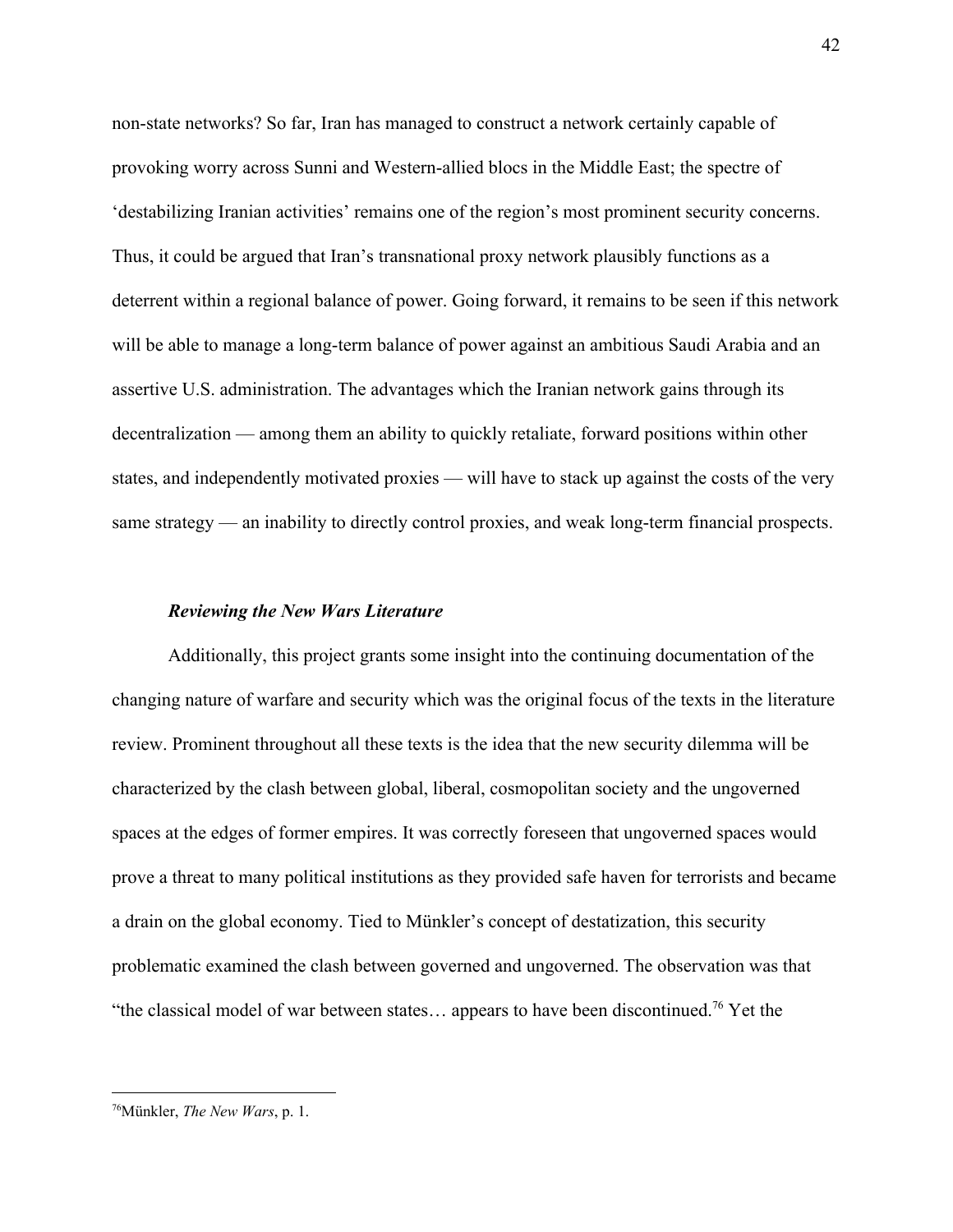resurgence of state competition as the liberal world order waned somewhat changed this trajectory. Even as ungoverned spaces continue to pose a threat to states, these ungoverned spaces also become areas for state competition. It is not simply a matter of state and international institutions building some form of governance within the region, but *which* states or international institutions will do so and how they will structure that governance. In this context, McInnis's warnings about Iran's sinister practice of sponsoring mass weddings begins to make sense, if in a roundabout way. Iranian activities "similar to those conducted by Western nongovernmental organizations for orphans, the disabled, and the elderly" pose a threat to the developmental security regime that Duffield outlined because they compete for political space.<sup> $77$ </sup> Whereas Kaldor imagined a united global cosmopolitan front against a fractured particularist front, that cosmopolitan political network itself has fractured, leaving a host of states to compete for ungoverned space by leveraging international political networks.

This idea of networked violence has demonstrated the most acuity. Total wars between states have remained, as Münkler pointed out, economically infeasible. Given the massive amounts of damage which modern wartime technology can inflict, there is simply not enough to be gained from waging total war. Instead, limited engagements, small arms, special forces, and local political connections are the primary tools of maneuvering the state apparatus into ungoverned spaces. These tools allow for state and state-linked organizations to participate in certain forms of violence and posturing without incurring the high costs associated with total warfare. This project focused on how one particularly problematic state with a somewhat

<sup>77</sup>Rubin, "Deciphering Iranian decision making," *AEI*.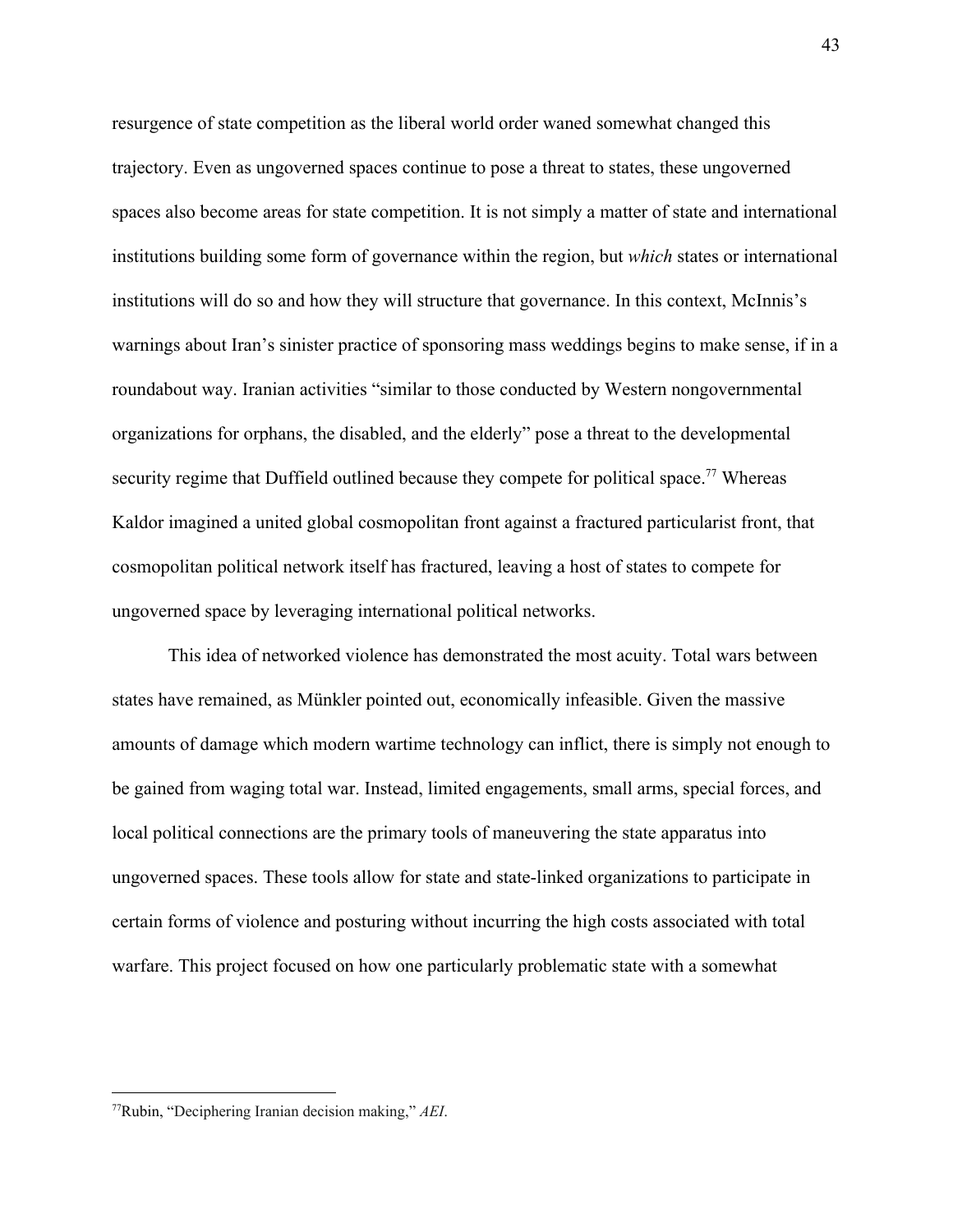different approach than most, Iran, has gone about this task of creating networks that link the state to the ungoverned space in which it would like to operate.

#### **CONCLUSION**

Examining the relationships between Iran and the affiliated proxy groups raises the question of whether these relationships can be called "proxy" relationships at all. Since the political dynamic and the goals of the involved actors are so significantly different from past proxy wars, it may be useful to leave the terminology of those conflicts behind. While I've used 'proxy groups' in this project in order to ground my work in the current discourse, terms such as "militia networks," "regional non-state affiliates," or "non-state alliances" more accurately summarize the relationship between Tehran and the groups in the region. Future scholars and policy-makers should re-examine this issue and come to a consensus on new, more precise terminology. Looking forward to that research, I would like to conclude by pointing out two which are of particular importance and which might take into account the arguments which I have just made.

First, as noted earlier, the Saudi Arabia-Iran regional rivalry appears to be heating up. Proxy groups play a central role in this regional struggle, as Iran does not have positive relationships with many state governments. As I have argued, Iran has little direct power to control and organize the proxy groups within this regional struggle, though they often serve Iranian interests in opposition to Saudi interests, most notably in Yemen. Since the proxy group network is so decentralized and at times relies on lack of clear power structures, what is its capacity to resist persistent and conventional Saudi influence in the region? One might guess that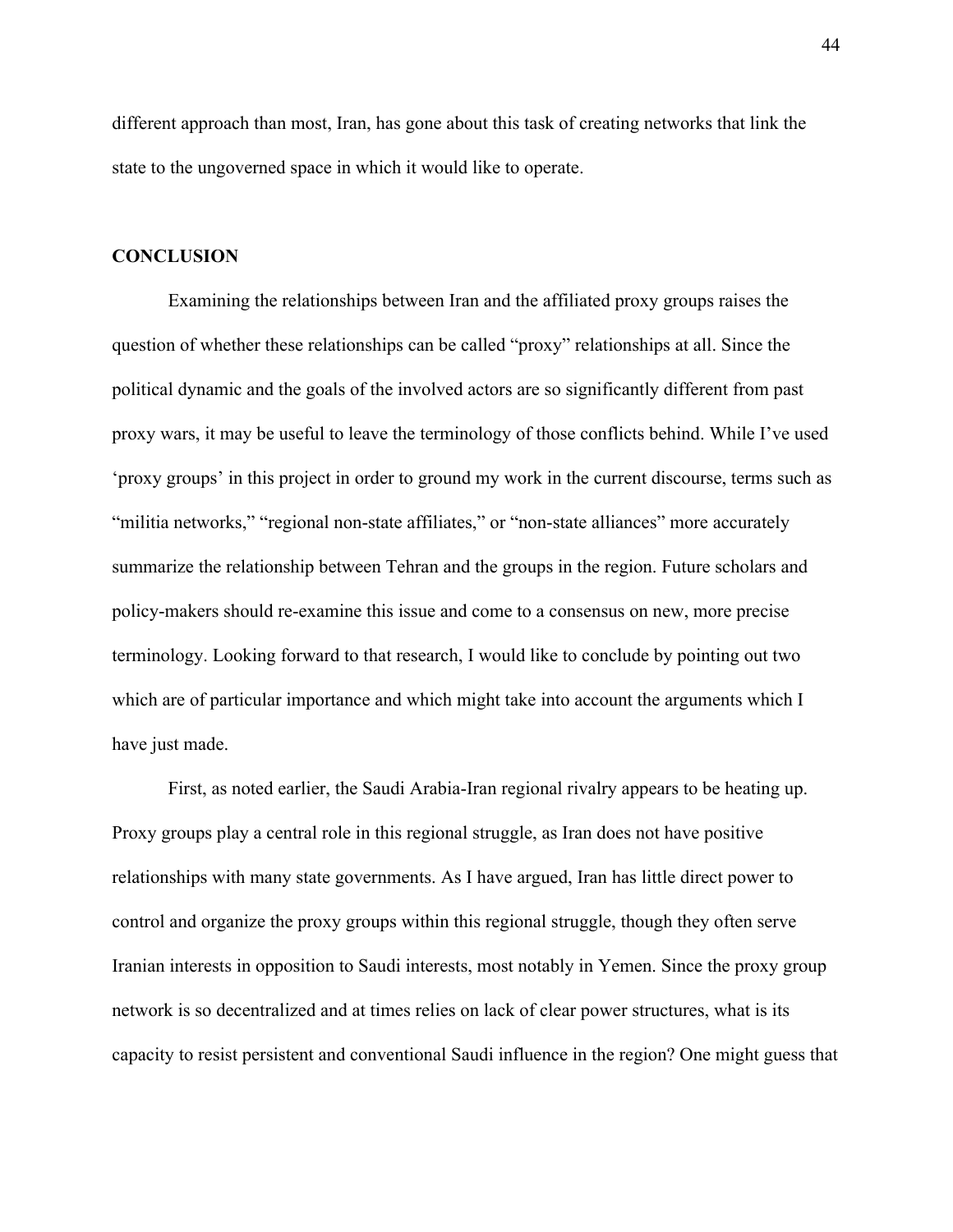the Saudis' overwhelming economic and military power, coupled with their dominant alliance structure, would be enough to give them geopolitical power over the Iranians. Yet we live in an age of asymmetrical warfare, and Iran's proxy group network has its advantages. If there were to be a more pointed confrontation between Iran and Saudi Arabia in the near future, to what extent might Iran be able to rally proxy groups to its defense?

Second, I argued that the Iranian strategy is not necessarily anti-stability but it is generally anti-state. Iran tends to rely on sub-national modes of governance and politics in order to leverage the proxy network. In contrast, interventions by non-regional states and institutions have tended to focus on state-building, that is, the construction of centralized governance in opposition to fragmented politics. But what if policymakers were to reverse this? What are the prospects for alternative modes of governance which do not match the more centralized model which we have tried to place on the region in places like Afghanistan and Iraq? In a more politically fragmented and less interconnected society, options for localized, federalist government show more promise. Exploring the details of these possibilities will be important work for future policymakers.

The social conditions which Clausewitz argued form the foundation of armed conflict are forever changing, and Iran's specific brand of proxy warfare is the latest iteration of that ever-changing social mode of warfare. It is a proxy warfare which relies on transnational politics and illicit economies, loose political relationships and deliberate obscurity of funding and supplies. Though Iran constitutes a central node in this network of proxy groups, it is by no means the main instigator, and these conflicts would undoubtedly continue even without Iranian intervention. The Iranian intervention merely turns those conflicts towards Iranian interests such